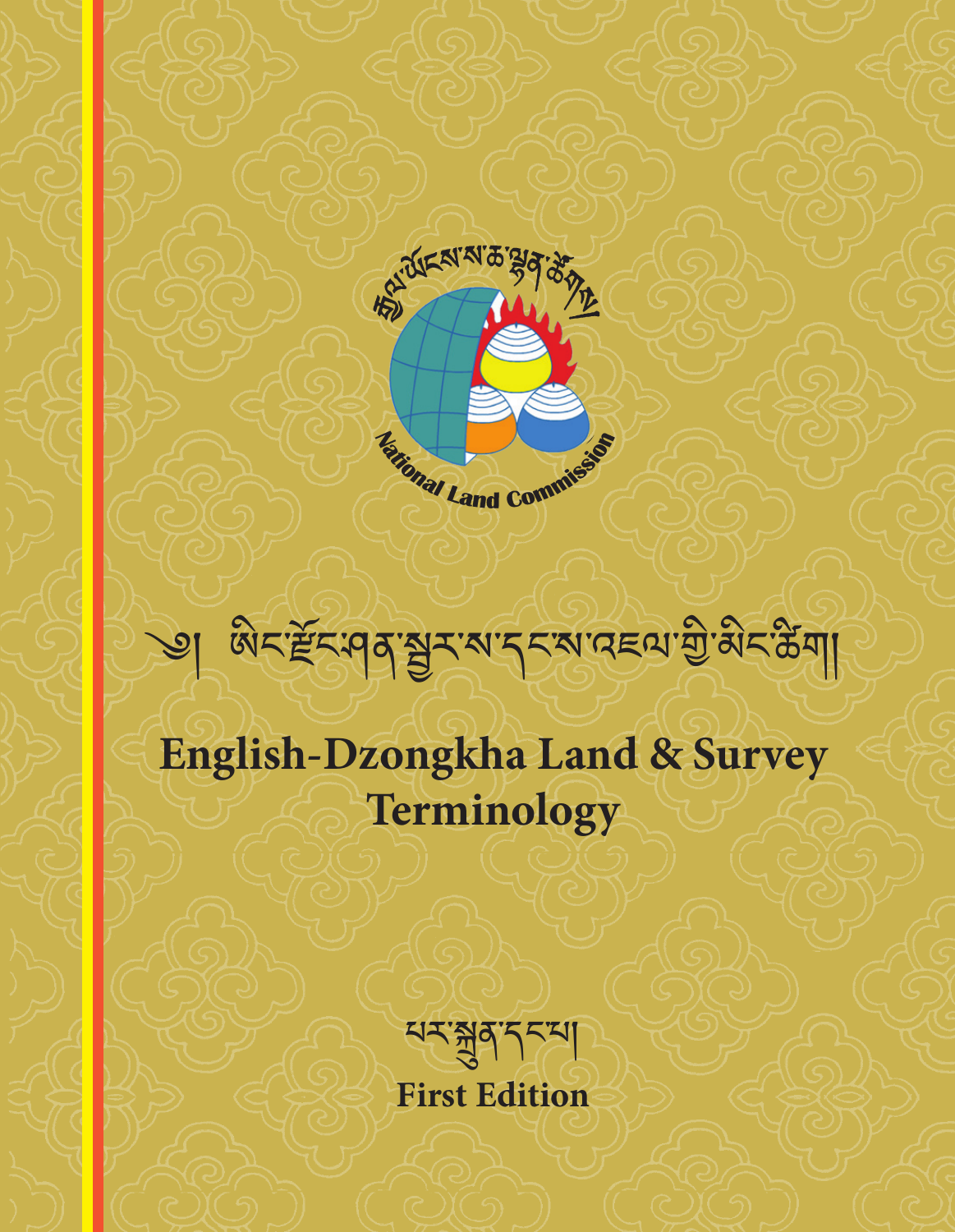

In commemoration of the 40<sup>th</sup> Birth Anniversary of His Majesty The King

# ্ঞ। ଖି<াৰ্দ্ৰঁহ:ন|ৰ'ষ্ট্ৰুহ'ম'ক'ব্চম'ব্ছেম'গ্ৰীজীৱ জীৱা

**English-Dzongkha Land & Survey Terminology**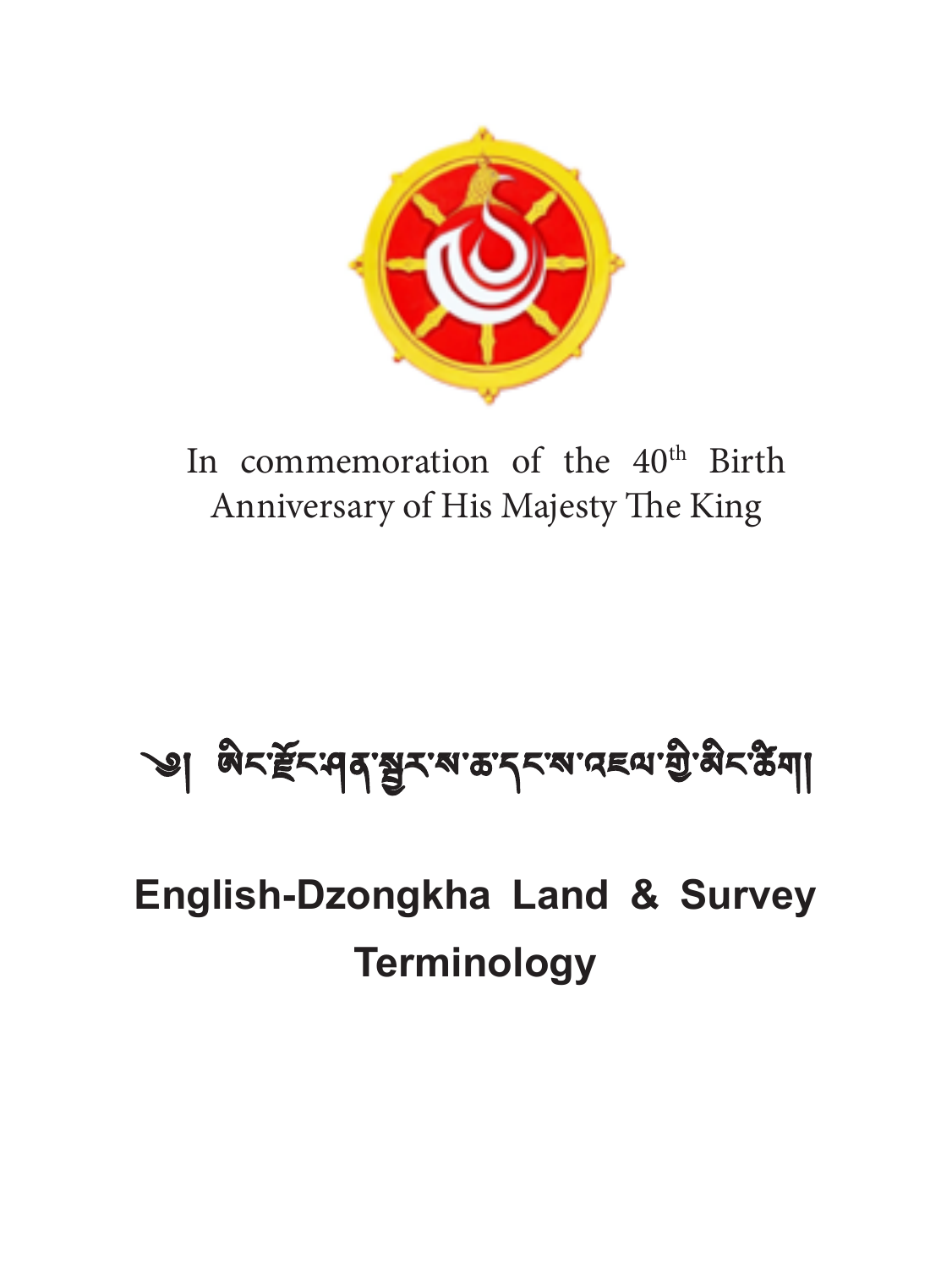ཕྱོགས་སྒྲིག་དང་པར་སྐྲུན། རྒྱལ་ཡོངས་ས་ཆ་ལྷན་ཚོགས་ཡིག་ཚང་། འབྲུག་ ཐིམ་ཕུག། অমার্শ্লুনজন। ১৯৭ ཡོངས་འབྲེལ་འཆར་སྒོ། www.nlcs.gov.bt ষ্ট্ৰিণ ভ্ৰমণ কৰা আৰু নিজা কৰা আৰু সাৰ্থ ন্ধুনব্ধিৰাজনা ০৭-৭৭7৭72

ঘমান্নমা ৩ <sub>৭০৭০</sub> ক্ৰুণাৰ্অমক্ষজভ্লুৰাৰ্উন্মক্ষজিলাকৰা ক্কুঅ<sup>.</sup>অঁহৰ'ৰ'কত্মুৰ'ৰ্ক্তঁশৰ'অশাৰ্কৰ'অৰ' অশাৰ্ষশ'শী'শৰ্বৰ'ৰ'ৰ্স པར་ དཔེ་དེབ་འདི་ འདྲ་བཤུས་དང་པར་སྐྲུན་སོགས་གང་ཡང་འབད་མི་ ཆོག།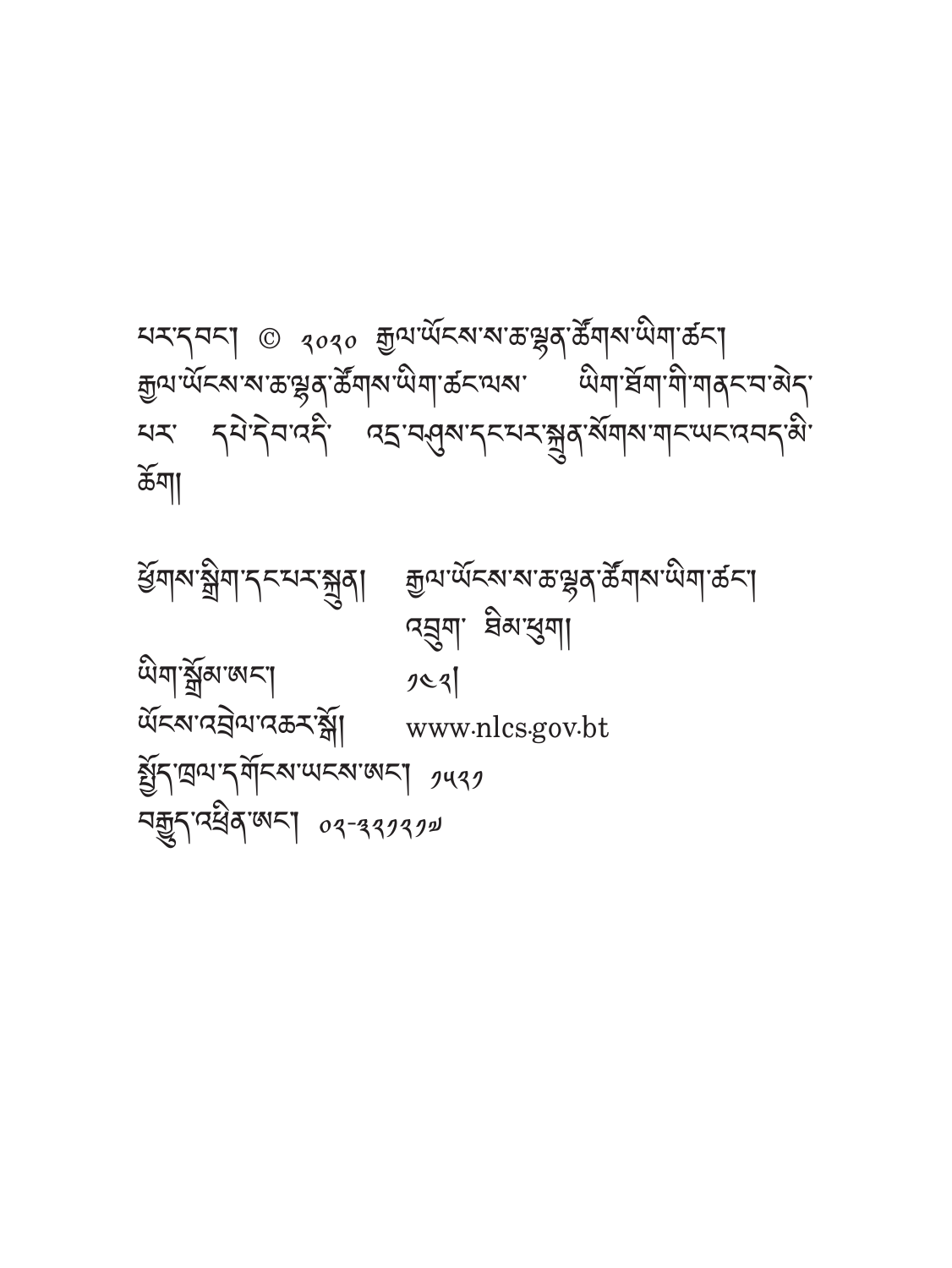#### **Foreword**

All laws and legislations in Bhutan are published both in Dzongkha and English languages to ensure that every Bhutanese understand the laws of the country.

Therefore, in order to enable people to refer and understand the meaning and nuances of the words and phrases used in land related laws, the National land Commission Secretariat has compiled this booklet. In addition, survey terminologies and technical terms used in land survey and mapping have also been compiled both in English and Dzongkha languages.

We are hopeful that this humble effort of publication would be useful and beneficial not only to land officials but for all the Bhutanese in general.

(**Pema Chewang**) **SECRETARY**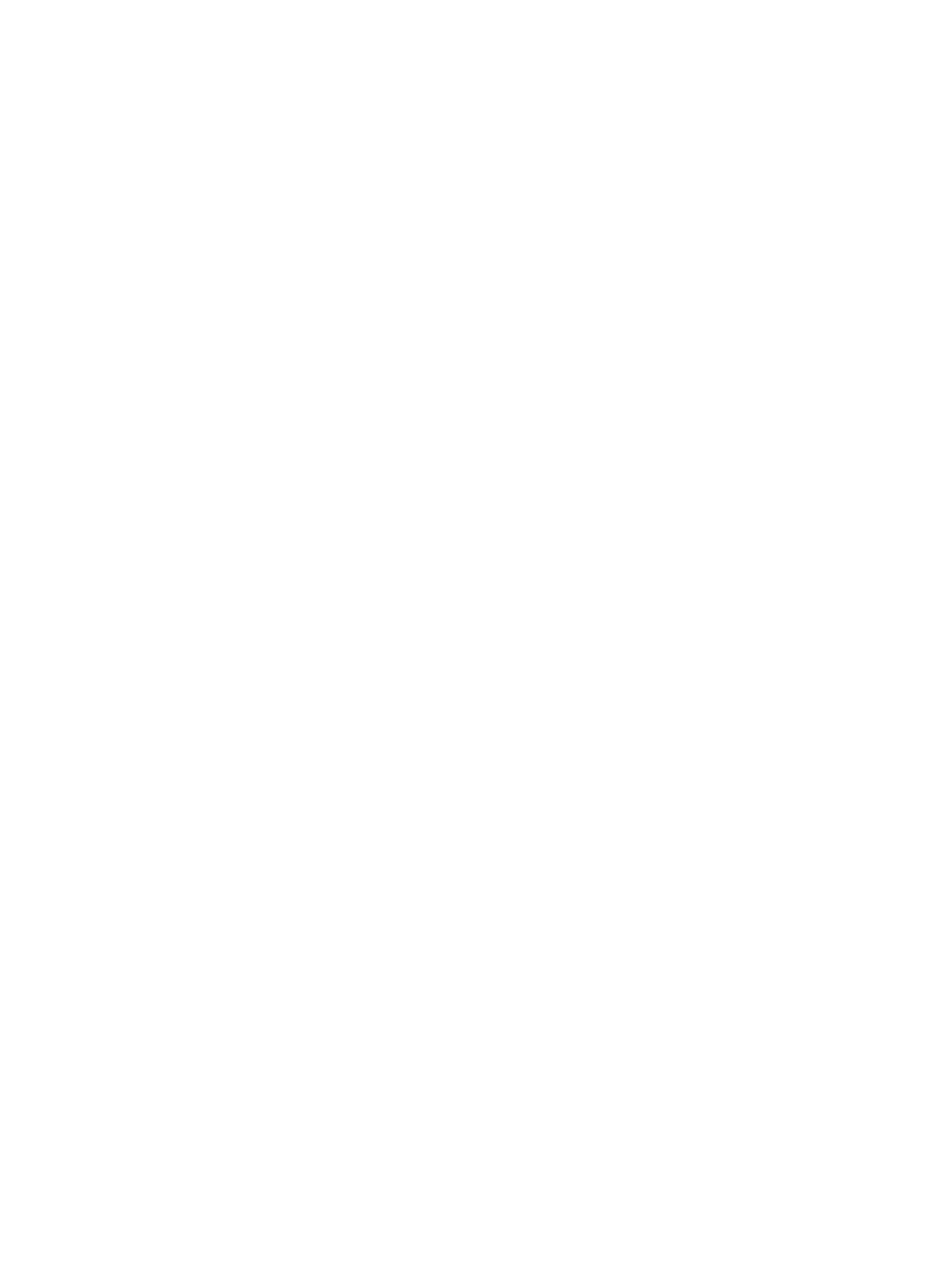**A**

Access to Thram data Accuracy of Survey Acquisition of land Acre Adjacent land Adjoining land **Administrative** boundary Administrative map Adult member Aerial photography

য়'ড়ৰু'মাৰ্কুম' মুখ্য জীৱ ས་འཇལ་ངེས་ཏིག། ས་འཇལ་ཚད་ བརྟན། ས་ཆ་ཐུགས་མཁོར་བཞེས་ནི། ཨེ་ཀར། ষ্ট্রন্ট্র্যমান্মই'ম'ক্রা ঔন্নবর্ম' ས་ཆ། য়৳আৰু বিদ্যালয় বিদ্যালয় བདག་སྐྱོང་གི་ས་མཚམས། ন্দমার্সুনমী সনভ্রা *ষ* শ্ৰ্মৰ ব্ছেম্ম ৰা གནམ་ལས་བཏབ་པའི་པར།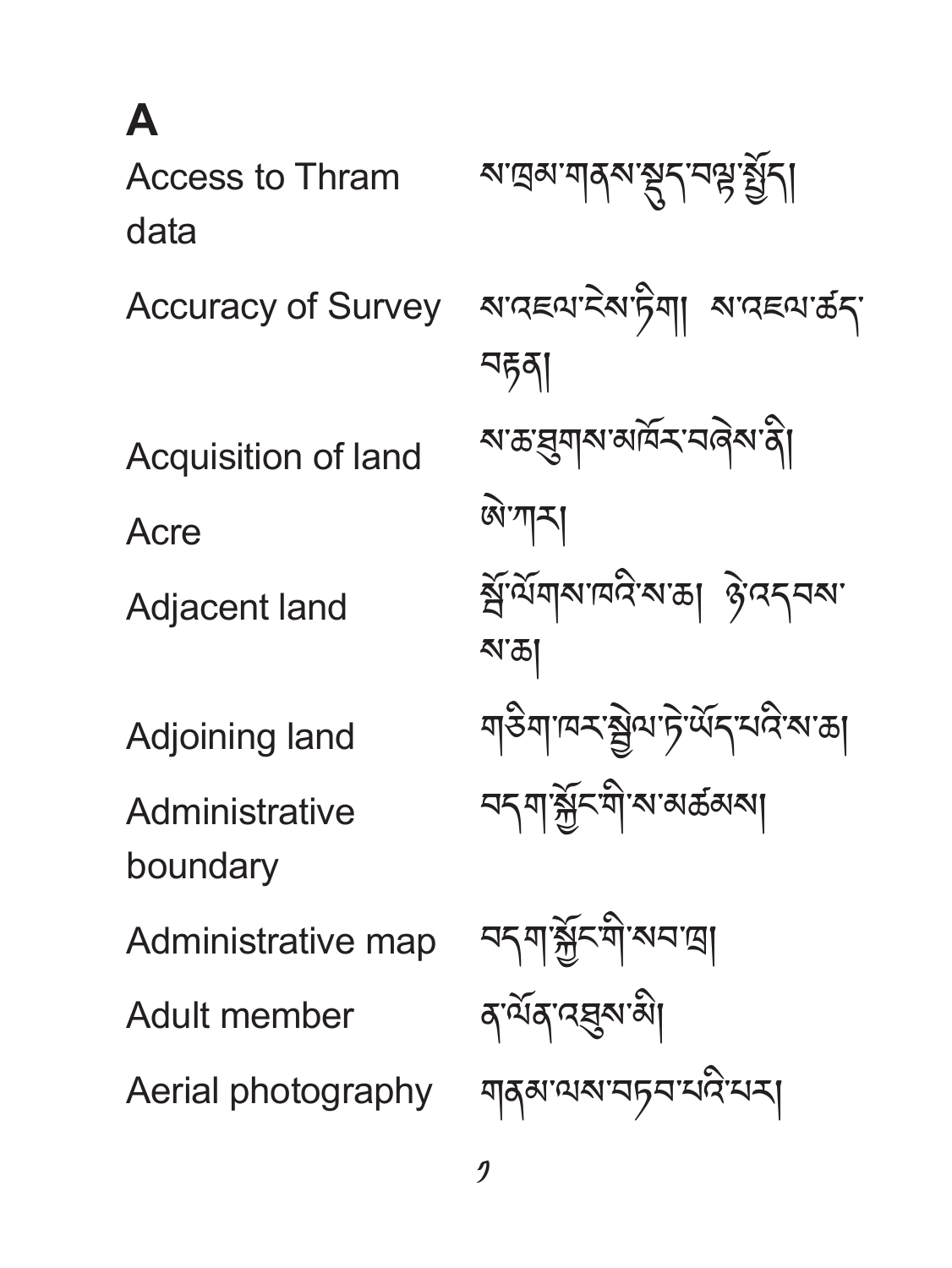Aerial survey Agricultural land Allotment **Altimeter Altitude** Amicable Analogue cadastral map Ancestral land **Annotation** Archive Area Artificial drainage Atlas

གནམ་ལས་ས་འཇལ། ৰ্ম্বৰুম্মক্তা গ্ৰিন্টা མཐ་ཚད་འཇལ་ཆས། ོ অৰ্ষ্টাৰ্কন। ঘব`ষ্ণ্ৰীশ/ ব্ৰ্মৰ্মাত্মশ্ৰীশৰ্মা <u>བར་རਜ্মঝাইঝার্মুরামাক্রইজা</u> ཚད་སབ་ཁྲ། ཕ་གཞིས། য়ঘল্লস্কেন্সীন্মইজিনা ঘাচৰ <sup>মাই</sup>ন৷ ক্ৰু'ৰ্ক্ৰন। ম'ৰ্মাছ ম'ৰ্মা নালিসমূহ বা ষ্মঘান্ত্ৰন্তিত্ববা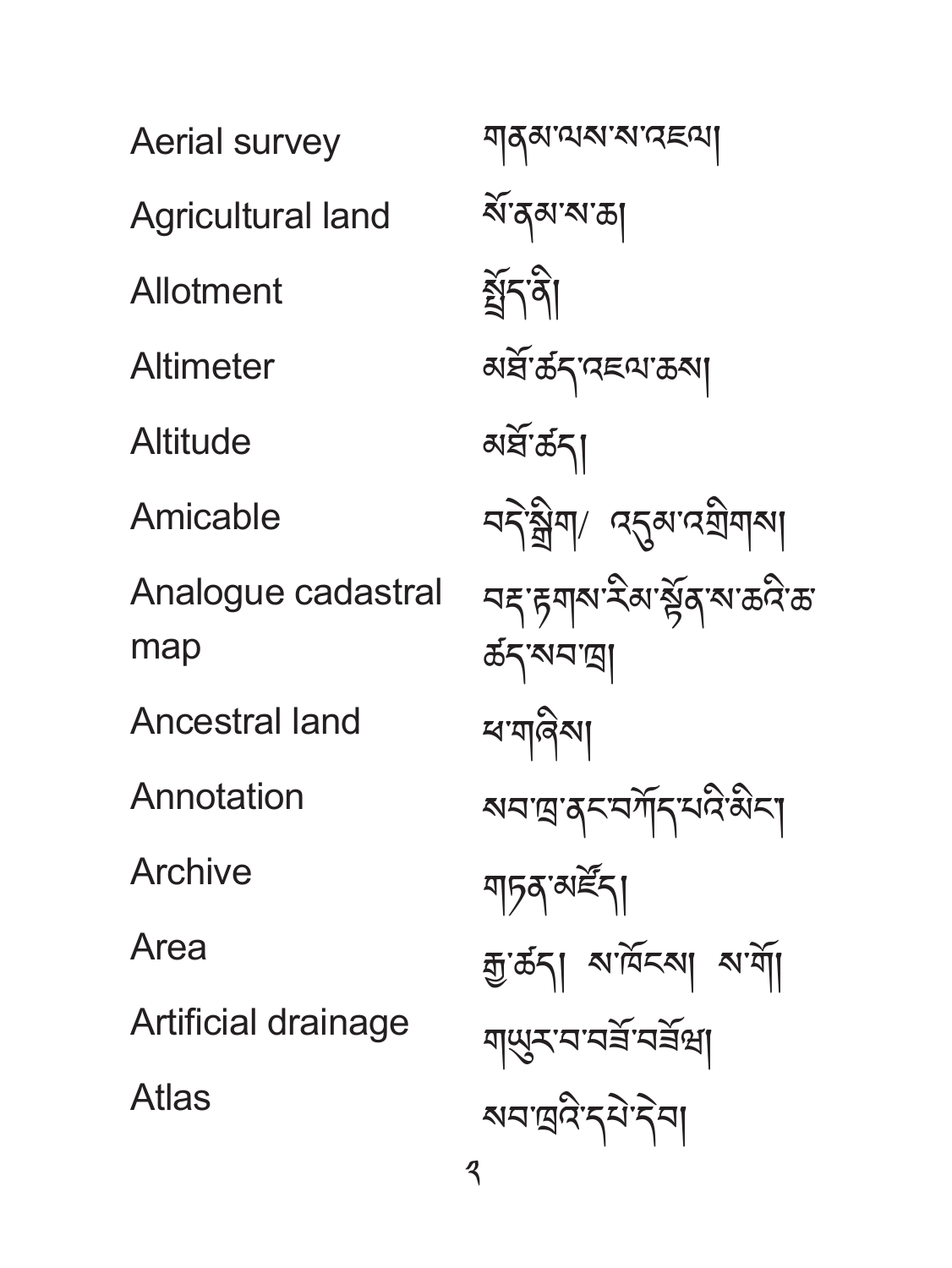#### Baseline **Bearing** Benchmark Bhutan Online Land Tax Payment System (BOLTS) **Boundary** Boundary monument <sup>ঝ'ঝകঝম'</sup>২৭ঁ*ট্*ণ| <u> </u>বাৰি দ্বব্দ ষীমা অৰ্ক্ত ৰা ཕགས་ཅིག་ལས་གཞན་ལུ་ ྱོ འཇལ་བའི་ཟུར་ཁུག། ঌর্ষ্নর্ক্রন্মগার্জীক উ ৰ্অনমানহীত ব্ৰিমাৰা আৰু བཏབ་ནིའི་རིམ་ལུགས། ས་མཚམས།

3

**B** Base Map

Base station

Azimuth

བྱང་ཕགས་ལས་འཇལ་བའི་ ྱོ ཟུར་ཁུག།

གཞི་རྟེན་སབ་ཁྲ།

གཞི་རྟེན་ས་གོ།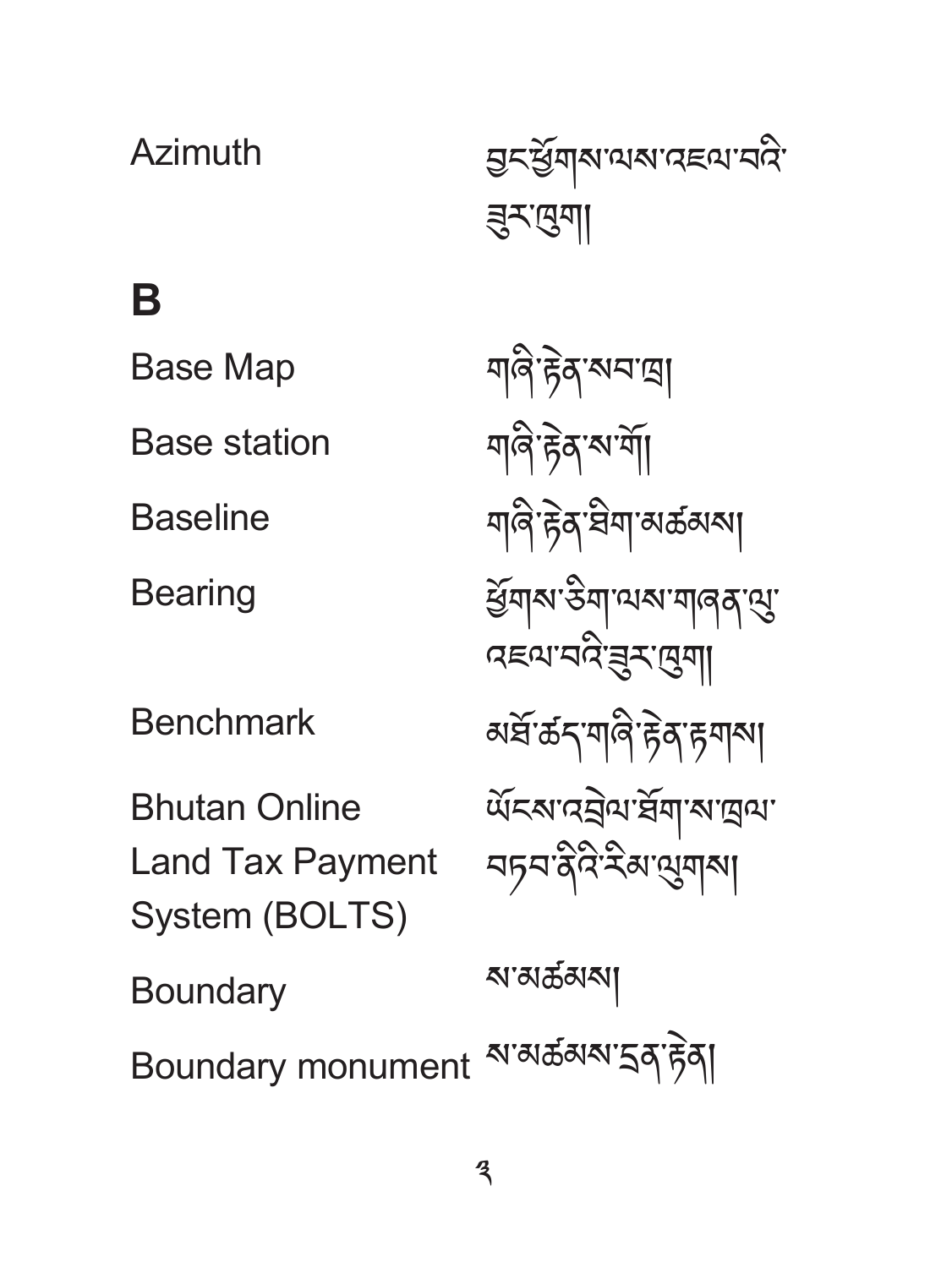Boundary survey Buffer area Building Occupancy **Certificate** Computer Aided Design (CAD) ས་མཚམས་ས་འཇལ། བར་མཚམས་ས་ཆ། য়ৢ৾৲ড়ৢয়ৼ৸ৼ৸ৼ৸ৼ৸ৼ র্মুনা ইনার্ষনা বর্ষ বর্শন।

#### **C**

Cadastral map Cadastral record Cadastral survey Cadastral technology **Calibration** ས་ཆའི་ཆ་ཚད་སབ་ཁྲ། ষাক্ৰন্টকৰ্ত্তন মাজবিৰ পৰা ས་ཆའི་ཆ་ཚད་ས་འཇལ། ས་ཆའི་ཆ་ཚད་འཕྲུལ་རིག། ব্ধুঅক্তম্ব্ক্ষ্ম্ব্ৰ্ম্ব্দ্ব্য ৰিনা ব্ৰ্ধ্ৰুম্মক্ৰমন্ত্ৰ্ব্বিক্ བརྟག་ཞིབ།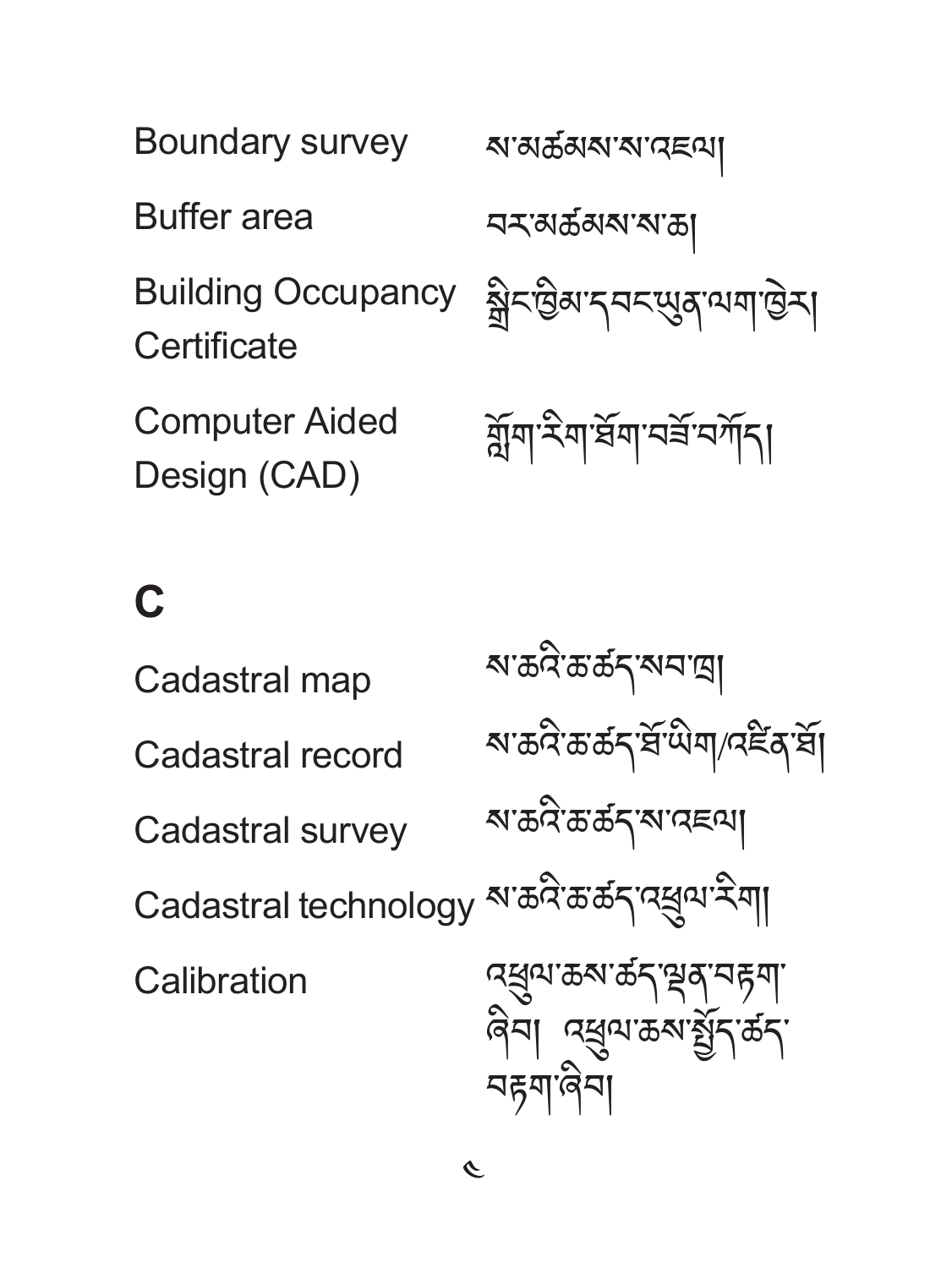Cartography Carve-out Cash Compensation Cash crop land Cash Payment in lieu of Land Contribution (CPLC) Central data system Central meridian

Certificate of incorporation

Certified Cadastral Surveyor (CCS)

<u>ম্মনাদ্রা</u>ন্ট্র'নর্সান। སབ་ཁྲ་ལས་བཏོག་གཏང་ནི། <u></u> বহ্রুম্যক্তুন্মীক্সব্য ব্রূম্য ৼহুমন্দ্ৰিমান্নুৰু মণীৰ শী ষজ্যিত মানুষদেৱী

য়ঝর্মস্থেন্স্ইঅন্ড্রাম্প্লেম <u>য়নজুইন্সভূম নস্মিত্ম</u>ন্দী ཚངས་ཐིག། অম্বাই ব্রাহ্মী হিমার্ক্সন দিনৰ জুন ইমাৰ মন্ত্ৰী ন্ত্ৰিমা ঽঁষ্ট্ৰুমন্থৰ মন্ত্ৰী ৰাজ্যৰ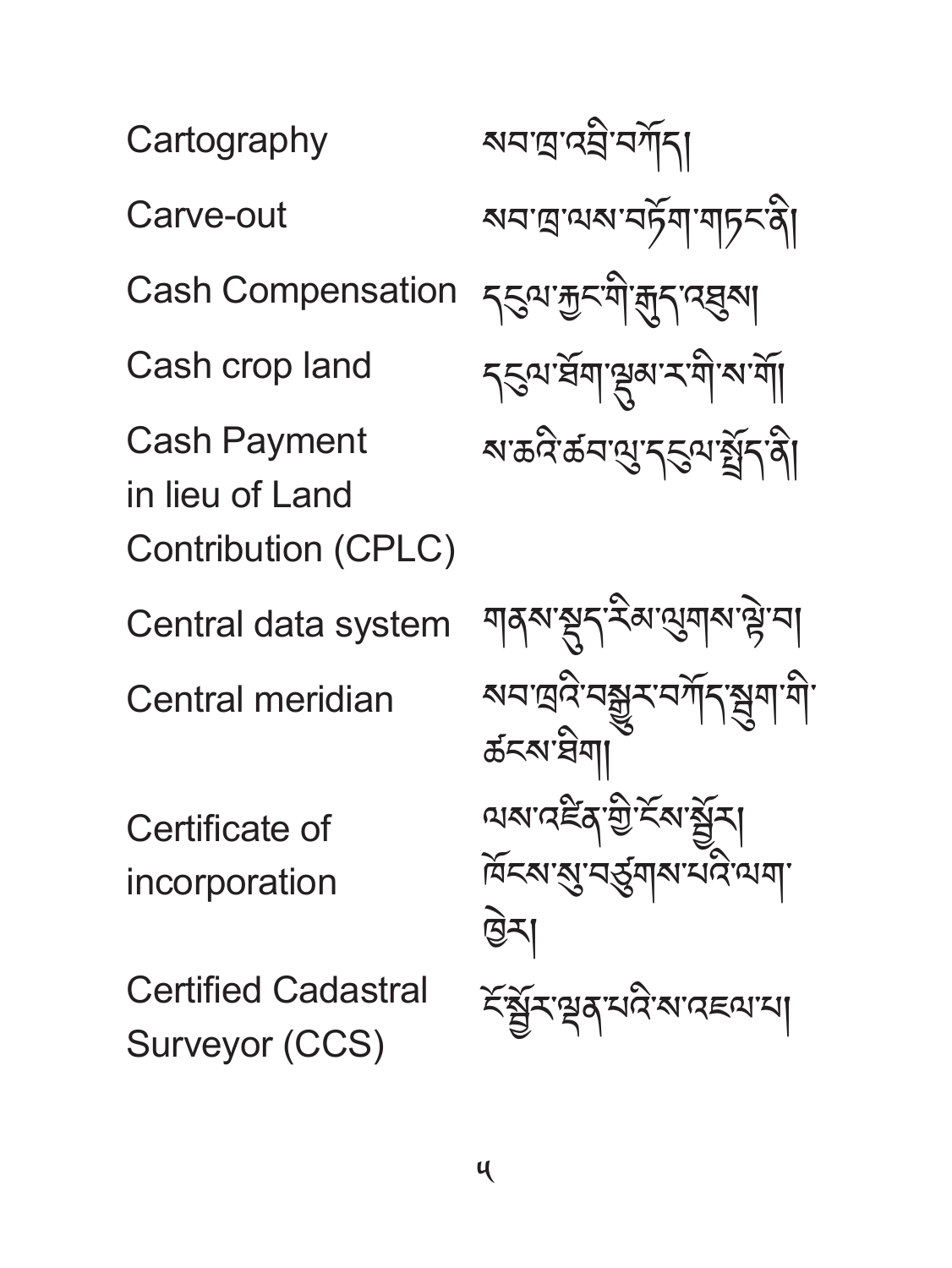Certified Land Conveyancer (CLC) Chain Survey **Client** Collateral property Commercial agriculture land Commercial land Community land Compass Compensation Compensation rate Contiguous land

হঁস্কুঁহান্থৰ ঘণ্টকা স্কুঁৱাৰ ক འཐབ་མི། ལྕགས་ཐག་ས་འཇལ། ལས་མགྲོན། র্ন্সাশচনক্সুদর্শনা *ক্টঁ*নন্দ্ৰইম'ৰ্ম'ৰাজ্য ཚང་འབྲེལ་གྱི་ས་ཆ། ོ མི་སྡེའི་ས་ཆ། ཕགས་འཁོར། ྱོ জ্রন্দেষ্মা য়ৣন্মুনব্রুমার্মানক্টনা ঀাঠখালমস্ট্রন্য দির্ঘর কা ཆ།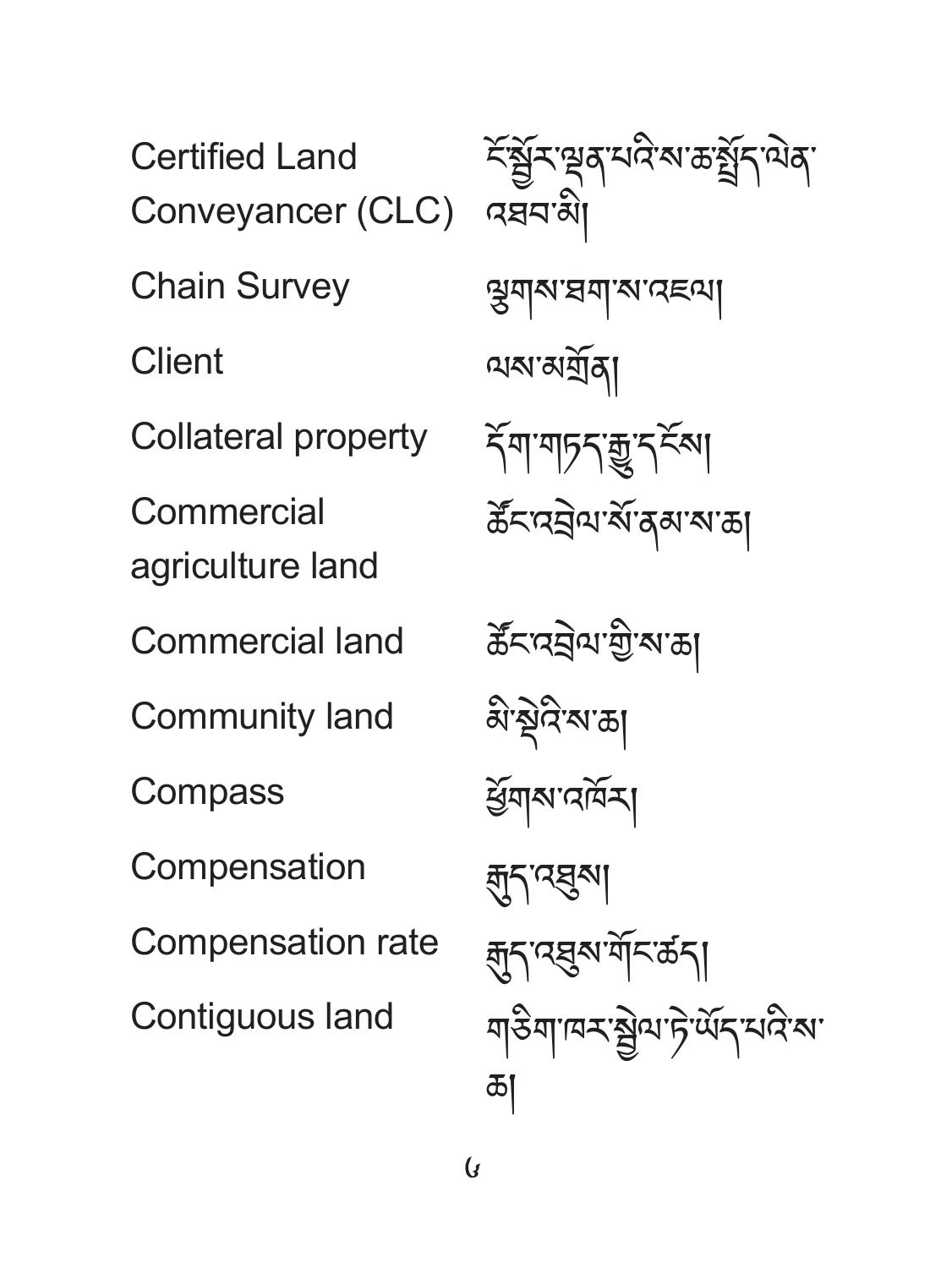**Contour** Contour interval Contour map Control mapping Control Point Control station **Coordinate** Coordinate system Co-owner Crown Property Customary right

ངོས་ཐིག། ངོས་ཐིག་བར་མཚམས། ངོས་ཐིག་སབ་ཁྲ། ক্ৰন্দইৰ মনত্ৰ নৰ্মী **ৰ্ক্ৰ**ণবৰ্হী কৰা **ৰ্ক্ৰ**ণসম্মী য়ৼয়ঌ৻৸ৼৗৣ৾৽৻৸ৼ৸ৼ <u>মাত্মহূত্মাই ক্লমবা মা</u> མཚམས་ཀྱི་ཚད། ས་མཚམས་ཚད་ཀྱི་རིམ་ ལུགས། ষ্ট্ৰন্থস্বৰ্শ ক্তৃত্ম'নক্কুন্'গ্ৰীক্সু'ন্<sup>হ্</sup>ম্য ঈন্নট্ৰিগ্ৰুমূৰ্ষ্নৰ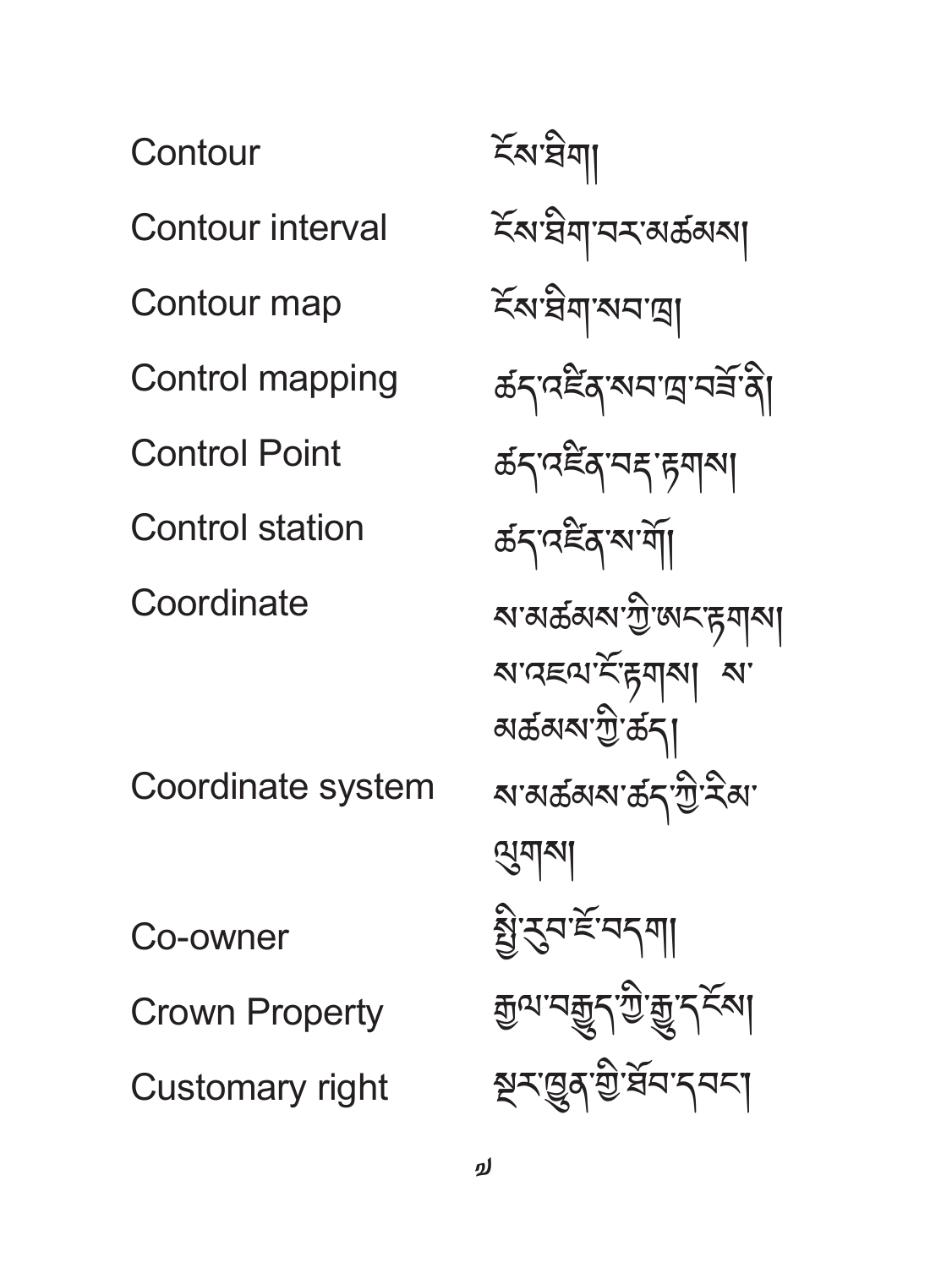**D**

Data

Data capture

Data conversion

Data dictionary

Data format

Data set

Data standardization

Data structure

Data type

**Database** 

Database

Management System (DBMS) শৰ্মসমূহা གནས་སྡུད་ གློག་རིག་ནང་ བཙུགས་ནི། ঘার্মস্থেন্দর্শ্ভুমদর্ষমা য়ঝৰুম্মুন্স্টিম্ম অৰ্ইন্ <u> শ</u>ব্মস্থ্ৰণ শ্ৰীণ শৰ্মী ন্যৰূম্মস্থন্কক্ৰনা য়ঝৰুমন্ত্ৰ্ন্ত্ৰ্ণ বৰ্ষৰ বি ঘার্মস্থ্রন্মইন্সাঁনা <u>ন্</u>যৰ্মসংস্থা <u> শ</u>াৰ্ণ <del>ট</del>ৰ্ম শৰ্ম শুনা <u></u>ঘাৰি দ্টব শাৰ্ষ মুদ্ধ বি སྐྱོང་རིམ་ལུགས།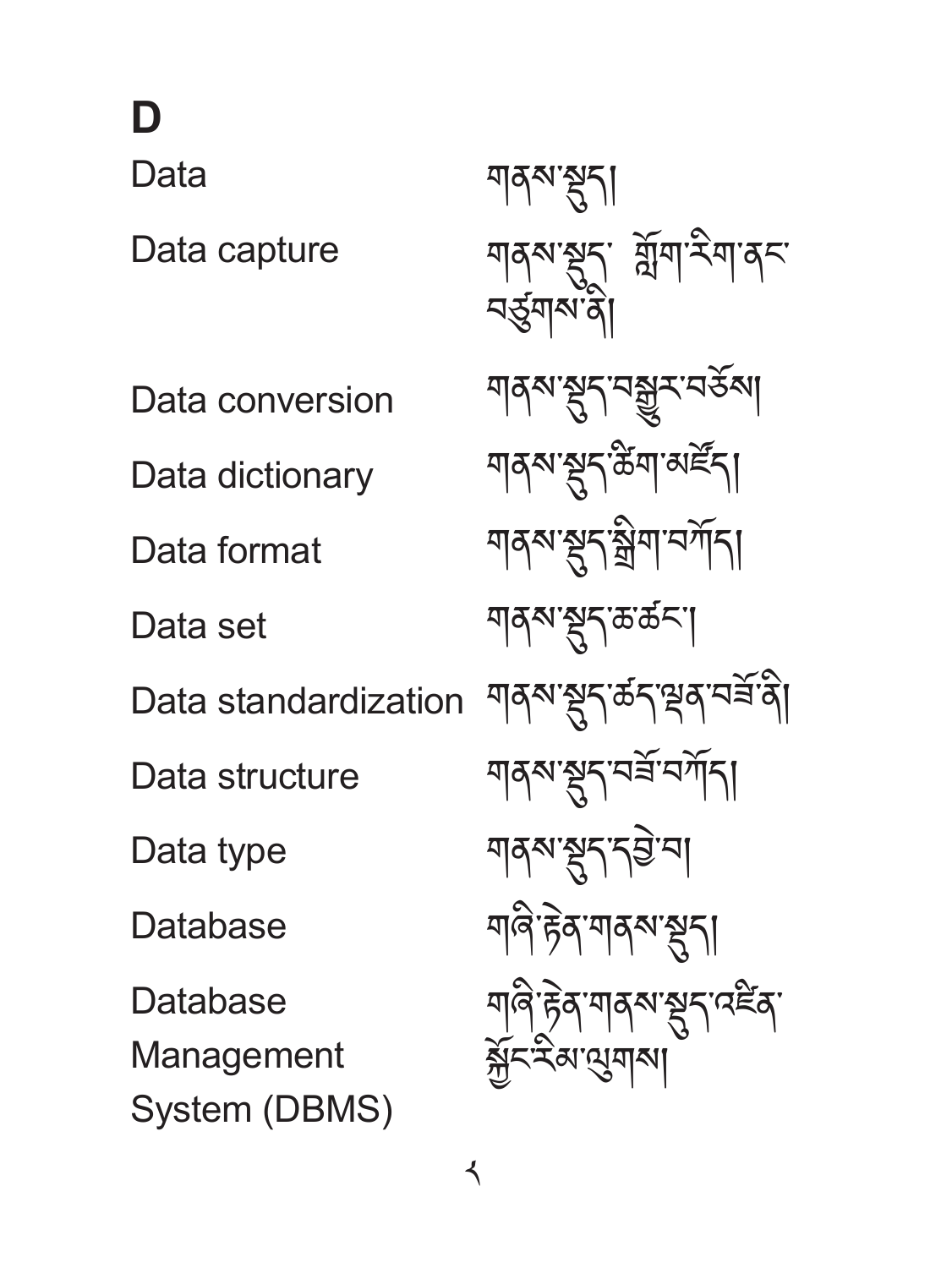Decimal Default of mortgage Deficit land Degree Delete/ Deletion Digital elevation model (DEM) Digital Cadastral Database (DCDB) Dominant land Donation/gift

Draft Thram

ন্টৰ্মিস্মূত্মা হ্ৰিম্মস্মূত্মা གཏའ་མ་འགལ་ཤོར། ས་ཆ་ཆད་པ། མ་ལང་བ། ཁུག་ཚད། བཏག་གཏང་ནི། ོ ཨང་གནས་མཐ་ཚད་དཔེ་རིས། ོ ঀাৰী ট্টৰ্'ৰ্ম'ক্ৰবীক্ৰাক্ৰ্মণ্ড্ৰ <u> শ</u>ব্মমন্ত্ৰী শৰ্মৰ স্থা <u> শাৰৰ ৰ্বৰ বৰ্মশৰ ই</u>নস্থ ষ্টমন্দ্ৰমৰ্থিকা ৰ্মাত্মবৰ্ম ষ্ট্ৰনম্ম ས་ཁྲམ་ཟིན་བྲིས།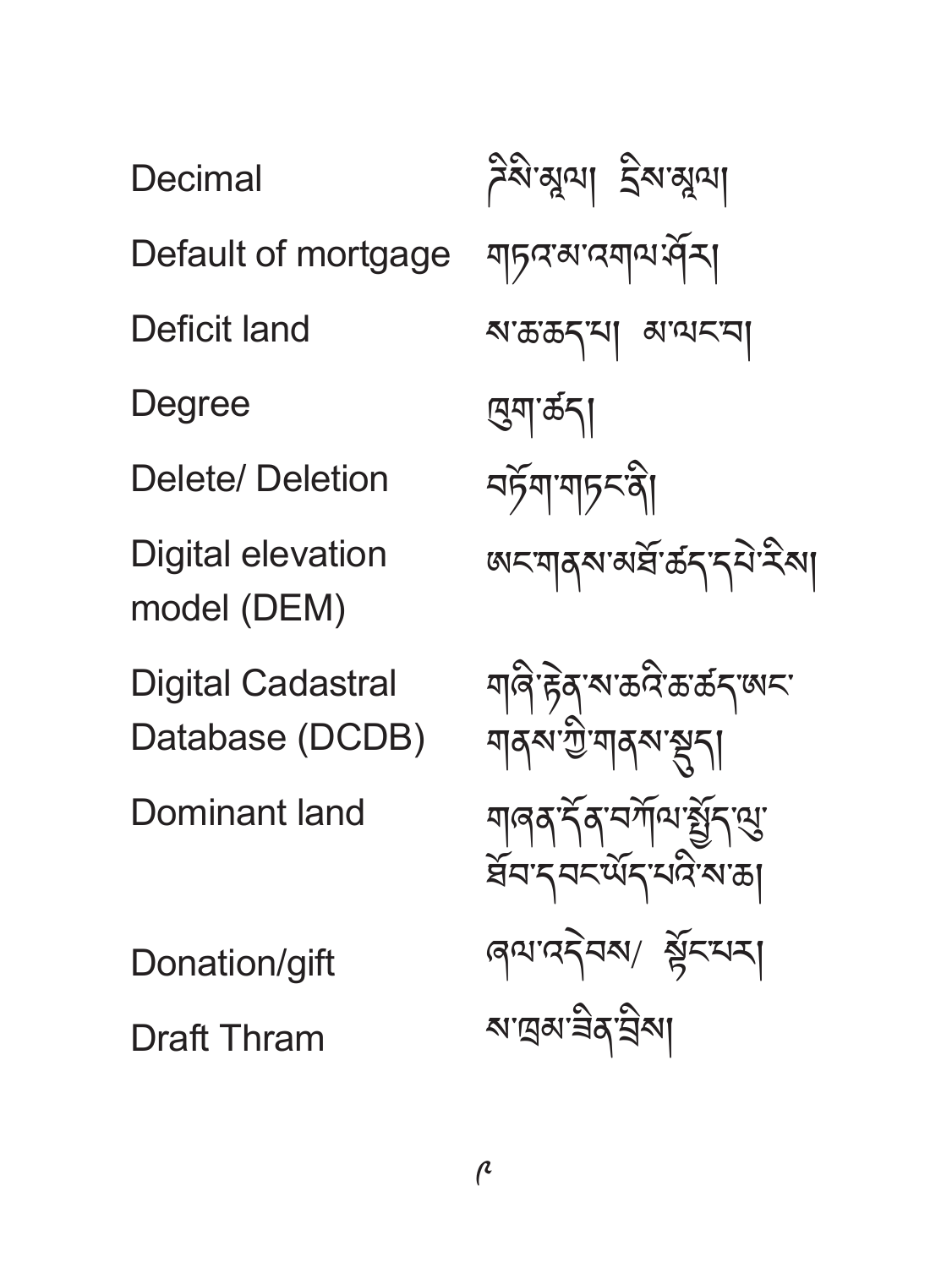**E**

Earth Coordinates System

Easement

**Easting** 

Electronic distance measurement (EDM) device

**Ellipsoid** 

Embankment

Encroachment

**Entitlement** 

Equator

E-service

বৰ্হম'ম্ন্নীন'মক্তমৰ্ম' རིམ་ལུགས། শাৰৰ ৰ্ষৰ অৰ্শিত জীৱা ঀম্প্ৰস্প্ৰাম্মট্ট অনন্দ্ৰমা সুঁমি ব্ৰেল ক্ৰীমা ཆས། বহুগর্মীব্রন্থ ইন্সা ཆུ་བྱག། ཧམ་འཛུལ། ষ্ট্ৰনত্ম *বইম*'মুন্সুঁ'মুনশী'ষ্ণুনা མཚམས། གློག་འཕྲུལ་ཞབས་ཏག། ོ ཡངས་འབྲེལ་ཞབས་ཏ ོ ག། ོ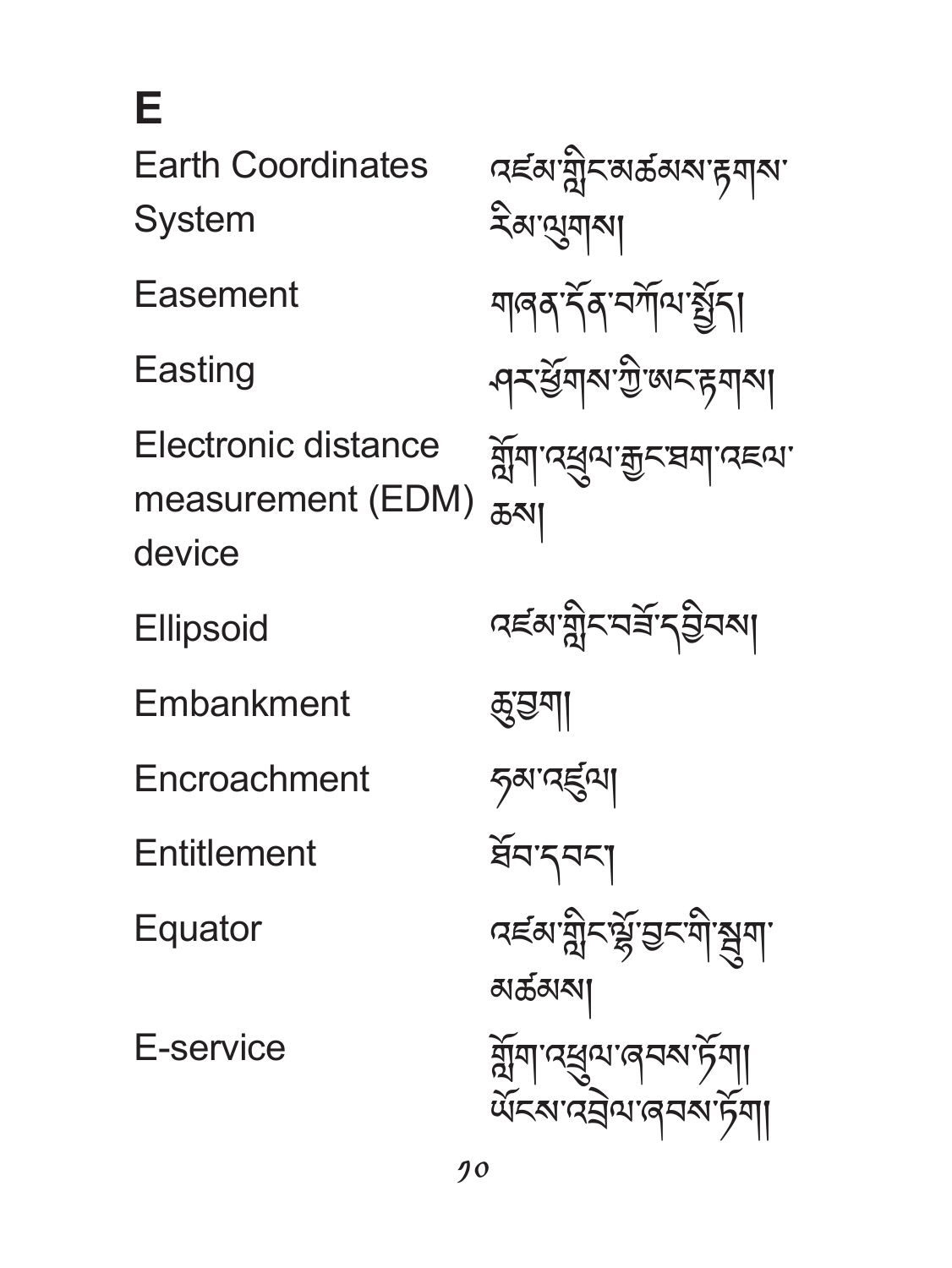Excess land **Extent** Extinguishment of easement

```
ས་ལྷག ས་འཐེབ།
ཁྱབ་ཚད།
<u>  </u>ৰাৰম্বৰ্ষি বিশেষীৰ বিশিষ্ট
```
### **F**

False easting

False northing

Family land

Field book

Flat transfer

**Fragmentation** 

ཤར་ཕགས་མཚམས་ལས་འགོ་ ྱོ བཙུགས་ཚད། བྱང་ཕགས་མཚམས་ལས་འགོ་ ྱོ བཙུགས་ཚད། བཟའ་ཚང་ས་ཆ། <u>ম'</u>নাৰ্ম'নেই'ৰ্দ্ৰ'নী দ্মন্তৱ্যাৰ্লহীৰ জুৰ্মী དཔྱ་བགོ་རྐྱབ་པ།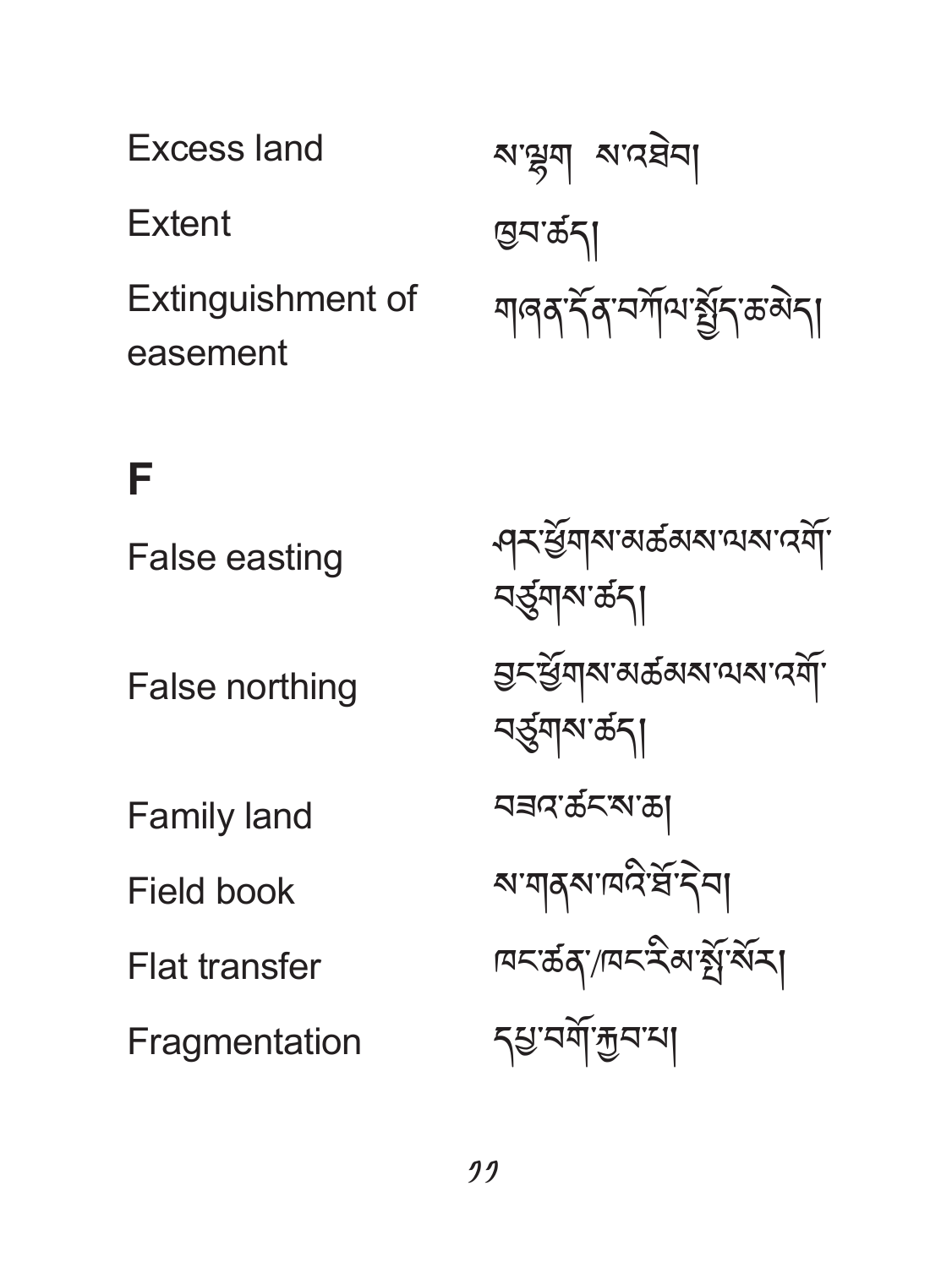**G**

Gazetteer

**Geocentric** coordinate system

Geodatabase

Geodesy

Geodetic control

Geodetic reference datum

Geodetic Reference System of 1980 (GRS80)

Geographic code

**Geographical** coordinate

ষ্যস্ত:মিশ্মন্ট ইনা বৰ্হম'ন্নীম্মুশ্ৰাঅম'বৰ্মখেনি ཨང་རྟགས་རིམ་ལུགས། ষ্যন্ত ইশা মন্ত্ৰী শৰ্মৰ স্থান শৰি দিব। <u>য়দ্ৰীজুৰ স্থিৱ স্থা</u> སའི་རྒྱ་ཁྱོན་རྩིས་རིག་ཚད་འཛིན། <u>য়দ্রিউ</u>র'ষ্টুম'ష্মা'দেু্<sup>দু</sup>মা' শত্ত্ৰশৰু শৰ্মসূত্ৰ  $\mathbb{S}^n$   $\mathbb{S}^n$   $\mathbb{S}^n$   $\mathbb{S}^n$ <u>ેત્રી જિસ્ત્ર ત્રતિ ત્રાજ્ઞાએ કોર્</u> རིམ་ལུགས། ས་ཆ་རིག་པའི་གསང་རྟགས། ষ্যক্তইশ্ৰামন্ত্ৰীজনেক্কা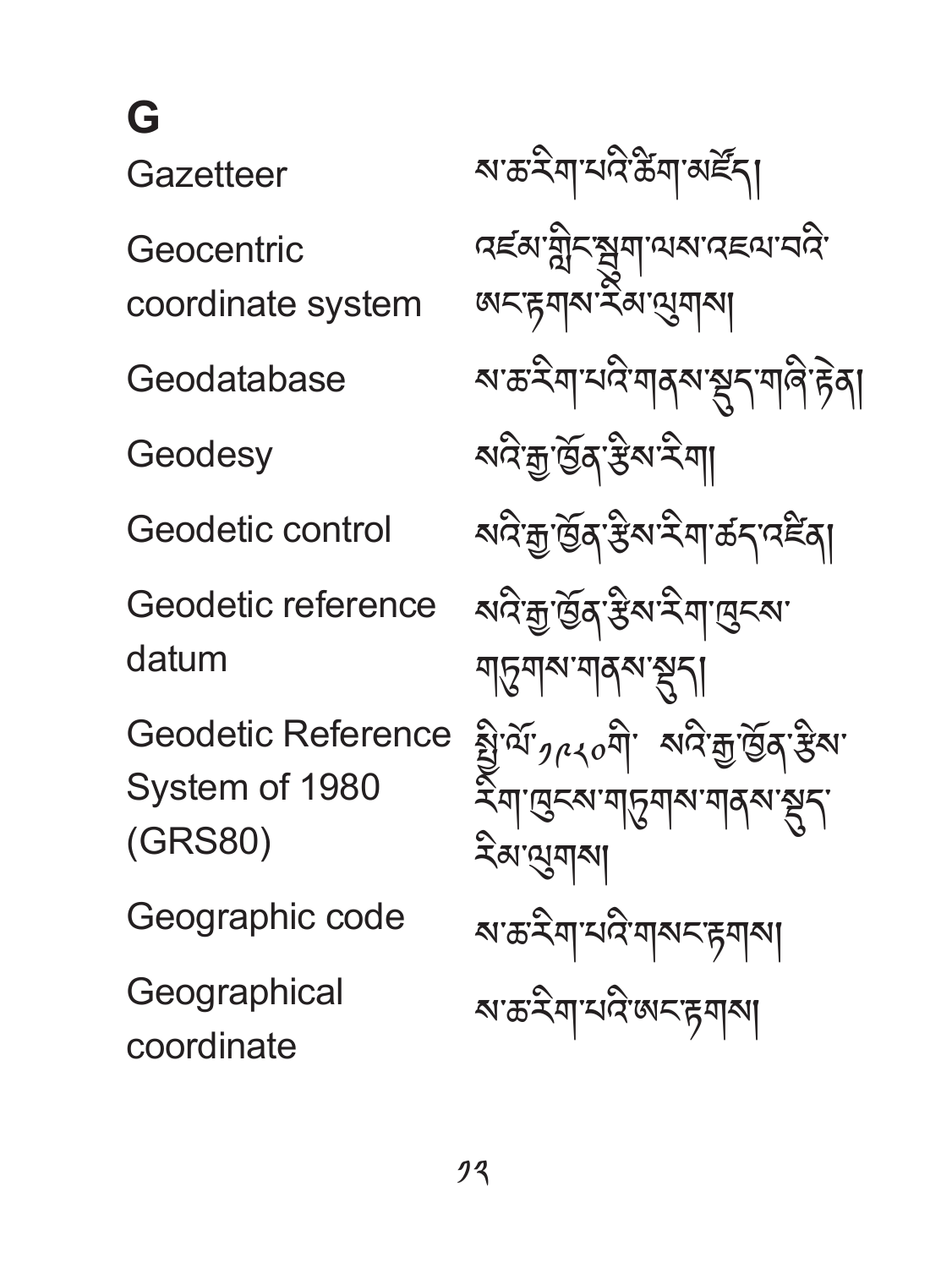**Geographic** coordinate system

**Geographic** database

**Geographic** Information System (GIS)

**Geographically** referenced information

Geoid

Geoinformatics

**Geomatics** 

ས་ཆ་རིག་པའི་ཨང་རྟགས་རིམ་ ལུགས། ས་ཆ་རིག་པའི་གཞི་རྟེན་གནས་ য়গ <u>য়৳ৼয়৸ঢ়৸ড়৸ৼ</u> ལུགས།

ས་ཆ་རིག་པའི་ཁུངས་གཏུགས་ བརྡ་དན། ོ

རྒྱ་མཚའི་ཚད་ཀྱི་བར་ཆ་ལས་ ོ མཐ་ཚད་དབྱེ་དཔྱད། ོ ས་ཆ་རིག་པའི་བརྡ་དན་ཚན་ ོ རིག་དང་འཕྲུལ་རིག། ས་ཐག་གི་གནས་སྡུད་དབྱེ་ ོ དཔྱད།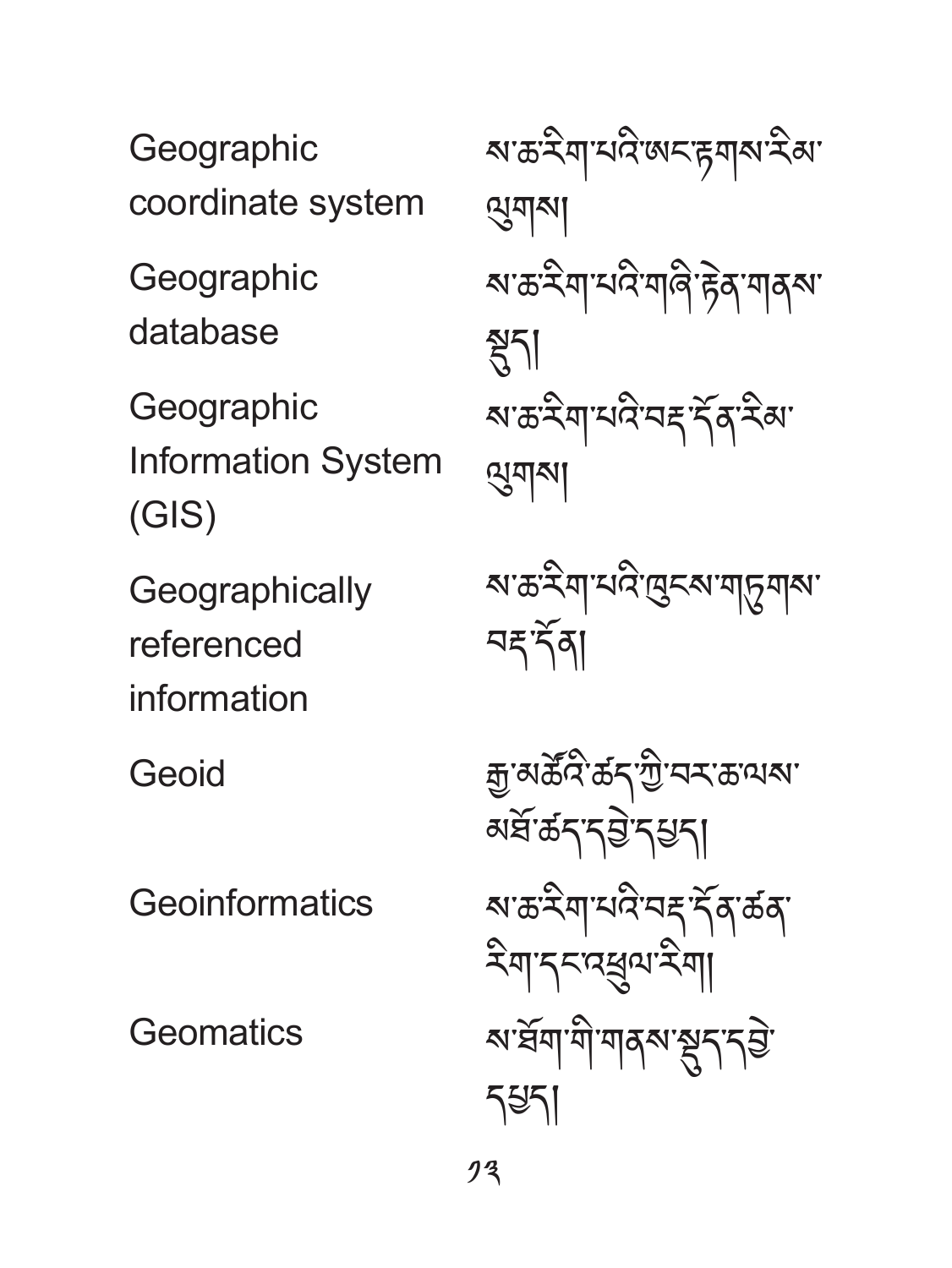$2<sup>1</sup>$ Geoprocessing **Georeferencing** Geospatial information Geospatial data repository Geostationary satellite Global Navigation Satellite System (GNSS) Global Positioning System (GPS) Grantee Grazing land

ས་ཆ་རིག་པའི་བྱ་རིམ་འཐབ་ནི། ས་ཆ་རིག་པའི་ས་འཇལ་ཁུངས་ অচূম্মশ ས་ཆ་རིག་པའི་ས་མཚམས་ཚད་ গ্রীসহার্বরা মাক্রাইমামনী ন্দ্ৰ ব্ৰা <u>য়৳য়য়৸ঢ়৸ড়৸ড়৸ড়</u> ঝাঁহন ས་ཆ་རིག་པའི་བསྒུལ་མེད་ འཕྲུལ་སྐར། বৰ্হনাম্নী<del>বৰ্</del>ষ্ট্ৰমাৰাষ্ট্ৰবিদ্ৰুৱা ক্সুমম্মিন (াইজিরা ཨེསི་ཨེསི་) বৰ্হন্যশ্নীনশাৰ্মসম্মি ལུགས། (ཇི་པི་ཨེསི།) ལེན་མི། ཐབ་མི། ོ ষ্ট্ৰ'ন্ইশা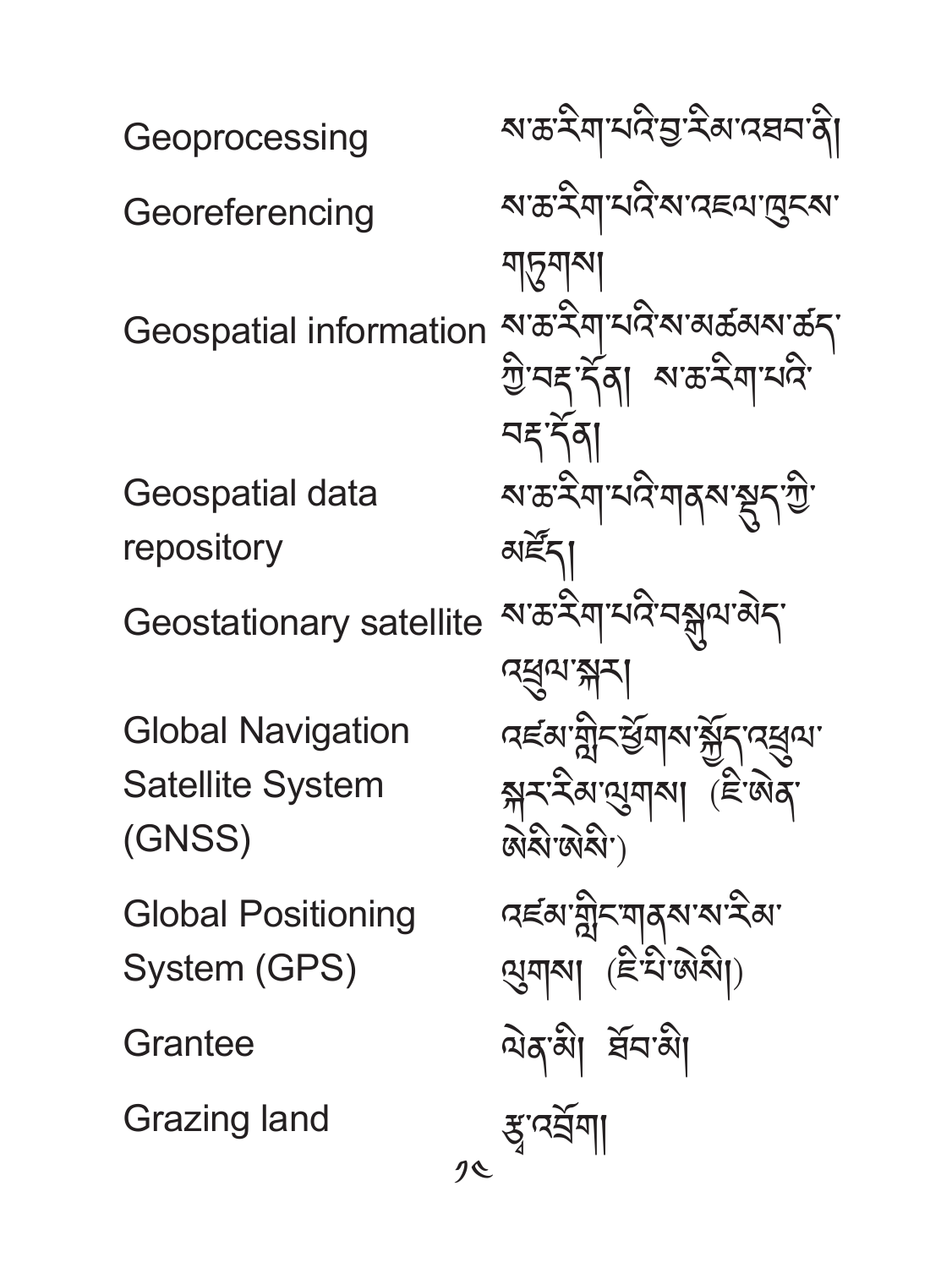Greenwich meridian Grid Grid coordinates Grid north Ground truth Guide map

ཨིང་ལེནཌ་གི་ས་གནས་ གིརིན་ཝིཆ་ལས་ བརྩིས་པའི་ མཚམས་ཐིག། དྲྭ་ཐིག། དྲྭ་ཐིག་མཚམས་ཚད། བྱང་ཕགས་ ྱོ དྲྭ་ཐིག། ས་ཁོངས་བདེན་སྦྱོར། ལམ་སན་སབ་ཁྲ། ྟོ

## **H**

Head of Family Hectare Hectare Sathram

Herd size

24 ৰ্¤<sup>ষ্টা</sup>শা<sup>ৰ্ষ্ট </sup>ঙ্গ| ཧེག་ཊར། ཧེག་ཊར་གྱི་གྲངས་རྩིས་ཐག་ ོ থৰা নৰ্দ্ৰ অন্নত কৰা স্ক্রার্ষ্ক ইম্ভিশ্মন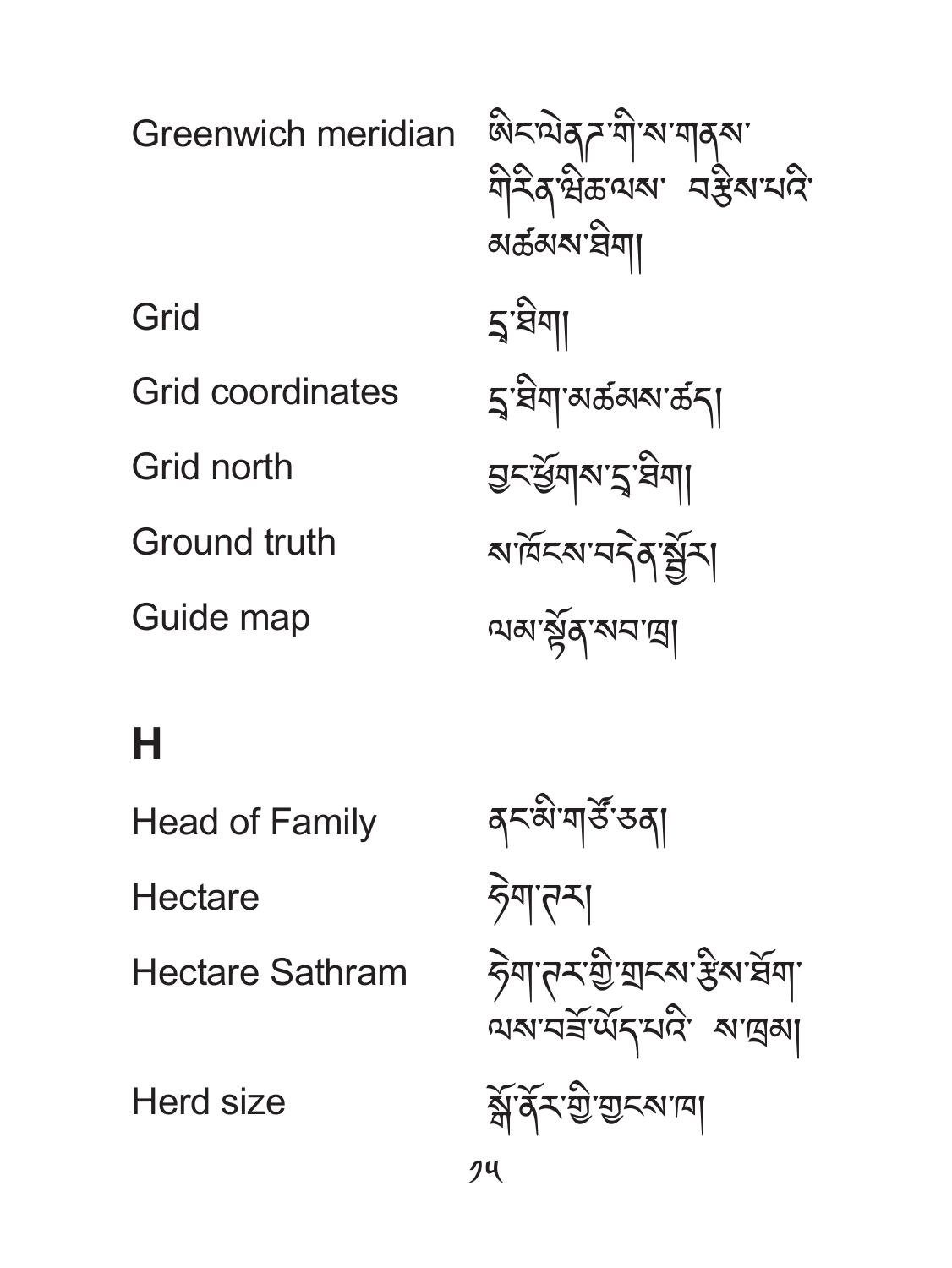| Highlander                                      | আনস্তর্ষসমূর্ষদঞ্জী অ        |
|-------------------------------------------------|------------------------------|
|                                                 | 줡주지                          |
| Household                                       | ම্ভিম'মাৃনম্মন্ <b>ৰ্ণবা</b> |
| information                                     |                              |
| Hydrographic survey ক্ৰুবিৰাৰ্শিকৰা ট্ৰান্নৰ অন |                              |

# **I**

Imagery Immovable property Index map Individual ownership Industrial area Infringement of rights Inheritance པར། <u><sub>ଵଵୣ</sub>୲</u>୳ଊୖଽୢ୕ଈୢ୕୲ଽୖଽଽ୶୲ ষঘাত্রবিদ্যামকেনা ৲ম্কুম্বন্মশ্ৰমণ নৰ্ষস্মন্বিমেণ བདག་དབང་ལུ་ཧམ་འཛུལ།/ བདག་དབང་ལུ་ངོས་ལེན་མ་ འབད་མི། སྐལ་བགོ།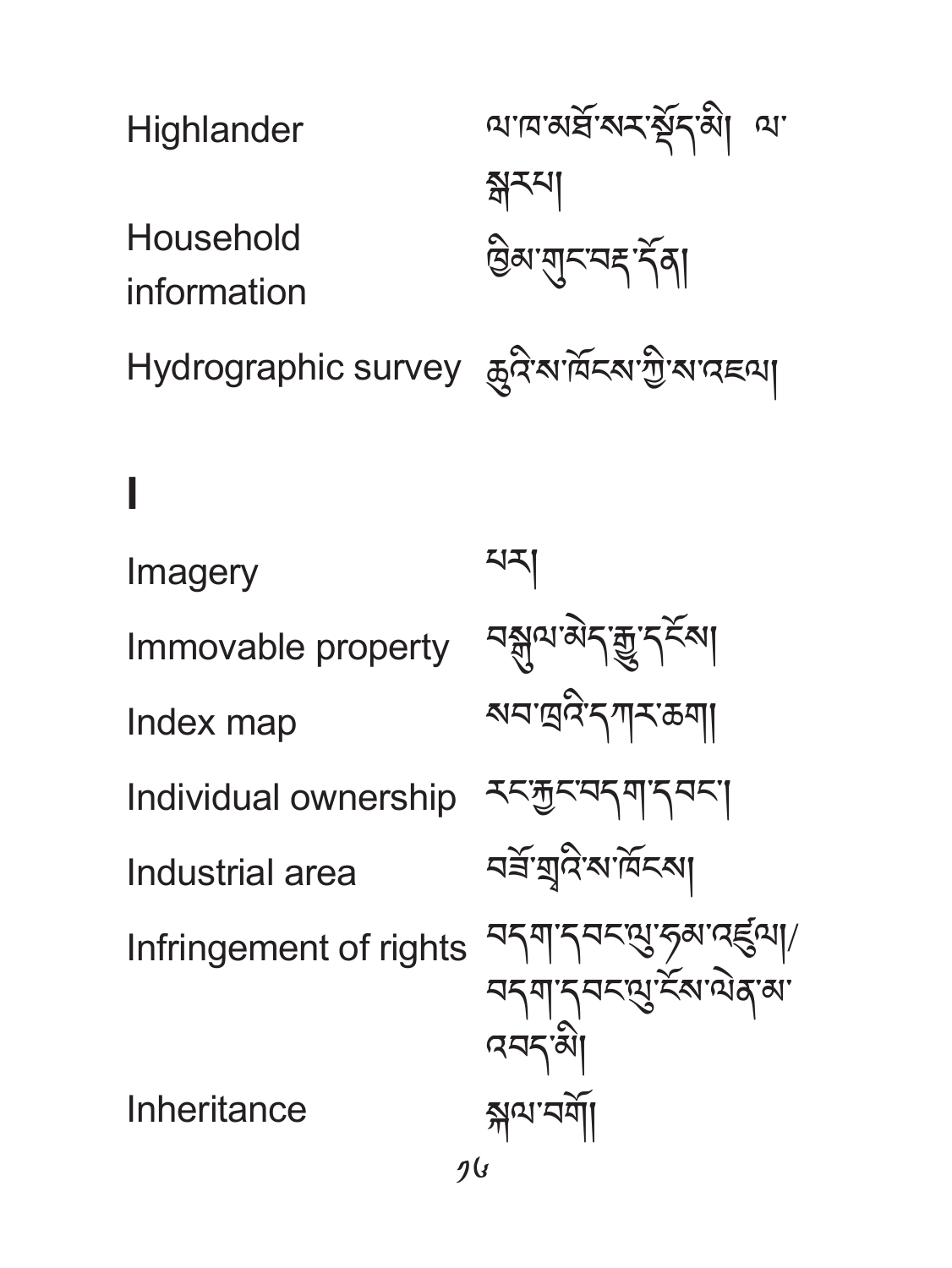Initial plot Institutional land Interim Certificate Interpolation Irrigation channel Issue Lag Thram

སྔར་གྱི་ས་ཆ། <u> <sub>মা</sub>ৰ্</u>ডুমা<sup>,</sup> ফুবি'ৰু'ক্ৰা བར་ཡུན་ལག་ཁྱེར། <u> </u>বনমৰ্মিন'ষ্টৰুগী'ৰ মুখ্যা ཞིང་ཆུའི་གཡུར་བ། অন্মাত্ত্ৰৰুষ্ট্ৰনন্ত্ৰী

## **J**

Joint ownership Juristic person

ষ্ট্ৰন্থমুম্বন্দা *৲৲*নহাড়ন'ডৰ'ড্ৰীস্কী<sup>:</sup>ইন্সা

## **K**

Kilometer

Kilometer square

ཀི་ལ་མི་ཊར། ོ ཀི་ལ་མི་ཊར་གྲུ་བཞི། ོ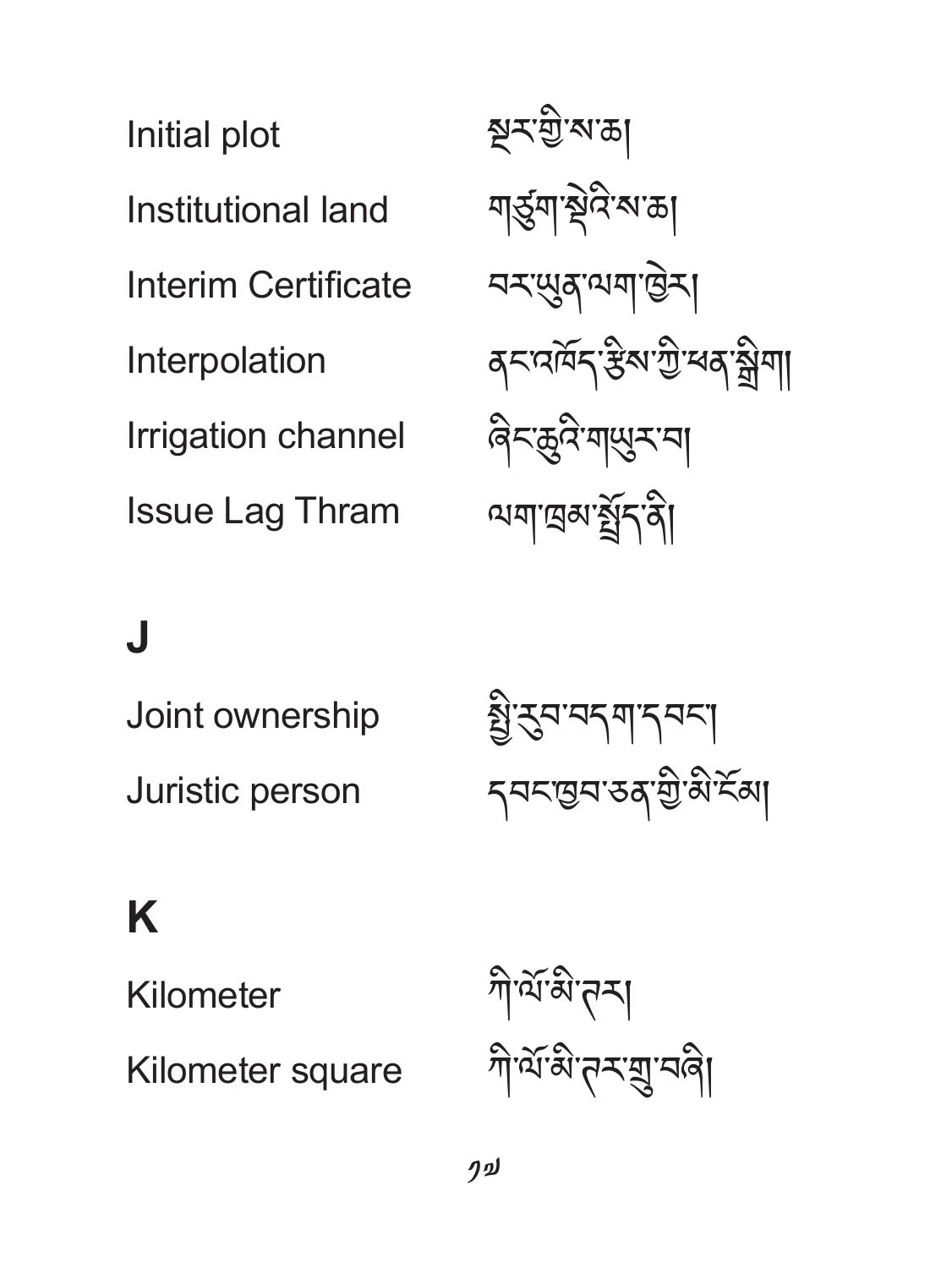**L** Land Land act Land administration Land category Land ceiling Land ceiling exemption Land conversion Land conveyance Land demarcation Land dispute Land exchange Land Information System (LIS)

ས་ཆ། སའི་བཅའ་ཁྲིམས། ས་ཆའི་བདག་སྐྱོང་། ས་ཆའི་དབྱེ་བ། ས་ཆའི་མཐ་ཚད། ོ ས་ཆའི་མཐ་ཚད་ལས་ཡངས་ཆག། ོ

ས་ཆ་བསྒྱུར་བཅོས། ས་ཆ་སྤད་ལེན། ྲོ ས་ཆའི་བཅད་མཚམས། ས་ཆའི་རད་རྙོག། ྩོ ས་ཆ་བརྗེ་སར། ོ ས་ཆ་བརྡ་དན་རིམ་ལུགས། ོ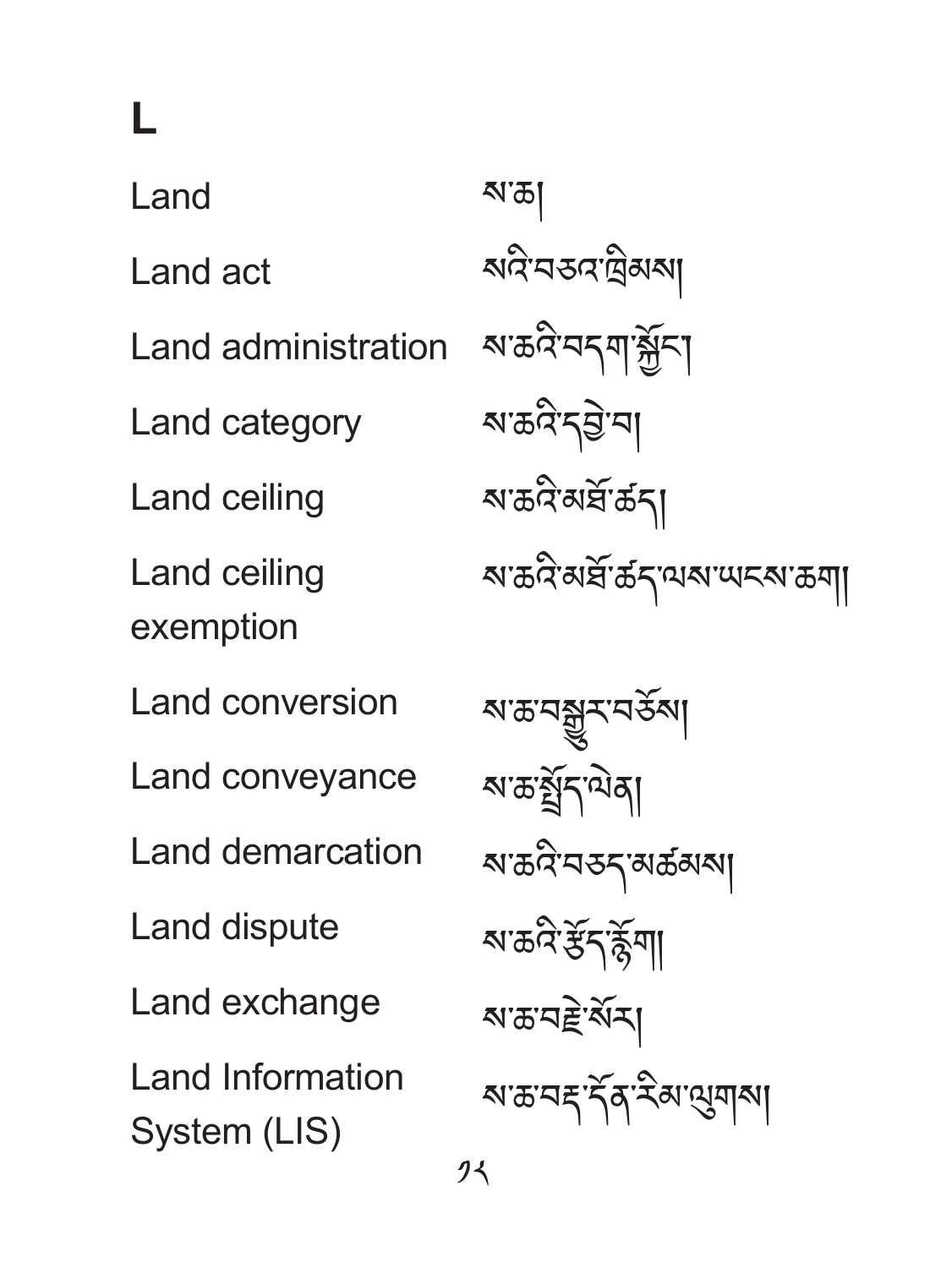Land Issue **Committee** Land lease Land management Land of corporations of **Landowner** Land pooling Land record Land registration Land right Landscape Land survey Land tax

ས་ཆའི་གནད་དན་ཚོ གས་ཆུང་། ོ ས་ཆ་གླར་སྤད། ྱོ ས་ཆ་འཛིན་སྐྱོང་། ལས་འཛིན་གྱི་ས་ཆ། སའི་ཇོ་བདག། ས་ཆ་བདེ་ཞིབ/ བདེ་སྒྲིག། ས་ཁྲམ། ས་ཆ་ཐ་བཀོད། ོ སའི་ཐབ་དབང་། ོ སའི་ངོས་དབྱིབས། ས་འཇལ། ས་ཁྲལ།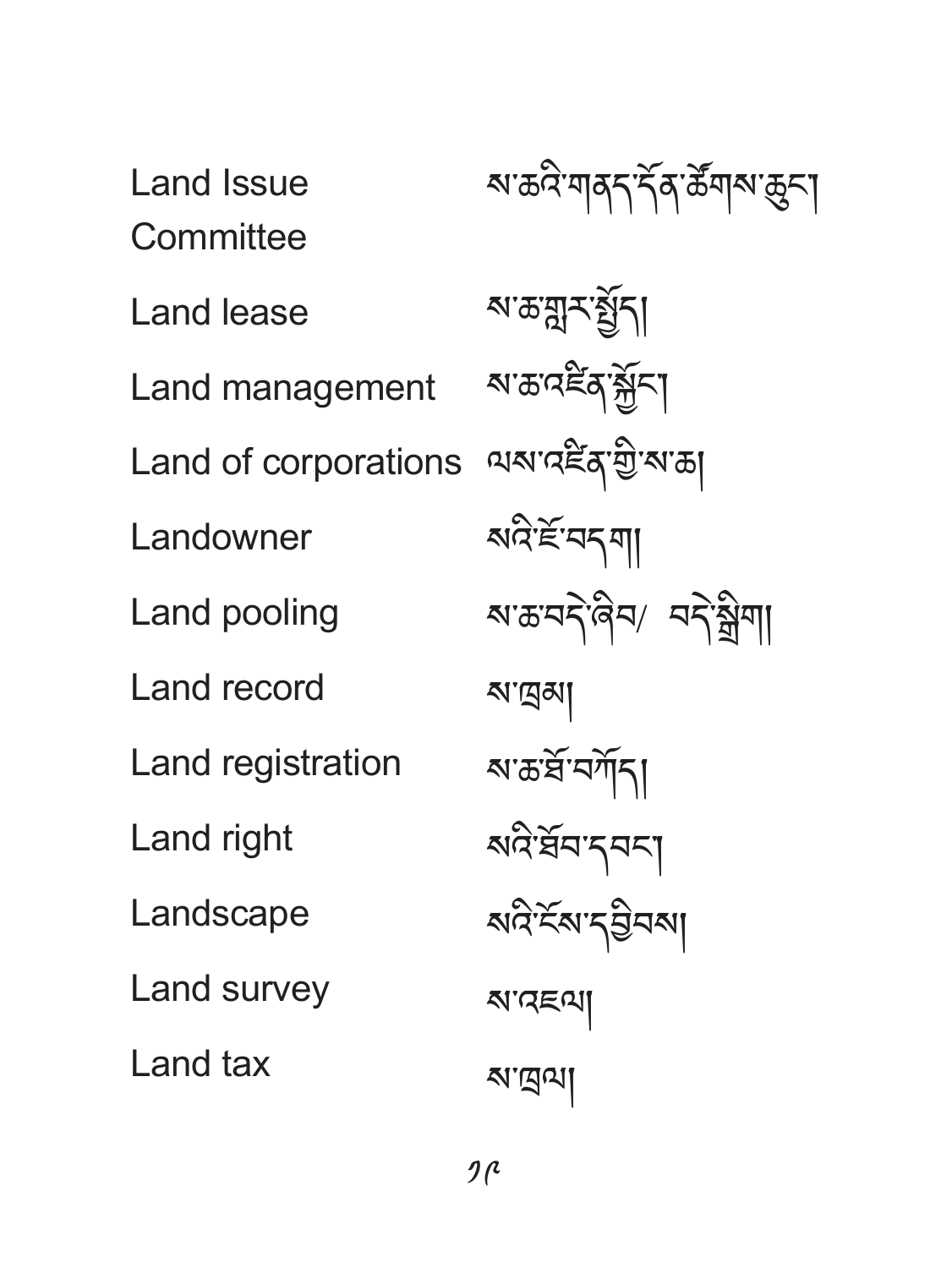Land transaction Land type Land use Land Use Certificate Land use classification system Land Use System Land value Landed property Landholding Landmark Large scale map Layer

ষাক্রষ্ট্রনা སའི་དབྱེ་བ། <u>য়*ৼ*ঽ৸৻</u>৸ড়য় ষজনসাঁতা ষ্ট্ৰন আৰু জী ষাক্র'নর্দামার্ষ্ট্রন' ব্র্টু: ইমা ལམ་ལུགས། <u>য়৳রসাঁ</u>ঝস্ট্রন থেমাণ্ড্রামা སའི་གནས་གོང་། ས་ཆའི་རྒྱུ་དངོས་། ষাক্রনিক্রনন্থিনা ས་རྟགས། སབ་ཁྲ་ཆ་ཚད་ཆེ་བ། য়ঘল্লইণ্ডনুষ্ক্ৰম্মইৰ্মা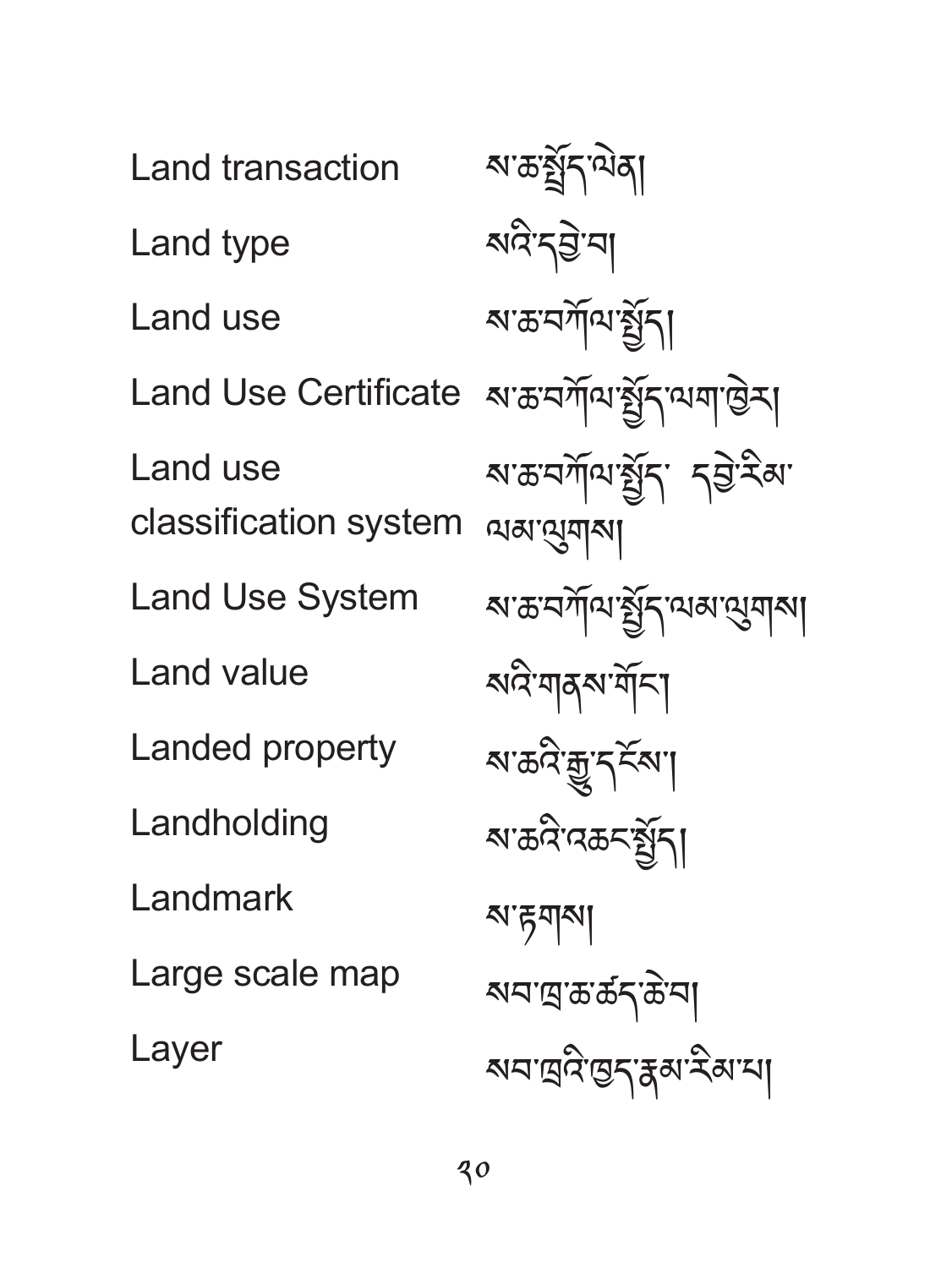Lease Lease period Lease rent Legal guardian Legal record Legend Legitimate heirs Lessee Lessor Leveling License

স্নমন্ত্রী য়ুনস্থ্রনৃষ্ট হূৰ্ম্খনা য়ৢ৲য়ৢ৲ৼৣৼৢৼৣৼৣৼৣৼৣ দ্রিঝম'ঝ্র্ন্ত্রুব'বর্ক্ট'বৰ্<sup>প</sup>মা ন্নিমৰ মন্ত্ৰ অমাৰ্শী མཚན་རྟགས་གསལ་བྱེད། རྟགས་དན་བཤད་པ། ོ ত্ৰিঝম'ঝঘ্ৰুব'্শ্ৰী'ব<sub></sub>ন্ধী'ণ্ট'ৰ্শ্**ৰ**মা ন্ন্ৰাদ্মম্মৰকৌ ন্নম্মুন্ম্মৰ མི། ন্না¤মব্দক্ষী ন্নুমৰ্ষ্ট্ৰূণ ঘচ়নঋী མཐ་ཚད་ས་འཇལ། ོ ཆོག་ཐམ།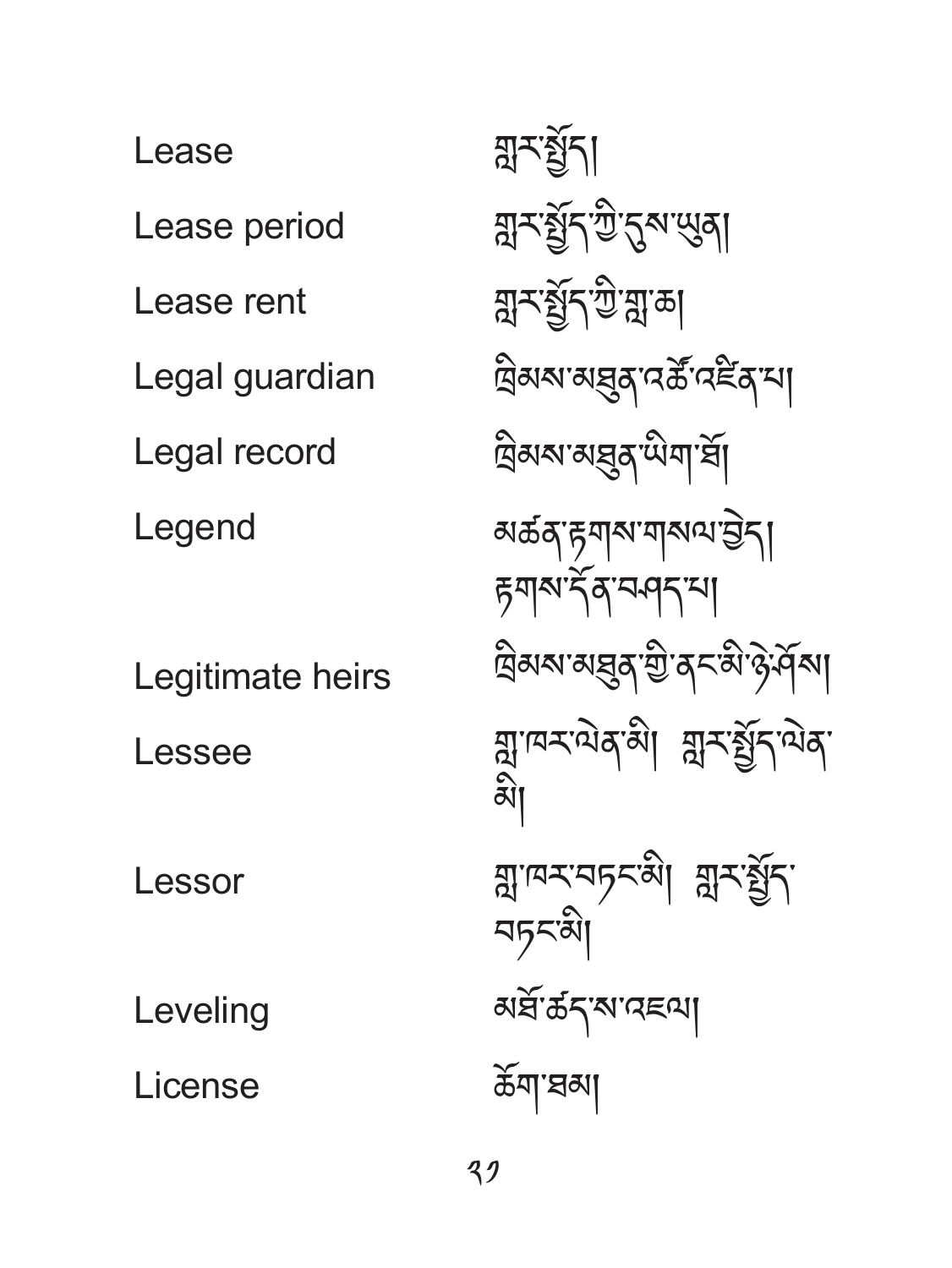Line Line feature Line of sight/vision Local Area Plan Long term lease

ཐིག། ষিন্দামী'ড্ৰুণ্ক্কৰু <u>য়র্ষ</u><আমন্মণ্ড শাদ ই গ্রিমা ས་གནས་ས་ཁོངས་འཆར་གཞི། ཡུན་རིང་གླར་སྤད། ྱོ

#### **M**

Magnetic north Map Map compilation Map digitization Map elements Map extent Map projection

হ্ৰনৰ্শ্ভশাৰু নহ'ৰ্ষ্ণৰা སབ་ཁྲ། <u>য়নজুর্মুনাগল্পী</u> ষঘান্নজনেমৰ্মজনেৰ্মী <u>য়মত্ৰবিক্ৰণ</u> <u>য়নাল্লইক্সক্রব</u> <u>য়য়ড়ড়</u>ৼ৻ঽয়ৄৼ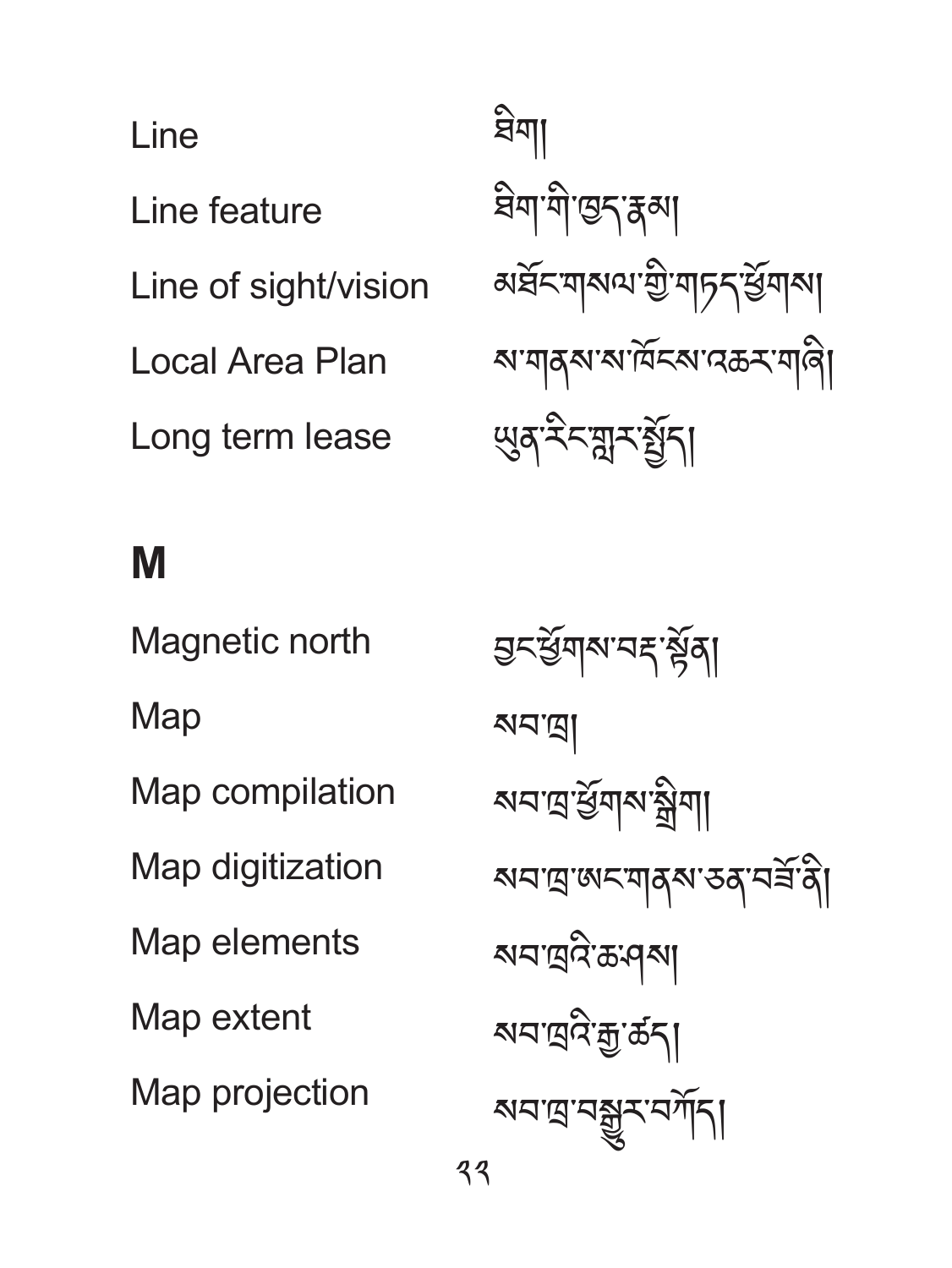Map scale Map series Map sheet number Map unit Mean sea level Mercator projection **Merge** Meta data Metric system Mineral resources

23 ষ্মন'ন্নেইস্ক'ৰ্কন। སབ་ཁྲའི་གོ་རིམ། ষঘান্নইর্ম্মাজনা སབ་ཁྲའི་འཇལ་གཞི། ক্কুঅর্ক্ট'ন্নেই'ক্রই'ক্রাই'ক্রন্ য়ৢৼয়৾ঢ়ৼ৸য়ড়ৢ নৰ্শিন। བསྡབ་ནི། ས་ཆ་གཉིས་གཅིག་ ཁར་བསྡབ་ནི། <u> শব্ৰম্স্থে</u>ন্স্<del>স্</del>মিস্ট্ৰ' শব্ৰম ୬୩ ৯་ลིশ নস্ট'মুম্ম ৯་ล་ར། সীন্মস্তীসমা সীন্মসমূহ সম্ভ བུ། শচি়নস্থা মাত্ৰচিন্দ্ৰিষ ཁུངས།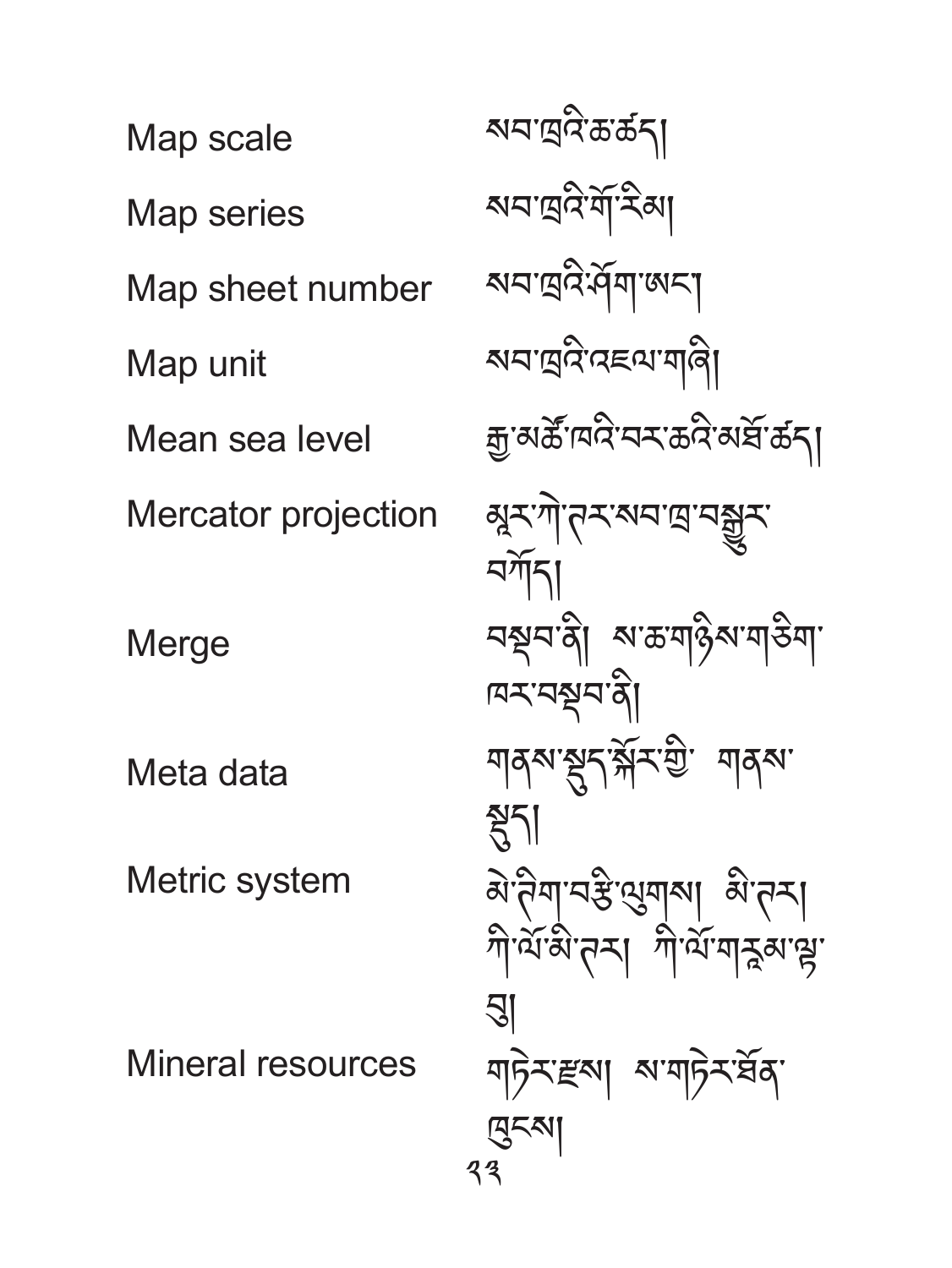Minimum land parcel *ས་*ଛঈ་க་ལུས་སྱང་ལོས། Minor Mode of compensation **Mortgage Mosaic** Multiple transactions ৰ`ৰ্ক্টঁন্'ৰ্মাষ্ট্ৰৰ্'মা ৰ্মুন<sup>্</sup>ব্ছৰুমন্ট্ৰনিং ঘনৰা གཏའ་མར། য়য়ৼ৻য়ৢড়৸ড়৸ড়৸ ন্মৰ মাৰা বিদ্যালয়

### **N**

National Cadastral Resurvey Program (NCRP) (2008-2013)

National geodetic reference datum

National Land **Commission** 

<u>ক</u>্ৰুণ অঁহৰাসক্ষ কৰি বহুনাথম'ইমা (<sub>१००५</sub>- $(3093)$ <u> क</u>ुष ਘॅद्रू राज्य दुधुदार्कदा གཞི་ཐ་ཡིག། ོ ক্কুথ<sup>.</sup>ऍॅद्रूश् रू'ढ़ाञ्चे दु'ळें गठा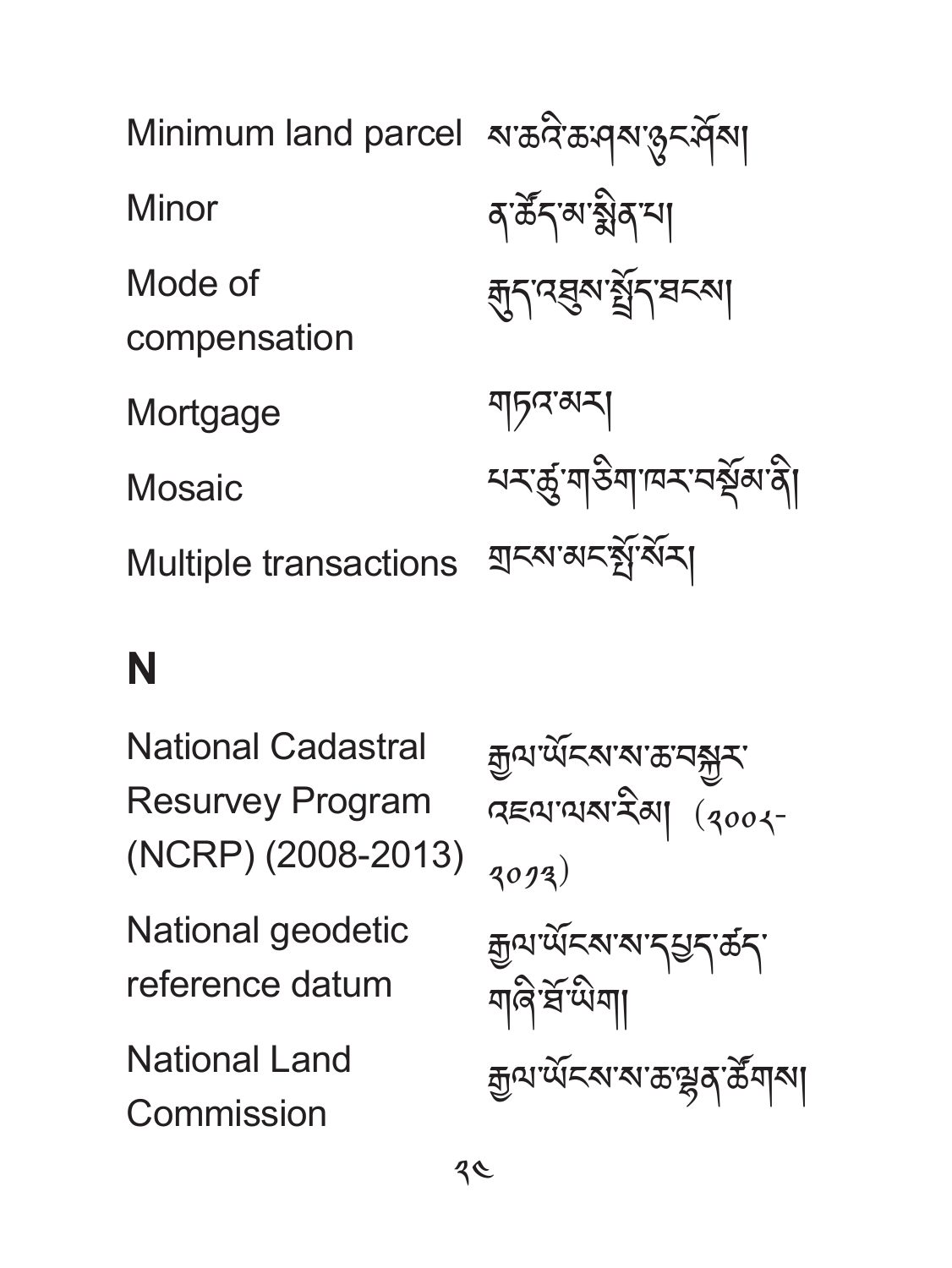National Land Commission Secretariat (NLCS)

National Land Policy

National Land Use Zoning

National Spatial Data Infrastructure (NSDI)

Natural resource

Nature of transaction

New Sathram Compilation (NSC) (1985-2006)

Non-occupation land

Non-payment

ক্ৰুণ অঁহৰ ৰূপ্ত ক্ৰীৰ ক্ৰী ཡིག་ཚང་། <sub>শ্ৰী</sub>থ'ৰ্ਘব্মখ্যমন্ত্ৰী বা ক্সুঅ'ৰ্অব্মাৰাজ্যৰ বিশিষ্ট্ৰেন <u>বক্তব্যৱকৰম'বৰ্ষী</u> ক্কুথ<sup>.</sup>ധ্<sup>নে</sup>য়ে অ'মানুষ'শ্ৰী ঀাৰমাস্থ্ৰনাটক শালী

རང་བཞིན་ཐན་ཁུངས། ོ <u>য়৳য়ৄৗ৻৸ড়ৣ৸ৼড়ৢৗ৻ড়ৣৼড়</u> ষ'দ্ৰেৰ'শৰ্মসম্মৰ ক্ষম  $\frac{2}{N}$ या ( $\frac{2}{\pi}$ ५)

ষ্মস্কন্সষ্ট্ৰন্মস্বেদ্বী ས་ཁྲལ་མ་བཏབ་མི།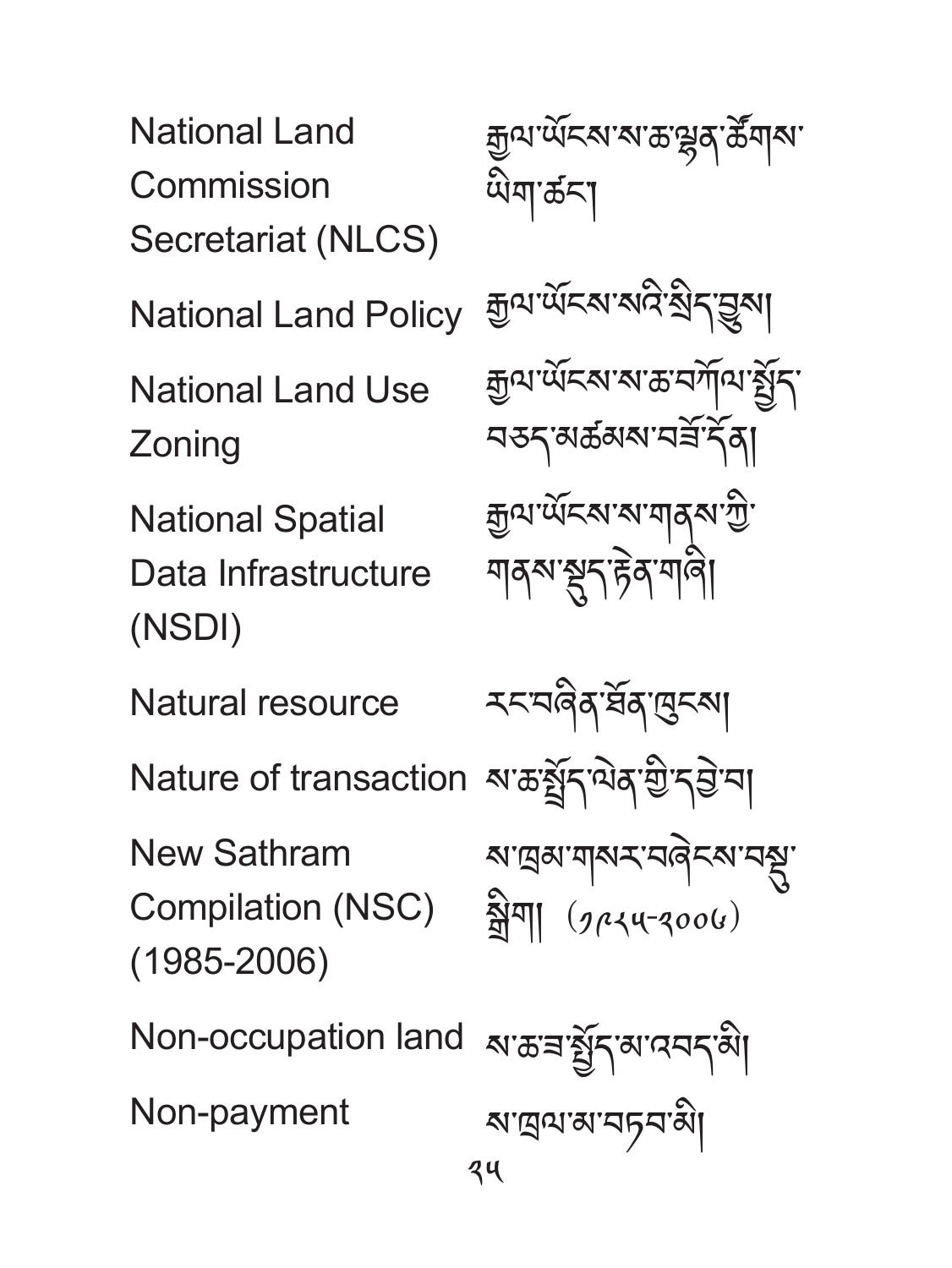**Northing** হ্রনর্শ্রুনাম'স্ট্র'জনক্কমা

## **O**

Omitted land **Orthophoto** Overlapping structure བᆿ་རྱག་ལྲབ་ལག། Overlay map **Ownership** বৰ্হশৰম'ণ্ড্ৰম'ম'ক্ৰ| <sub>ন্</sub>না'নৰ্ষৰ শ্ৰীমনা སབ་ཁྲ་ཅིག་གུར་གཞན་ བཀལ་ནི། བདག་དབང་།

#### **P**

Panchromatic image Parcel Parcel boundary Parent plot

ཁ་དག་མེད་པའི་པར། ོ སའི་ཆ་ཤས། སའི་ཆ་ཤས་ཀྱི་མཚམས། སྔར་ཞིང་།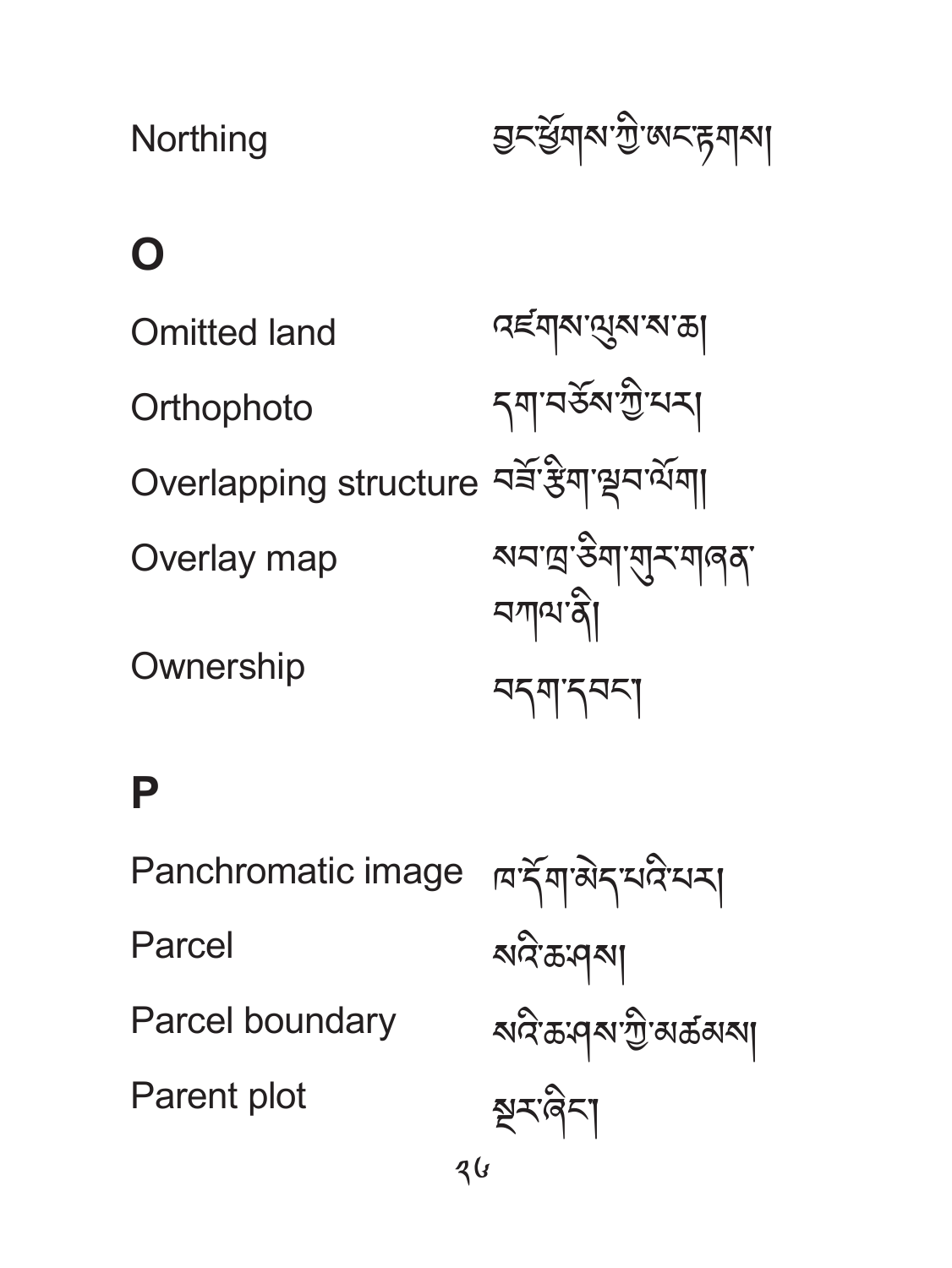Partial transfer

**Pasture** 

Property Assessment and Valuation Agency (PAVA) Peg

**Photogrammetry** 

Physical map

Plane table

Plot

Plot consolidation

Plot fragmentation

Plot ID

ক্ৰ:নৰমাৰ্ষ্ট্ৰাৰ্ষ্ম স্ত্ৰ'বৰ্ষণা رسال سرل مراد المحاكم مدركة @ الإسمام محارب

ཙག་ཕུར། ོ ঘহায়মামান্ৰামৰ্শ্ৰিষ্ট বি ལུགས། য়জন্মীৰ সম্ভিত্ত জীৱ <u>য়ন'ন্ৰ</u>বি'ব্ৰে'ড্ৰা ས་ཚན། ས་ཆ། ཞིང་། ষাক্তব্যক্তিমানেই মাজী <u>য়*ৼ*ঢ়ৼ৸ড়</u> <u>মন্দিই দ্ব</u>দ্যা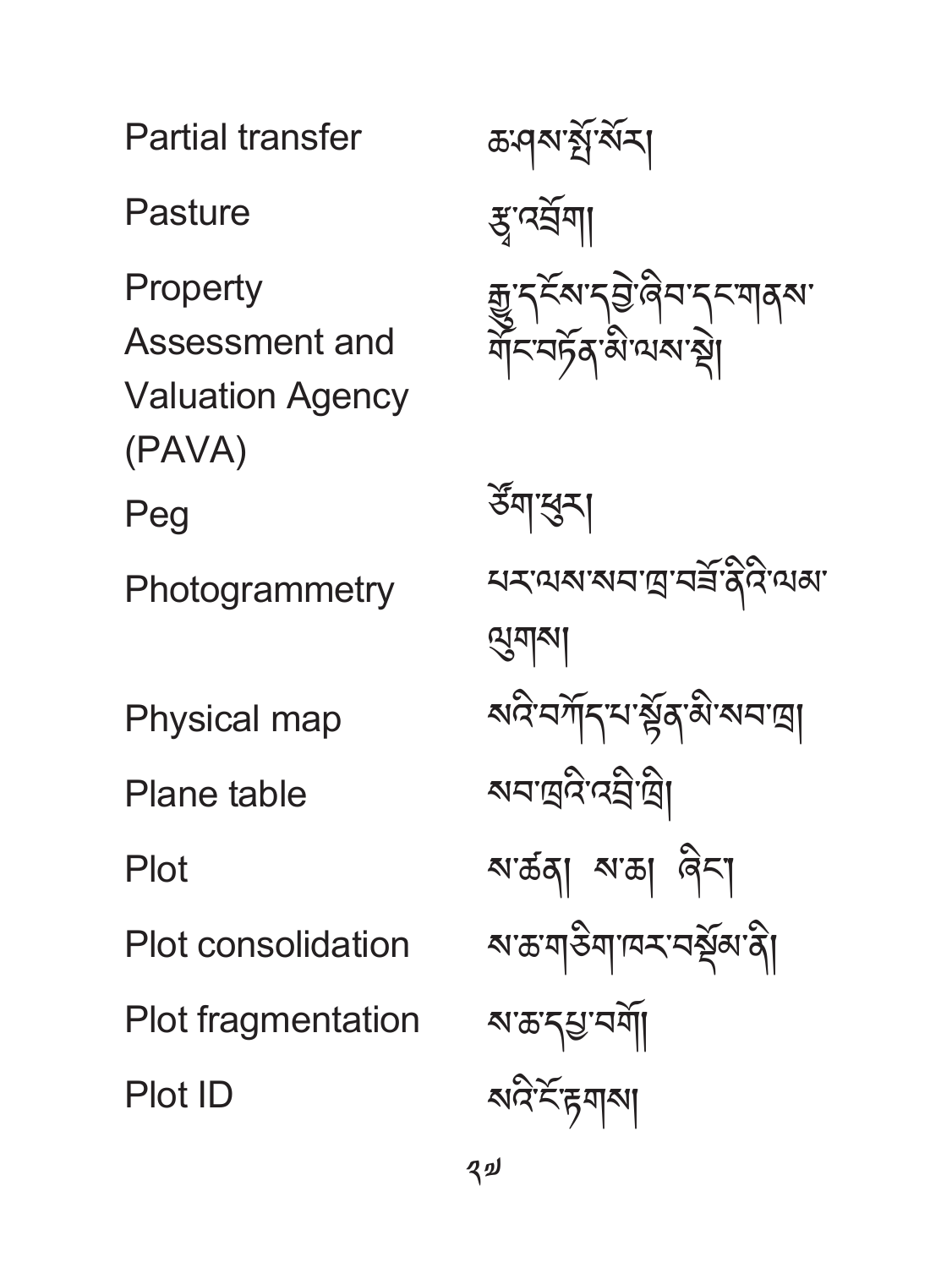Plot number **Plotter** Point Point feature Polygon Position **Precinct** Precision **Preliminary** approval Preservation of easement Preservation of survey monuments

ষ্মইজ্ঞহা ৰিহজহা <u>য়ন'দ্ৰ'মম্মু</u>ৰ্'ব্ৰ্ধ্ৰুণ'ক্ৰম| ཚག/ ཚག་རྟགས། *ঌ*॔ॺॱहृष|ॺॱॻॖॱভॖॸॱॖॖड़ॴ ཟུར་མང་དབྱིབས། གནས་ས། <u>মার্</u>মিহম'শ্রী'বটু'না ཚད་འཇལ་ངེས་ཏིག། འགོ་ཐག་གནང་བ། ོ <u> </u>ৰাৰমৰ্`ৰ্বি'নৰ্শীম'ষ্ট্ৰীন'ঙ্গৰুমা སྲུང་། য়ৼ৻য়৸ৼয়৸ৼ৻৸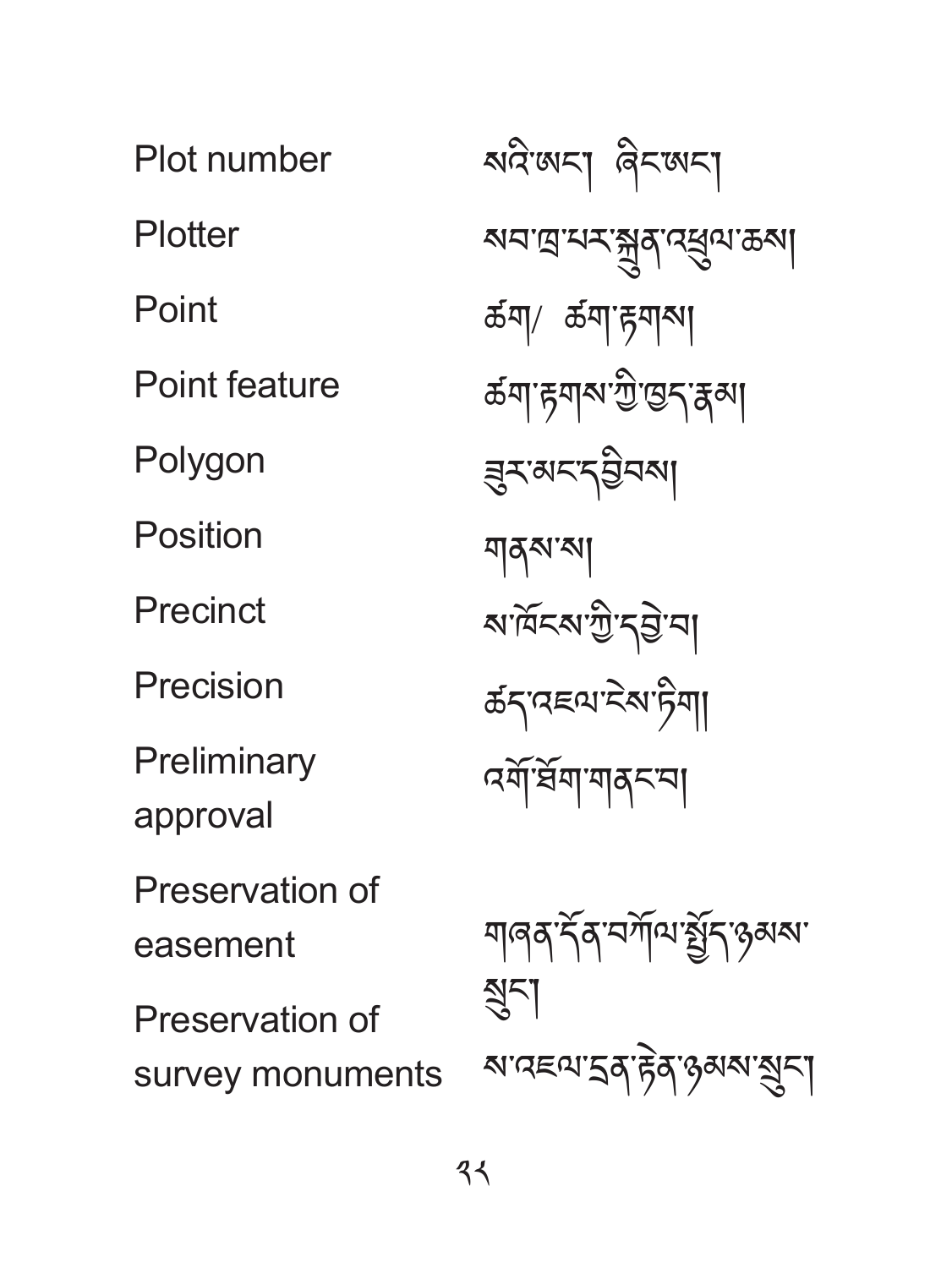| Prime meridian                                                            | <mark>য়</mark> ଈ৶য়৾য়য়ঢ়য়ড়য়ঢ়                 |
|---------------------------------------------------------------------------|-----------------------------------------------------|
| Prism                                                                     | क्ह्व:पव्ण                                          |
| Private land                                                              | ঈুখক্সীর                                            |
| <b>Projected Coordinate</b><br>System                                     | য়য়৻য় <u>ড়ড়ৼড়ড়</u><br>য়ড়৸য়ড়ঽৣ<br>৵৸ড়৸ড়৸ |
| Proportionate land<br>right                                               | <i>ম্ভৰ্</i> ন'ম্ছ্ৰৰ'মন্ত্ৰ'মন্ত্ৰইম'<br>5951      |
| Protected agriculture <i>শ</i> র্ <sub>ব</sub> নমুনর্সুনমার্দিকা<br>areas |                                                     |
| Provisional Lag<br>Thram                                                  | য়ঀ৶ৠ৸৶য়ৣ৾৻য়য়ৗ৻য়                                |
| Public viewing                                                            | बे'बद्घञ्च'ह्रैग                                    |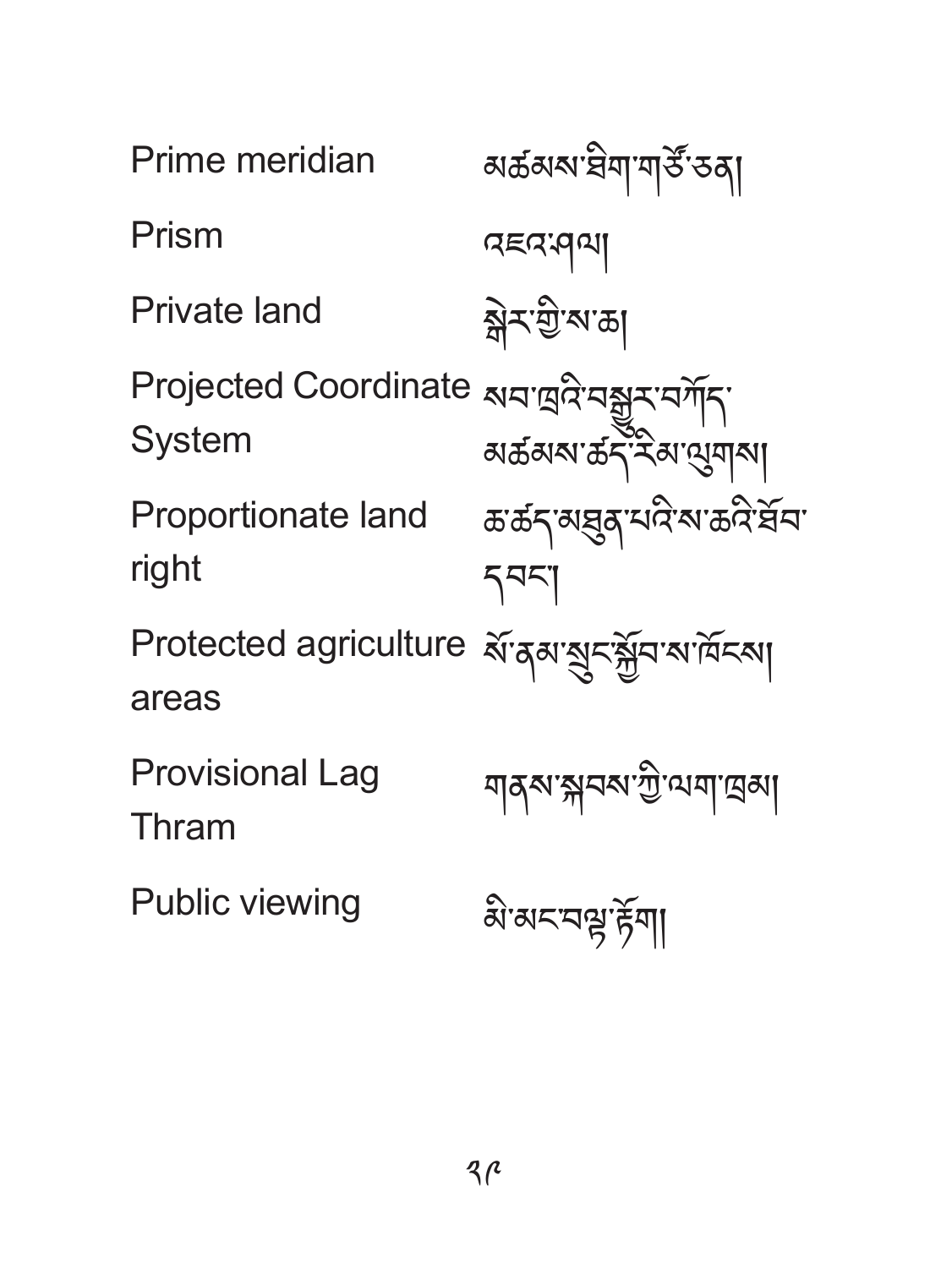## **Q** Q-GIS

**Query** 

### **R**

Raster Data

Realignment of boundary

Real-time kinematic

Recreational land

Rectification

Reference map

ས་ཆ་རིག་པའི་བརྡ་དན་ གློག་ ོ རིག་མཉེན་ཆས། དྲི་བ་དཔྱད་ནི། གློག་རིག་རིམ་ ལུགས་ཐག་འཚ ོ ལ་ཞིབ་འབད་ ོ ནི།

হ্ম'ন্সুমাৰ্ম'শ্ভ্ৰা মন' <u>দ্ৰ</u>বিহ'ষীমাঞ্চু-ব্ৰেশৰূষ ন্দ্ৰহৰ্ণি ས་མཚམས་དག་བཅོས་འབད་ ৯ী <u>ຽ</u>ম'ৰ্ষসাৰ্শ্তমাম'ৰ্মুৎ ইন্স' ལུགས། ষ্ট্ৰান্বক্ৰম'ম'ক্ৰা པར་དག་བཅོས་འབད་ནི། གཞི་རྟེན་སབ་ཁྲ།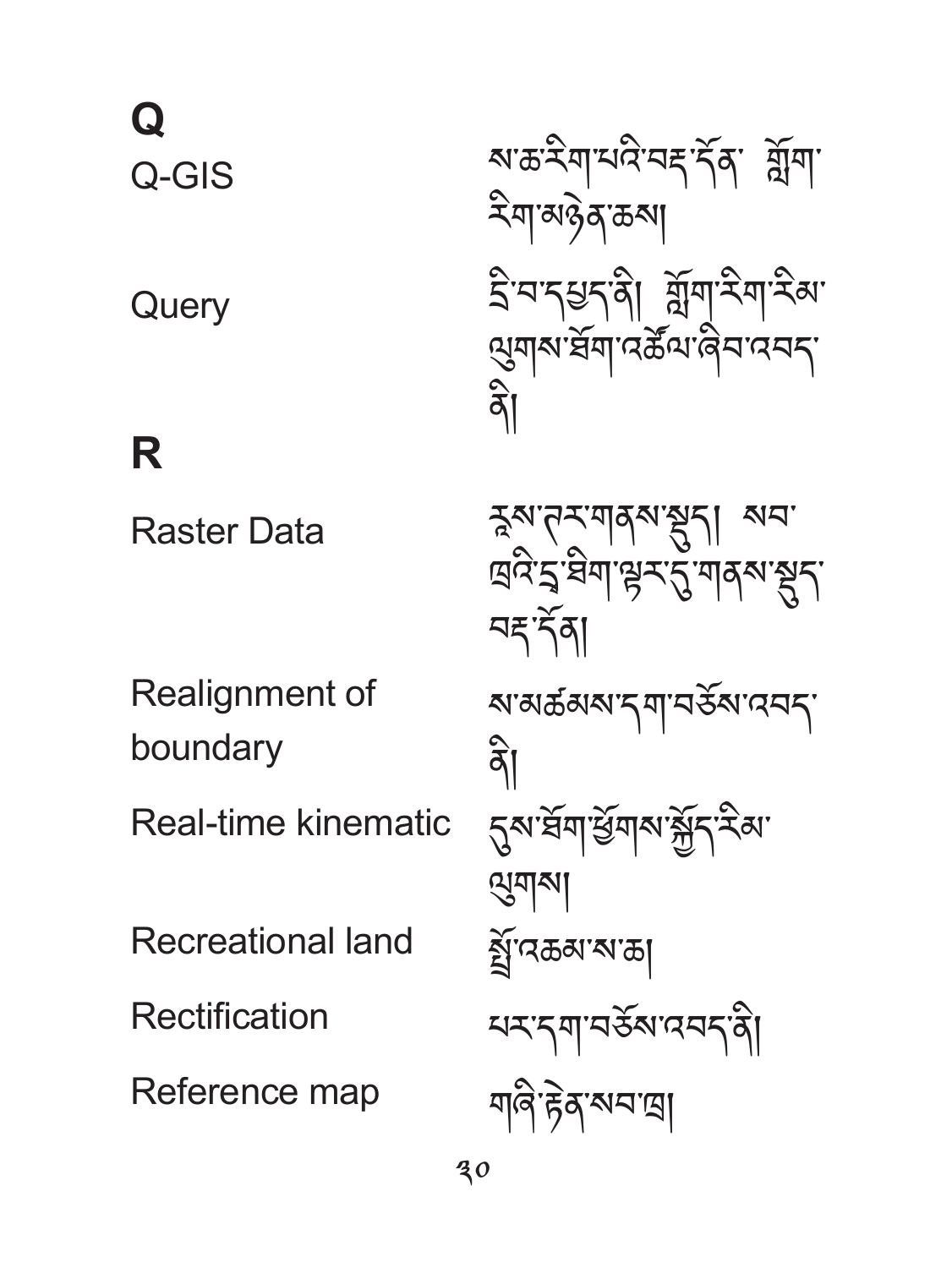Reference system Registered land **Regularize** Rehabilitation land Relief Religious institution Religious site Remote sensing Representational fraction (RF) **Representative** Residential land Resolution

ঘান্ত্ৰিষ্টৰূ ইন্সংযোগৰ দ্ৰেম'নৰ্শিন্'য়ুন'মন্নি'ম'ক্ৰা ক্সুব্দেষ্ক্ৰন্থ གཞིས་ཆགས་ས་ཆ། ম'ন্ট্ৰনম'ন্দ মন্মিৰ্ষ དམའ་ སའི་གནས་སྟངས་ཚུ། ৰ্ক্তম্ম ষ্ট্ৰবি<sup>:</sup>মাৰ্ড্ৰমা ষ্ট্ৰা ཆོས་ལྡན་ས་ཁོངས། <u> क</u>ुद<sup>्</sup>देदभेब ऊँद। ষঘান্ত্ৰাহ্মসংক্ৰিক্টবা ངོ་ཚབ། འཐུས་མི། <u>উ</u>ন্স'মা ষ্ট্ৰ্ন'শৰ্মম'ম'ক্ৰা པར་གྱི་ཚད་གཞི།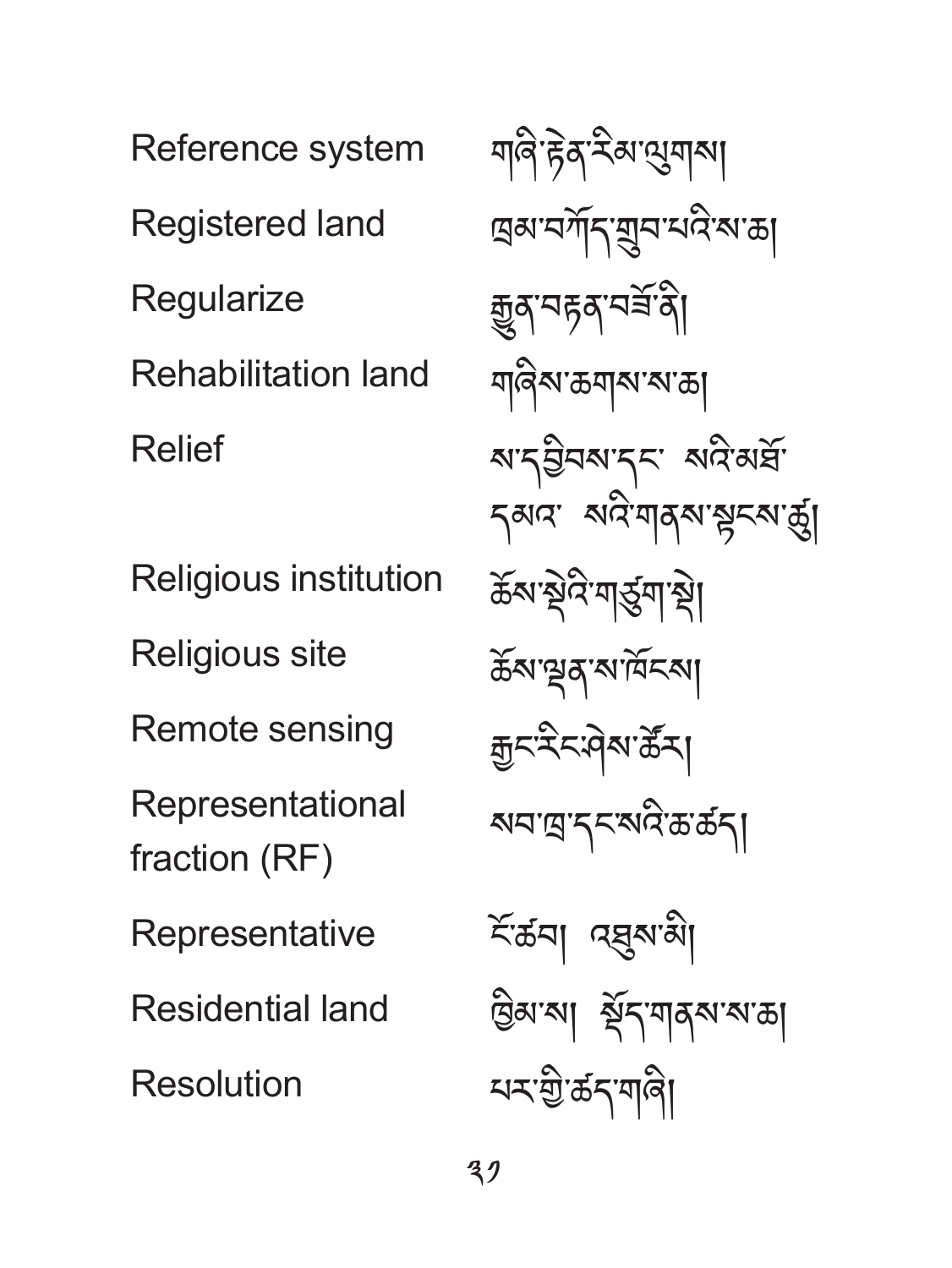Rural land

ৰ্শ্ৰনখন শ্ৰী

## **S**

Sale/ purchase Satellite constellation Satellite town Seamless Map Service fee Servient land

Share cropping

Shifting cultivation

ৡঁঘৰ্ষুখ ব্ধ্রুনম্মুমস্ট্রু করা ব্ধ্রুন য়ুম্বর্তমস্ট্রনা ཡན་ལག་ཁྲོམ། བཅད་མཚམས་མེད་པའི་སབ་ ཁྲ། ৰেনৰ চঁমা<sup>.</sup>মীয়া ব্য়ৰ্ষা শাৰৰ ব্যঁ নৰ্শান গ্ৰন ভূমি আ དབང་ཅན་གྱི་ས་ཆ། নর্মান্ত্র্ম রুমু নর্মা <u>য়য়ৢয়ৼয়৻</u>ৼ৻ৼ৸ རྩེ་རི།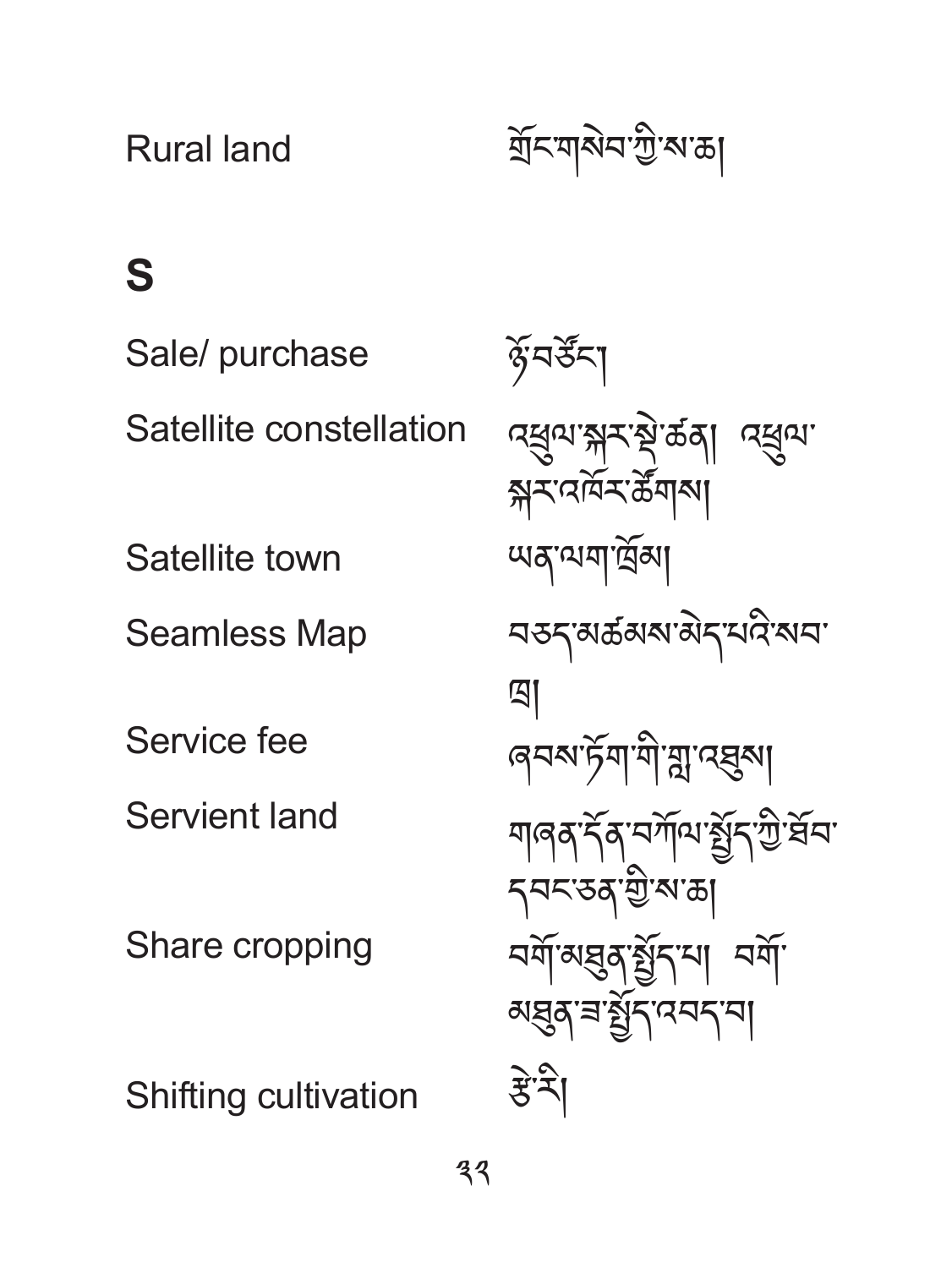Short term lease Sketch map Small scale map Sphere **Spheroid** Spot elevation Stake out State reserved forest ক্রুণ ব্মন্জ্যমূক্ষ ক্রণ| land **Strata Structure** Sub-lease <u>ຽম'</u>ষ্কুম্মী'য়ুমস্থ্রী ལག་བྲིས་སབ་ཁྲ། རགས་ རིས་སབ་ཁྲ། ཆ་ཚད་ཆུང་བའི་སབ་ཁྲ། ষ্টস্কিম বৰ্হমান্নীনশী বৰ্হীনমাৰ্শ্লনৰ্দ্য རིལ་རི། ঘারম'মন্দির্ষ'র্ক্রনা ས་འཇལ་མཚམས་རྟགས་གུར་ བཏེག་ནི། ཁང་ཚན། ঘৰ্ষ ঘৰ্শিব। ঘৰ্ষ ঘষ্টশৰ্ ৰ্ঘনৰ্মৰ্ঘনুমৰ্শ্বিণ শাসনৰী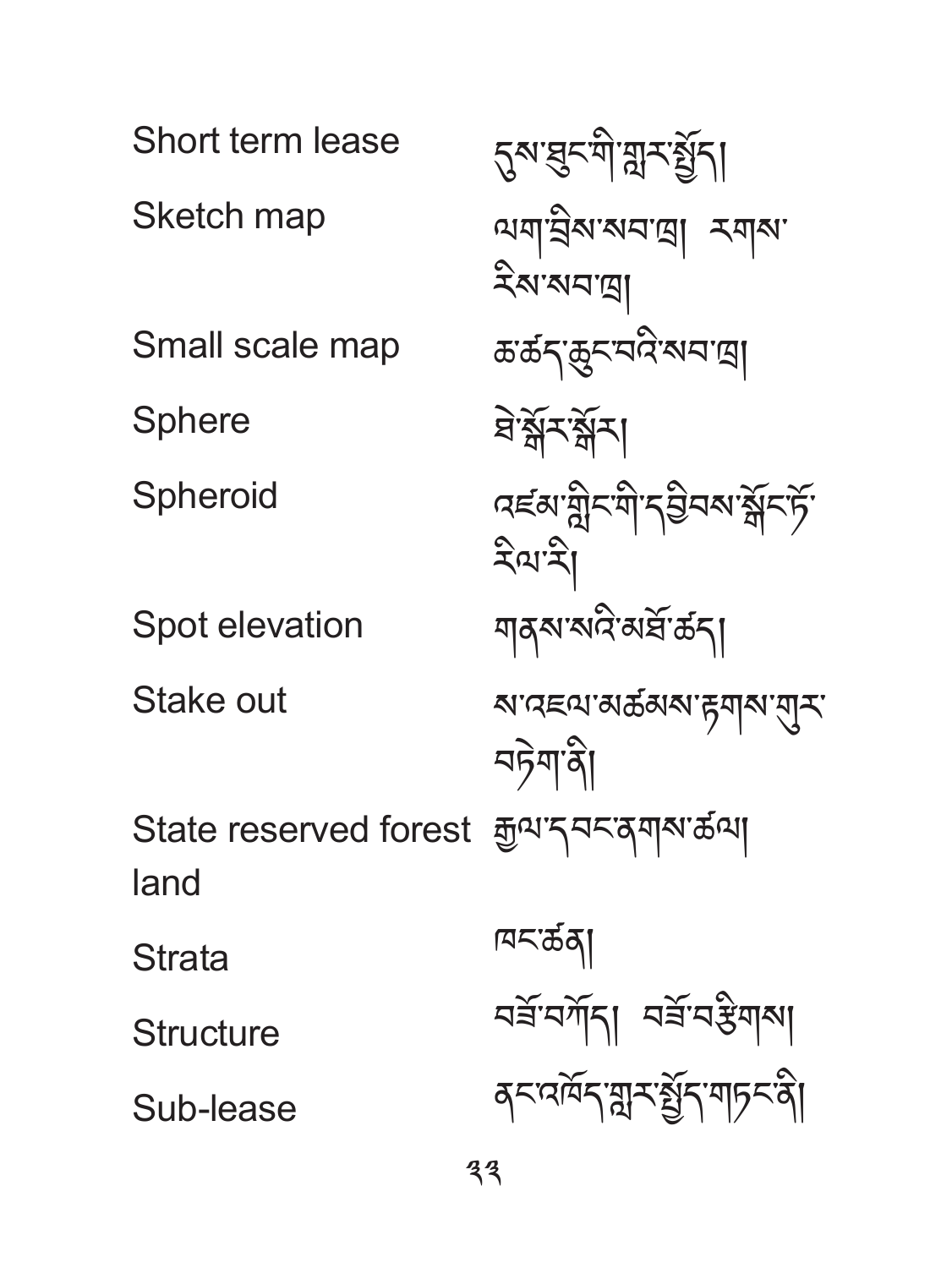Sub-divide Substitute land Survey Survey monuments Suspension of easement Symbols

ནང་འཁོད་དཔྱ་བགོ་རྐྱབ་ནི། ས་ཚབ། ས་འཇལ། ས་འཇལ་དྲན་རྟེན གཞན་དན་བཀོལ་སྤ ོ ད་ཀྱི་ཐ ྱོ བ་ ོ དབང་མཚམས་འཇོག མཚན་རྟགས། ོ

# **T**

Tax payer Temporary lease **Terrace** Thematic map **Theodolite** 

34 ཁྲལ་པ། ཁྲལ་བཏབ་མི། <u></u> শৰ্মমত্মনমাত্তীয়ু হৰ্ষ্টনা ཨ་རིང་ཚིགས། <u>বৰ্</u>হুন্**'**নাৰীস্থৰ মন্ত্ৰী ষাব্দেমাব্ৰুমাক্ৰমা (ষ্ট্ৰন্মা ཌོ་ལའིཊ)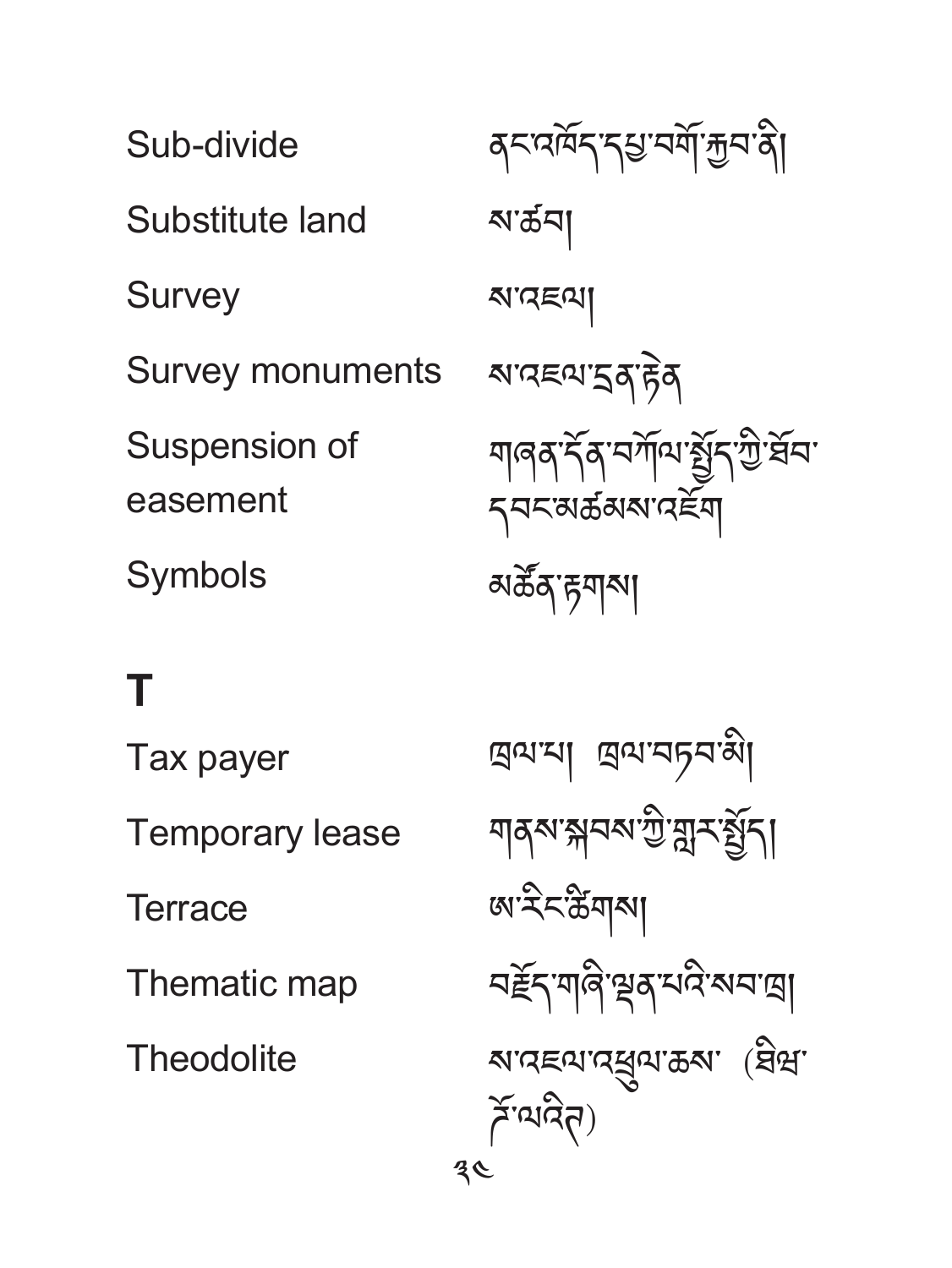34 Topographic map **Topography** Total station Transformed plot (TP) Transaction document Transaction ID Transfer of ownership Transfer tax **Transferee Transferor** Transferring easement ჟৰক্ষ্ক্ষ্প নৰ্শিঅষ্ট্ৰ্য ষ্ট্ৰ্ষ্ম ৰ্ষম Transformation ས་དབྱིབས་ཀྱི་སབ་ཁྲ། ས་དབྱིབས། থাব্ৰহাত্ম ক্ৰমাৰ্টি, মাতা জিষ্ণার্লাপুর্) দ্ৰেম'নৰ্শীন'ম'ক্ত' ব্ৰ্মাম'ৰ্ক্তথা <u></u>ণ্ড্ৰ'নক্ষুুুুুখৰ্মৰ <u>য়ৼড়ৢ৸ৼৣ</u>৻ৼ৸৸ৼ৸ গ্ৰহণতাৰ কাঁৱ <u>ন্</u>নব্দর্ষুর্শ্বিশ ষ্ট্ৰস্মিহান্ত্ৰণ ས་ཉོ་མི/ ས་ལེན་མི། ষ'নৰ্ষ্টহত্মী/ ৰাষ্ট্ৰহাৰী སབ་ཁྲ་ཅིག་ལས་གཞན་ལུ་ <u>নন্</u>নুসম্পৰ্শি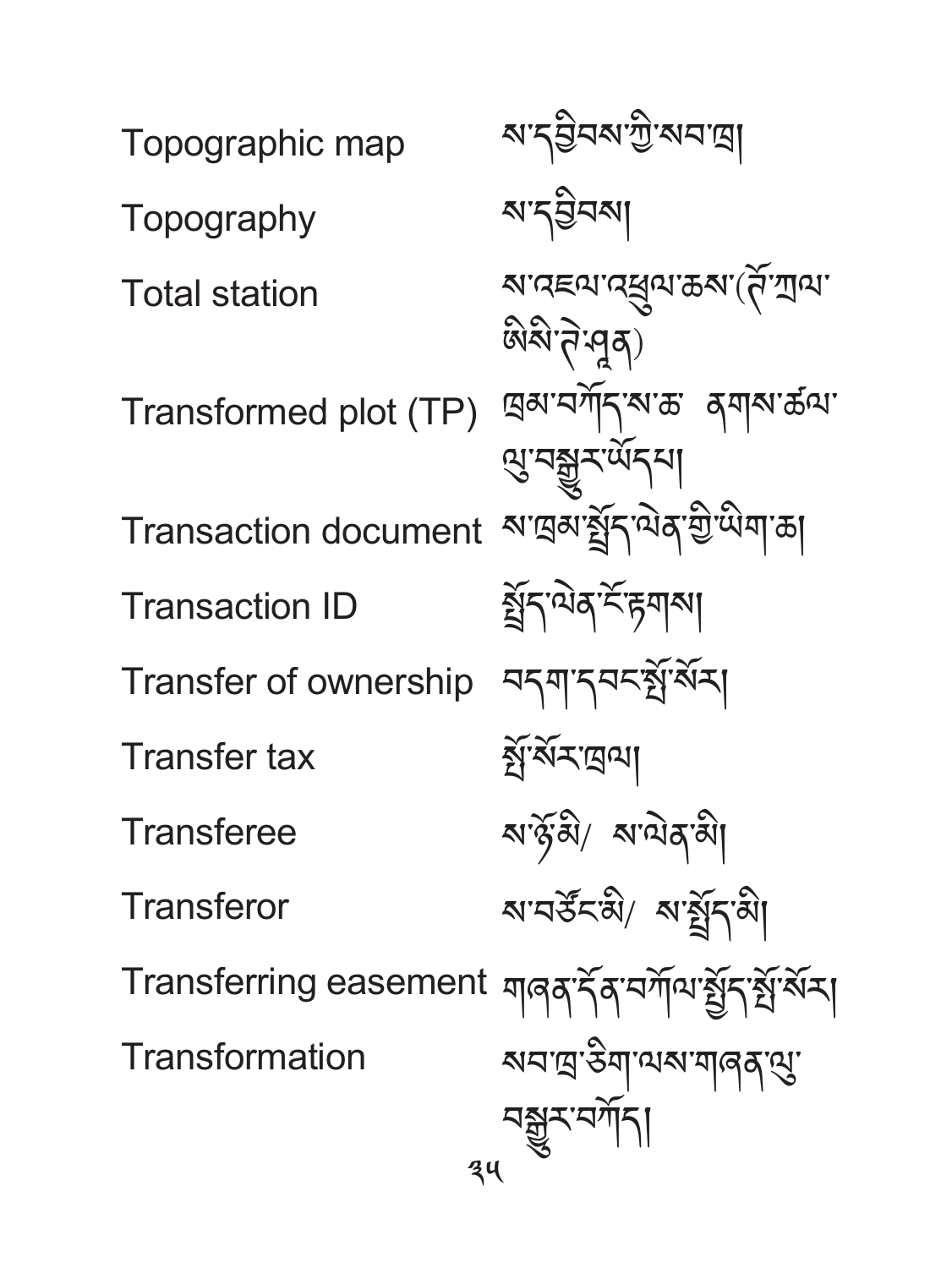**Triangulation** 

True North

## **U**

Under-utilized land Unenclosed land Unique household number Unlawful land transaction Urban Area Urban land Urban village

<u>য়ৼয়ড়৸ৼ৸ৼ৸ৼ</u>৸ৼ ལུགས། ভ্ৰুহৰ্শ্ভব্যৰুষ ইন্সা

বর্সাথ ষ্ট্রন ঝাবেন বাই মাক্ত རཝ་བསྒོར་ཏེ་མེད་པའི་ས་ཆ། དམིགས་བསལ་གྱི་ ཁྱིམ་གུང་ ཨང་། দ্রিঝম'ঝ্ছ্র্মুন্স'ম'বি'ম'দ্রেঝ' গ্নাঁ বাঁ দ্ৰিম'ষ্ণু'ম'ৰ্মিহমা ৰ্দ্ৰিম'ষ্ট'ম'ক্ৰা ৰ্দ্ৰিম'ষ্ট্ৰ'মা্ড্ম্ম'ৰ্ক্ৰব্য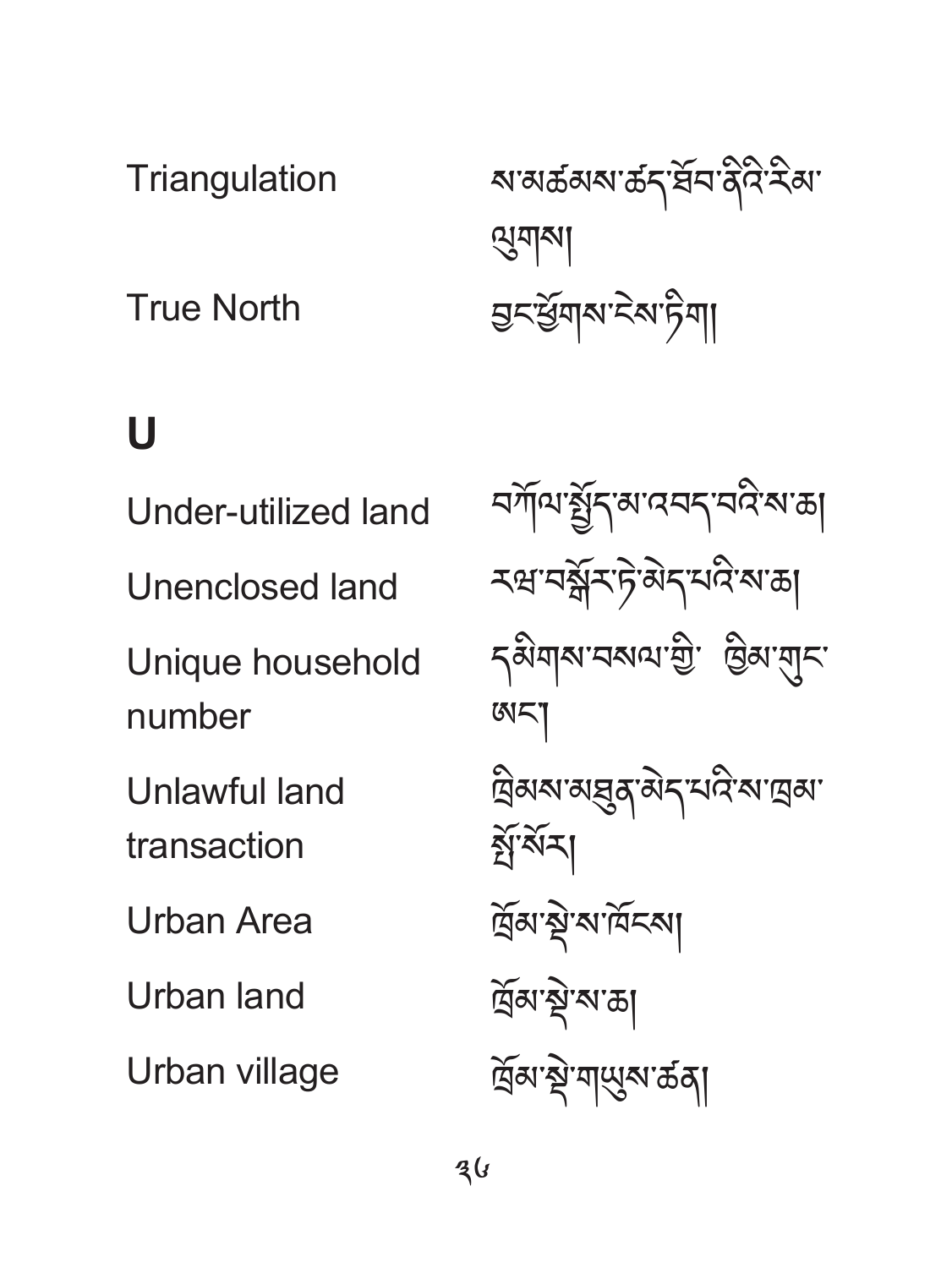**V**

Validation Vector Data Verify Vertex Vertical geodetic datum ཆ་འཇོག་འབད་ནི། ཚག་ ཐིག་དང་ ཟུར་མང་ དབྱིབས་ཀྱི་གནས་སྡུད། བདེན་དཔྱད། য়ুন্ঔ <u>য়ৼ৴ঀৣ৸ৼ৸ৼ৻৸ড়৸ড়</u> ཚད་གནས་སྡུད།

#### **W**

Water way **Watershed Wetland** ཆུ་ལམ། ক্সুদ্দবি'ৰু'ৰ্মিহৰু। ক্ৰুবেনন'ৰূ' শাৰ্কশ ৰ্ক্লব'মা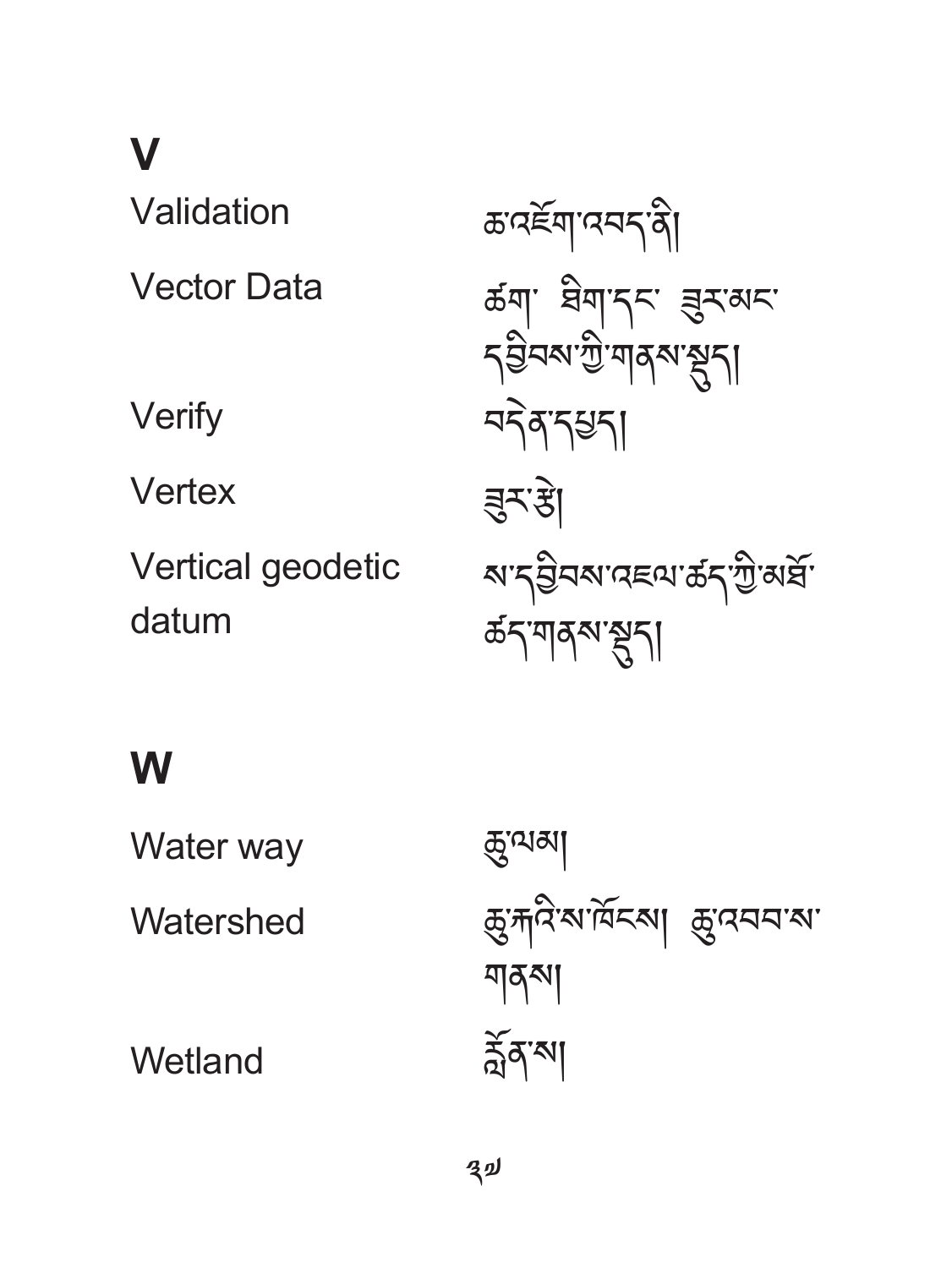ས་ཁོངས།

য়ৢ৾ৼয়ঢ়৸ড়

Zone Z-plot

**Z**

Y-coordinate Y-plot

**Y**

X-plot

**X**

X-coordinate

World Geodetic System 1984 (WGS84)

বৰ্হম'ন্নীনম'ন্ইনম'বৰথ'  $55 - 3$ ৯ (১) हैं हैं हैं अंग्रह ཅན་མ།

ঀয়ৼড়৸৸ৼ ཁྲམ་བཀོད་ས་ཆ་ ནགས་ཚལ་ ལུ་འགྱུར་ཏེ་ ས་འཐེབ་གྲལ་ བཏག་མི་ས་ཆ། ོ

দ্রেঝ'নর্শিন্'শ্রী'ম'ক্ত' ম'বেষ্টন'

হ্ৰনৰ্শ্ৰুণৰাজ্যজনা ক্ক্রন্সামেকা ক্রী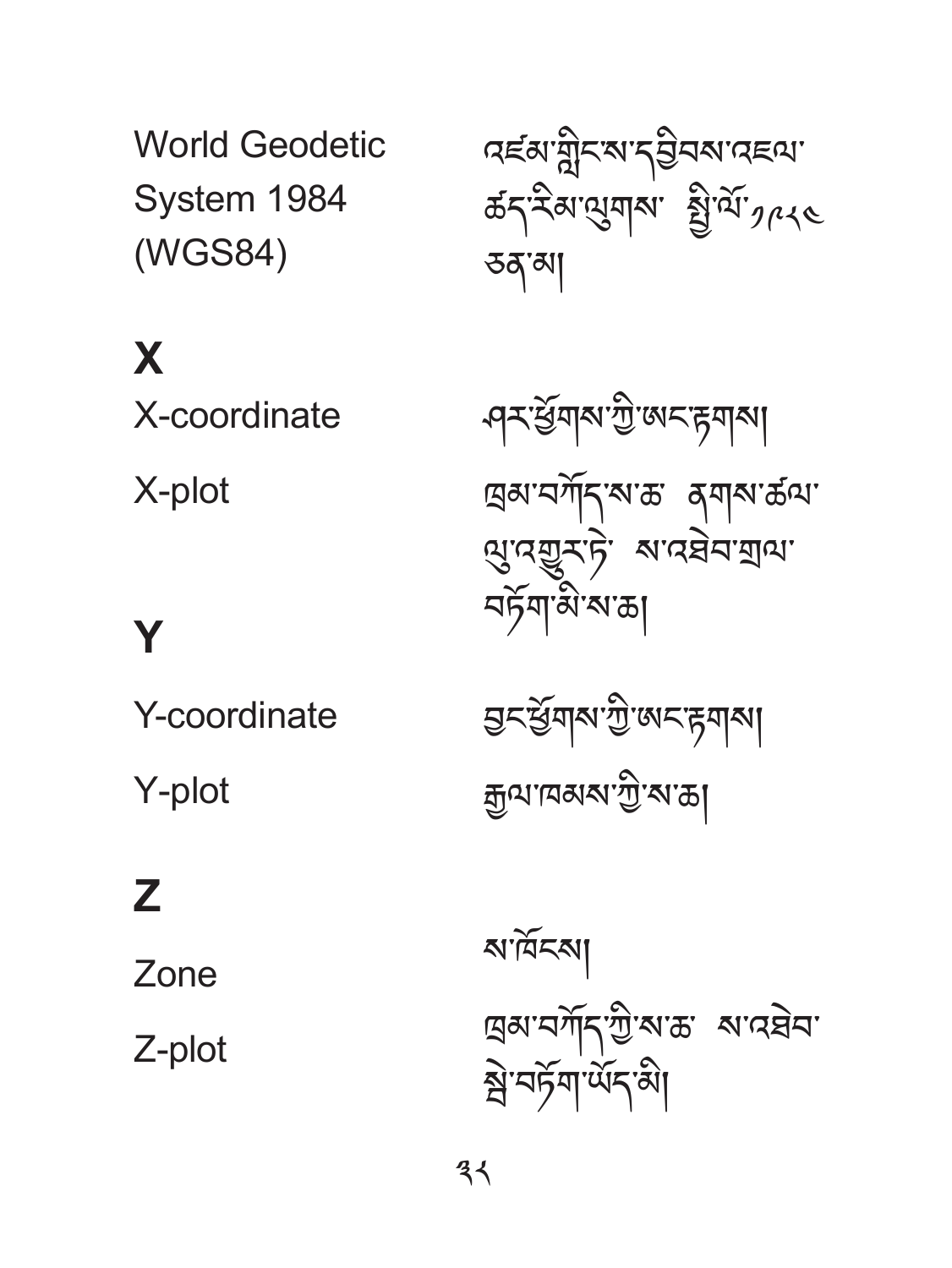্য দেখে ১১৯ ৩৭ নব্ৰা স্তুচব্ৰ অৰ্থনা অব্যৱহাৰ অব্যাৎ **इ৲।४५४ ৡ**དལུ སྲུ་ལ་བས་ད།

The Dzongkha terminologies used in survey and land administration defined.

*Acre Zindri* is the land information recorded during the Chain survey of 1965 to 1966.

*Changra* means an area with willow plantation.

*Chhazhag Acre Sathram* refers to the land record of 1967.

ষ্ট্র <sup>ন্ম</sup> গূ*ম্ডে*। **३३** अनुबन्ध अ אילןויר ב מאלא ગુજરૂરી જુ<sup>ં</sup> જગી\ત્ર નજ ন্স বৰ্তমুন অৰ্

ཐབ་ཤིང་དང་ སྒོ་ནར་གྱི་རྩྭའི་ ོ དན་ལུ་ ཞིང་གི་ས ོ ་ལྦོགས་ཁར་ ོ ཅང་ཤིང་བཙུགས་པའི་ས་གོ།

སྤྱི་ལ་༡༩༦༧ ལ ོ འི་ ས་ཆའི་ཐ ོ ་ོ ཡིག་ལུ་ ཕྱག་བཞག་ཨེ་ཀར་ ས་ཁྲམ་ཟེར་སླབ་ཨིན།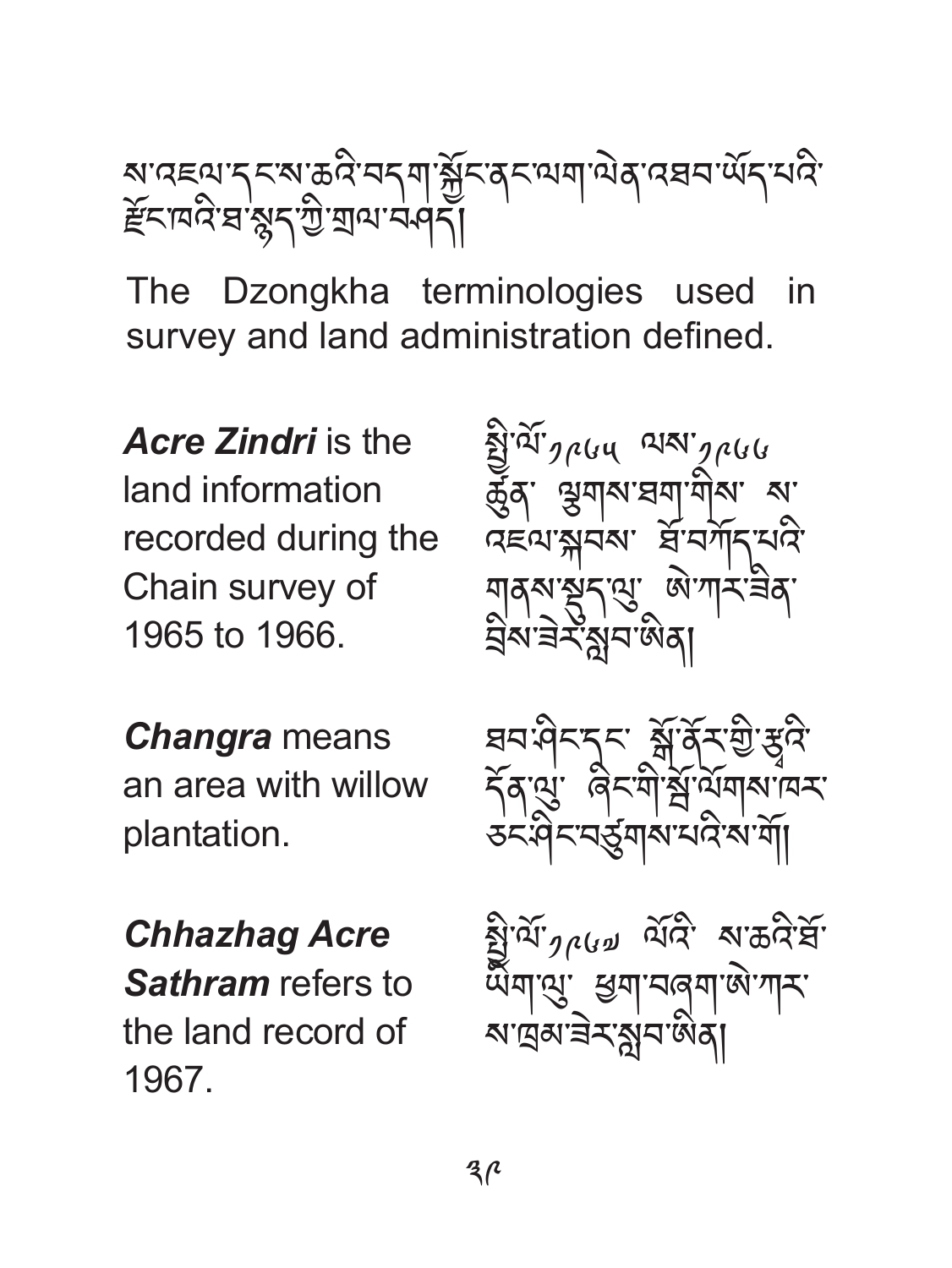*Chhuzhing* means irrigated land for rice cultivation.

sealed permit for use of land and it was known as *Pata* in southern Bhutan.

*Gaytshig* means the cliff of the terraces.

*Jashing* means the land used for firewood.

ཆུ་ཞིང་ཟེར་མི་འདི་ བྱཱ་རིགས་ འཛུགས་སྐྱོང་འབད་སའི་ ས་ ཆ་ལུ་གོ།

*Chogtham* means  $\frac{1}{2}$  $\frac{1}{2}$   $\frac{1}{2}$   $\frac{1}{2}$   $\frac{1}{2}$   $\frac{1}{2}$   $\frac{1}{2}$   $\frac{1}{2}$   $\frac{1}{2}$   $\frac{1}{2}$   $\frac{1}{2}$   $\frac{1}{2}$   $\frac{1}{2}$   $\frac{1}{2}$ <u>ь โฟว ฮิปล์ วี่ฝี จี๊ รู้ได้</u> <u>મ ત્રણું અને જ્ઞેત્રી ભૂત જણાવ</u>  $\frac{1}{2}$   $\frac{1}{2}$   $\frac{1}{2}$   $\frac{1}{2}$   $\frac{1}{2}$   $\frac{1}{2}$  $\approx$   $3\sqrt{3}$   $\approx$   $\sim$   $3\sqrt{3}$   $\approx$   $\sim$   $\sim$ 

> $\frac{1}{2}$  $\frac{1}{2}$  $\frac{1}{2}$  $\frac{1}{2}$  $\frac{1}{2}$  $\frac{1}{2}$  $\frac{1}{2}$  $\frac{1}{2}$  $\frac{1}{2}$  $\frac{1}{2}$  $\sim$ ันาราไจ้อมักราชสม པའི་ གད་པ་ལུ་གོ།

 $\ddot{a}$ મી $\ddot{c}$   $\ddot{a}$   $\ddot{a}$   $\ddot{a}$   $\ddot{a}$ ๚ๅ๚ๅๅ๚๚๛ འཐབ་མི་ས་ཆ་ལུ་གོ།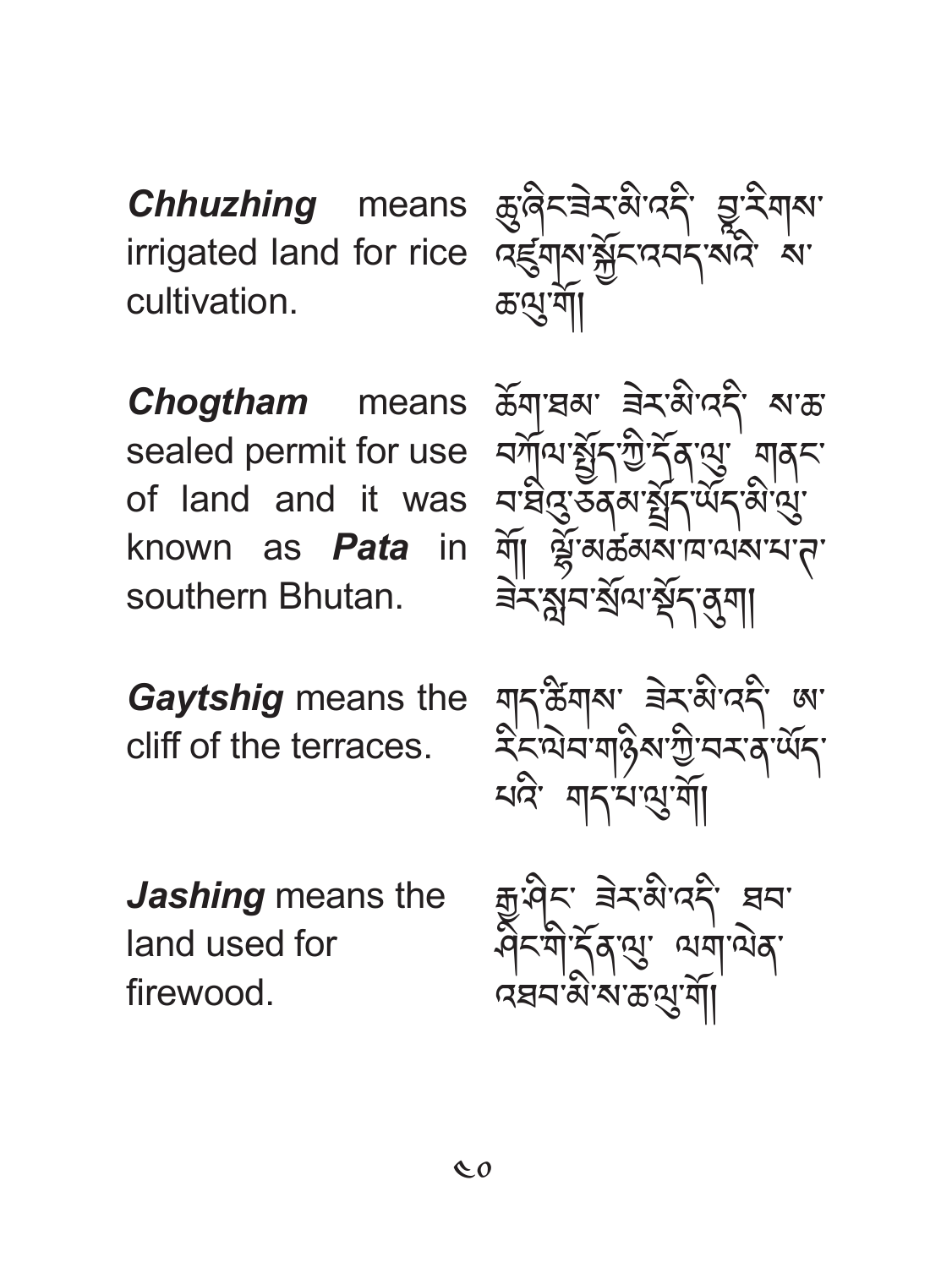*Bjazhing* -another name for *Chhuzhing.*

བྱཱ་ཞིང་ཟེར་མི་འདི་ ཆུ་ཞིང་གི་ མིང་གཞན།

*Kamthrel* means tax collected in cash.

སྐམ་ཁྲལ་ཟེར་མི་འདི་ དངུལ་ རྐྱང་སྦེ་ ཕུལ་མི་ཁྲལ་ལུ་གོ།

*Kamzhing* means dry land other than paddy field and orchards.

*Kappa* means legitimate record regarding survey of land for registration.

 $\frac{1}{2}$  and  $\frac{1}{2}$   $\frac{1}{2}$   $\frac{1}{2}$   $\frac{1}{2}$   $\frac{1}{2}$ لمحديد التجهيز كل <u>ଧ୍ୟକ କଞ୍ଜ୍ୟ</u>ା

 $\sqrt{2}$ ୍<sub>⇒√ବାୟ</sub>୍ବା ଜୟା স্মাণি এ শ্রুণ শুরুণ གྱི་ ས་འཇལ་ནིའི་འཛིན་ཐ།ོ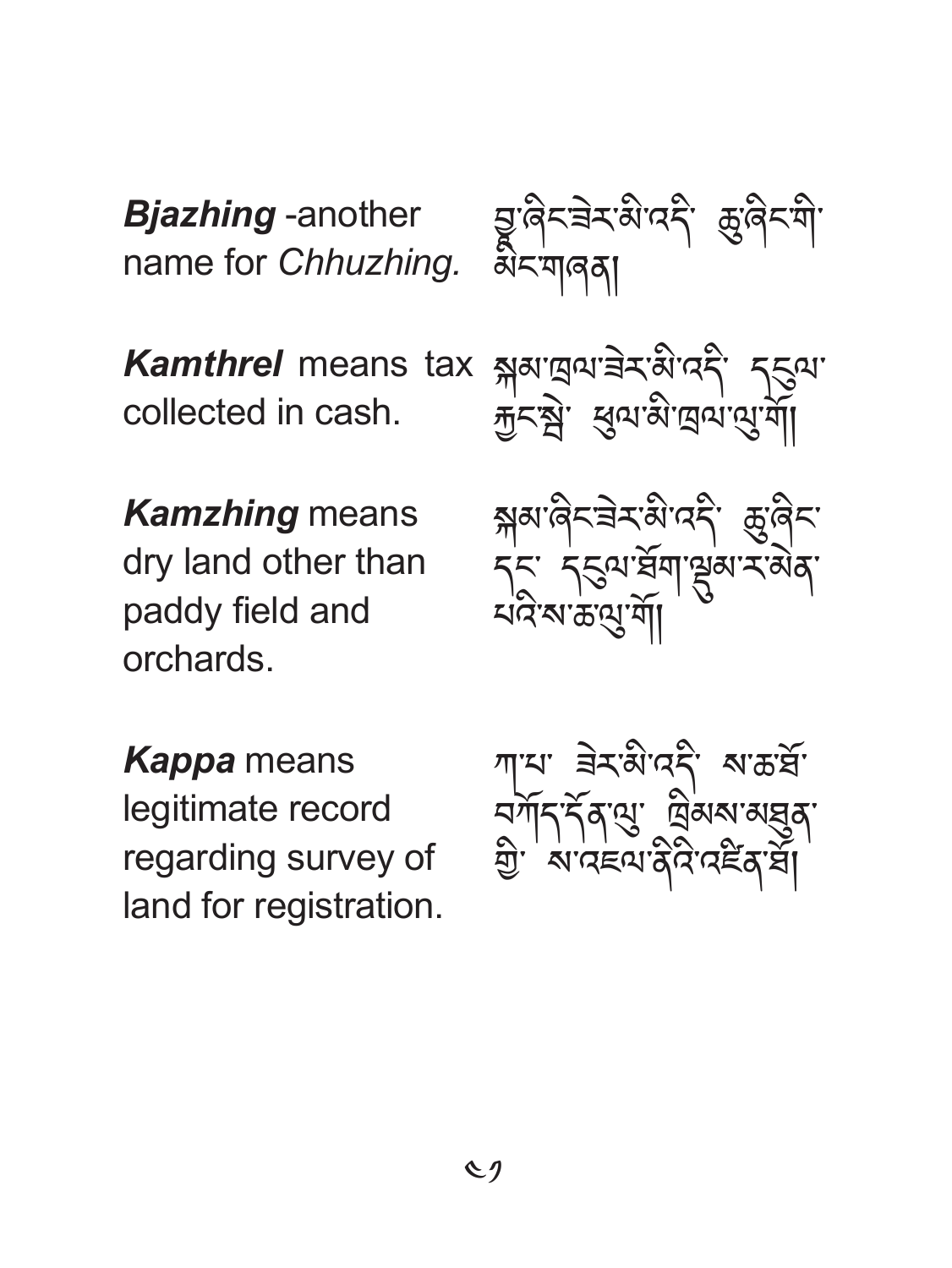*Kasho* means an edict from His Majesty the King granting Kidu or rehabilitation land.

*KhelChen* means

traditional measurement unit of *dre* 8000.

*Kidu* land means the land granted by His Majesty the King through *Kasho* as kidu.

བཀའ་ཤོག་ཟེར་མི་འདི་ འབྲུག་རྒྱལ་པ་མཆོག་གིས་ ོ སྐྱིད་སྡུག་ ཡངན་ གཞིས་ གསར་གནང་མི་ བཀའ་ཤོག་ ལུ་གོ།

ཁལ་ཆེན་ཟེར་མི་འདི་ འབྲུ་བྲེ་ ༨༠༠༠ ལུ་ ཁལ་ཆེན་གཅིག་ ཟེར་སྔར་གྱི་འཇལ་ཚད་ལུ་གོ།

<u>જીંગસૂત્રીયોએ જે અર્</u>જૂએ તેને उन्नी कैंत्र हैं अकर्ता ताळ নসাঁবৰ্টমা ঘী ছমা অৰু ম མི་ས་ཆ་ལུ་གོ།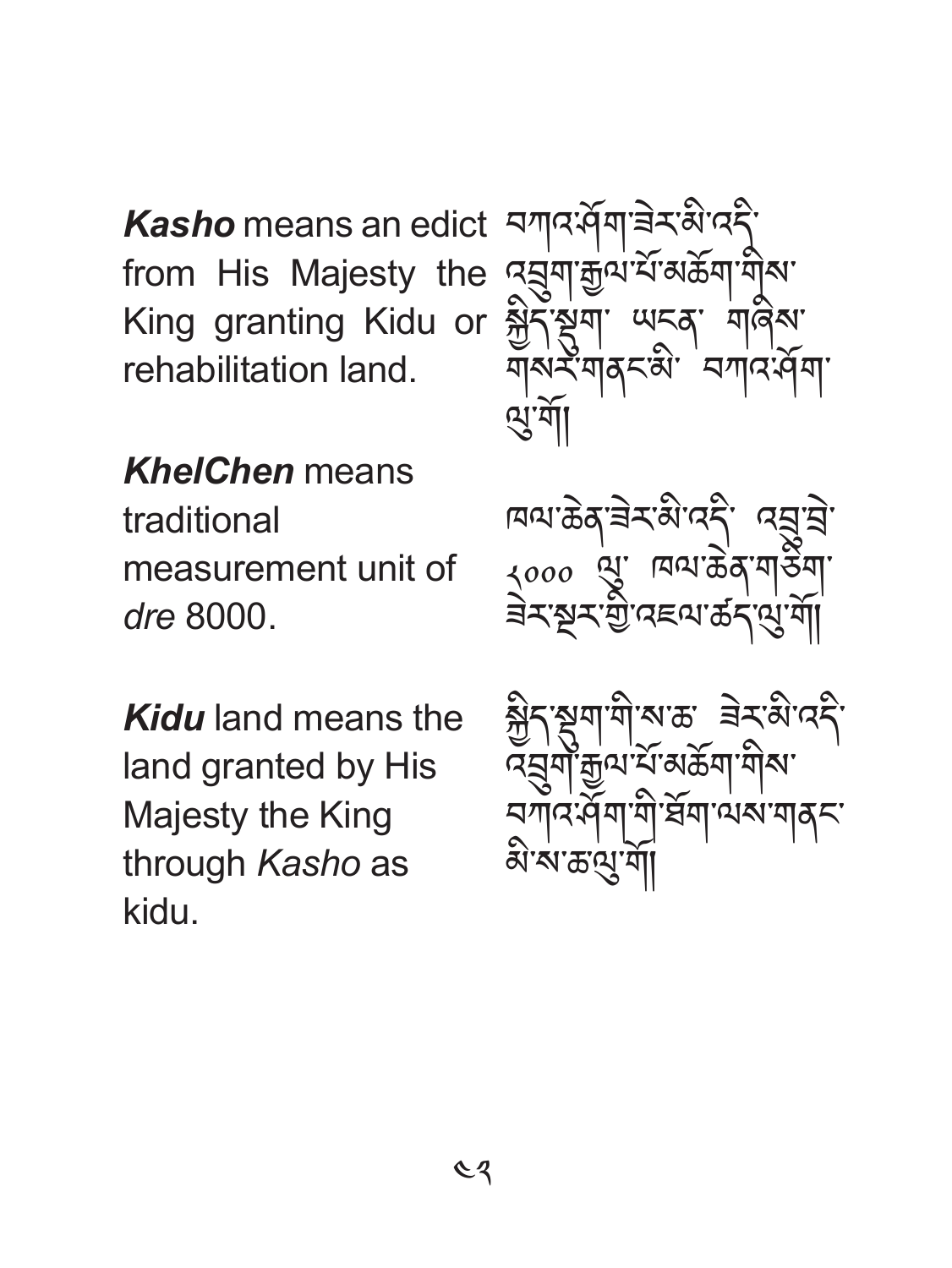*Lag Thram* means a certificate of registration of the land in the *Chhazhag Sathram.* 

ལག་ཁྲམ་ ཟེར་མི་འདི་ ཕྱག་ བཞག་ས་ཁྲམ་ནང་ ས་ཆ་ཐ་ོ བཀོད་འབད་ཡད་པའི་ ངོས་ ོ སྦྱོར་གྱི་ལག་ཁྱེར་ལུ་གོ།

*Langdo* means a pair of oxen. The land mowed by a pair of oxen in a day was record as a Langdo.

གླང་ད་གཅིག་གིས་ ཉིནམ་ ོ གཅིག་ནང་ར་ཚུགས་མི་ལུ་རྩིས་ ྨོ ཏེ་ ཁྲམ་ནང་འཁོད་ནུག།

*Loenthrel* means tax paid in kind such as cereals produced. ଷ୍ଟশ|

 $\frac{\partial \phi}{\partial t}$ ಷ್ಷಿಸ್ತು ಸಂಸ್ಥೆ उन्हें अच्चालय सेल बातन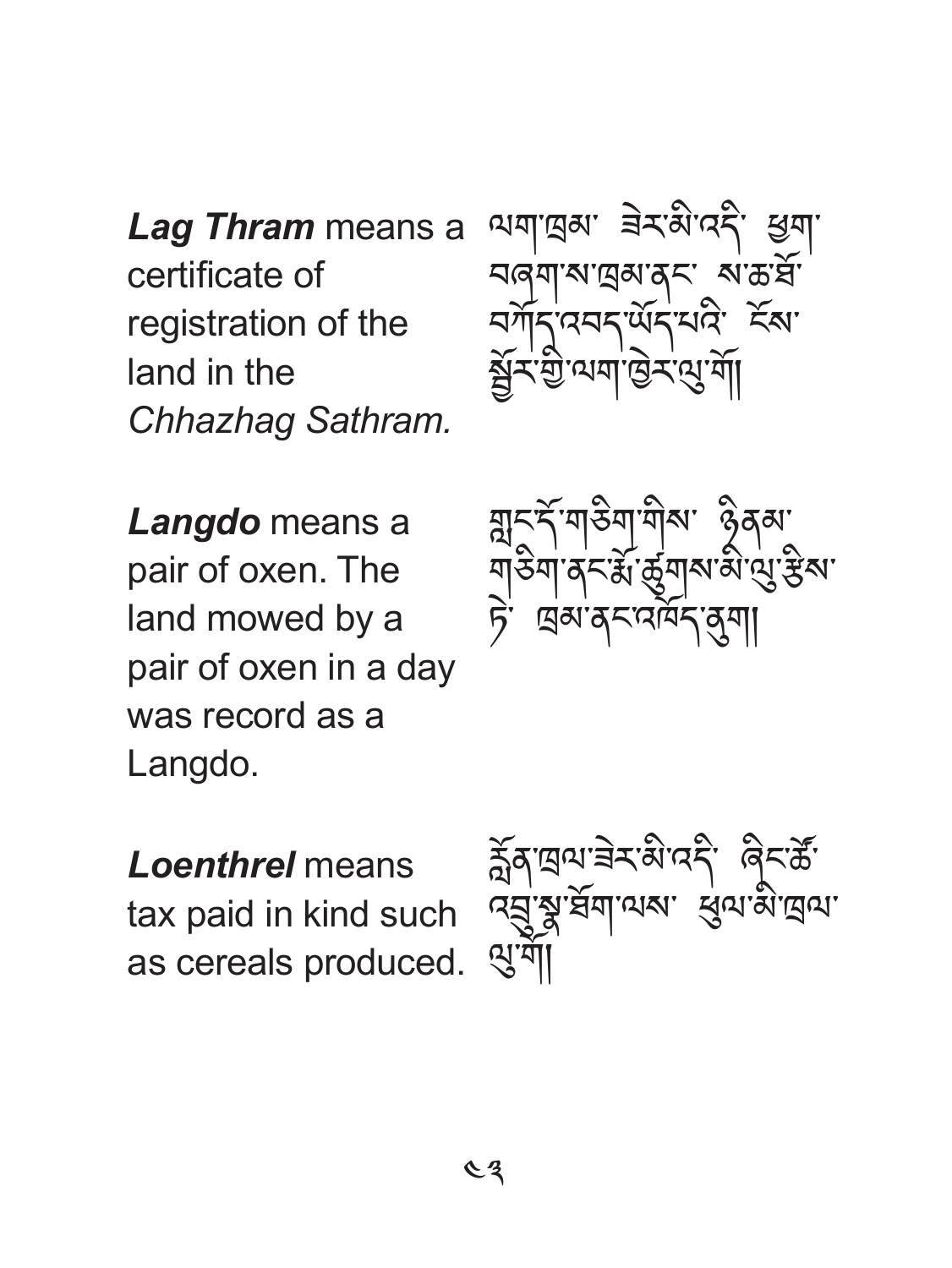*Nyikhor Tsamdro*  means grazing land nearby village.

*Satshab* means compensation provided to the landowner in the form of land for his registered land acquired by the government .

*Soendre* means land measurement unit based on seed container.

ঔনর্দ্রি-স্মুত্রবিশ ৰিম্মী ويستادى ھالى سىن ئالى <u> ५५ अबना सुना</u>

ষাক্টনা ব্রহারীদেরী স্রা བཀོད་གྲུབ་པའི་ས་ཆ་ཅིག་ માંજી~માું સુર્યાસ આયર્ન <u> มตุล สุ สุนาร์ สุวที่ (สิ่</u> <u>য়৾৳ঽড়ৗৣয়ৼ৻ড়৾য়৸</u> ལུ་གོ།

ষ্ট্ৰে: ৰক্ষাত্ৰ, ৰূপৰ ୴ୁ ୴ଵଞ୍ଚଞ୍ଚାବାବା ଝୁ གཞི་བཞག་ ས་འཇལ་འབད་ ∾'৬"|∣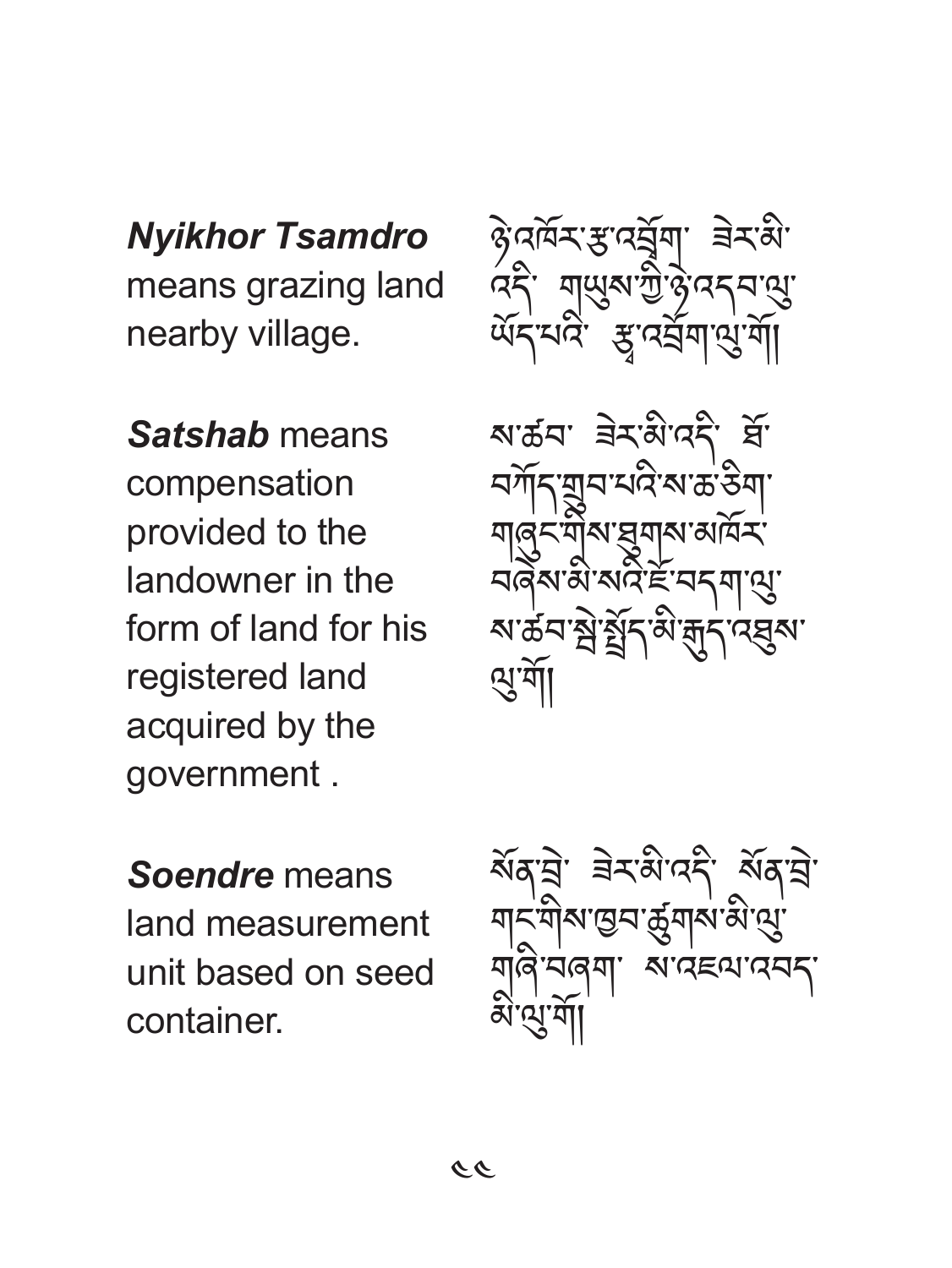*Sokshing* means forest land used for leaf litter production and collection.

*Thazhing* means registered land adjacent to state land.

*Thed-Thim* refers to land of Thimphu Dzongkhag as Thim and land of Punakha Dzongkhag as Thed.

ষ্মিমাণ্ড্ৰীমান্ত্ৰী ک سامسہ آتھ تحکیل ہی ہے کہ، དང་འཕྱག་ནིའི་དན་ལུ་ ལག་ ོ wg xxx a qupa ou y གོ།

 $\alpha$ ar $\alpha$ iq $\alpha$   $\alpha$ ยิ๊เก ปารูสโต ตั้ง จิ  $\sim$ བཀོད་པའི་ས་ཆ་ལུ་གོ།

ষণ্যন্ত্রনন্দর্প গ্রন্থ 7 ม<sub>ิ</sub>ก สตสูป ธัตลง ๆ หวังไว้ ว่า ซึ่ง และ ལུ་གོ།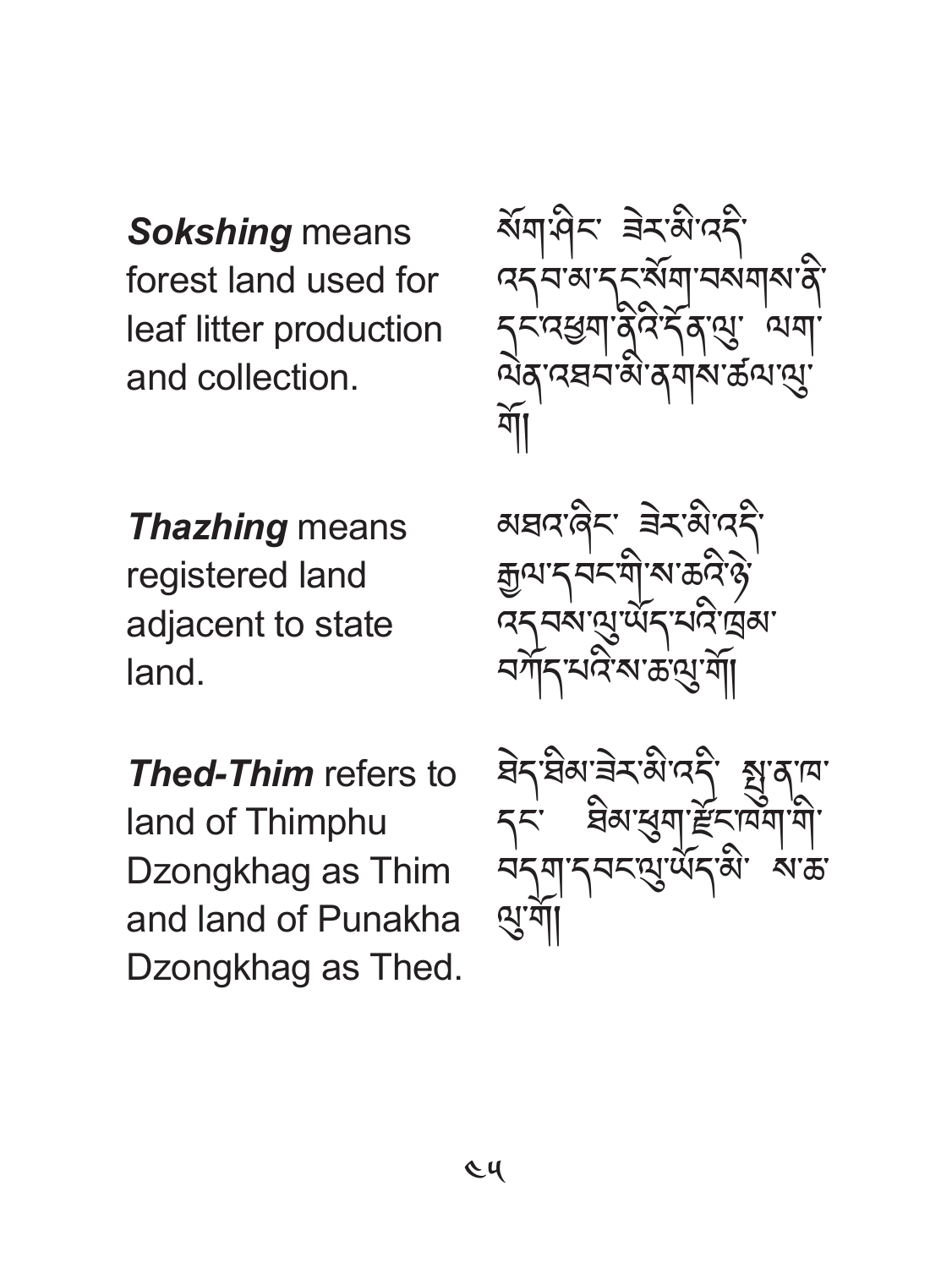*Tho-ju* means share cropping.

*Thram* means land record.

*Thram Martham Chenm* means red sealed land record.

*Thram shogdril Chenma* means scrolled land record. ସ୍ୟା ଆ ଏଏଏି ଏବ المهبراتي ساالهم المحاملة নত্ত

 $\frac{10}{2}$  and  $\frac{10}{2}$   $\frac{10}{2}$   $\frac{10}{2}$   $\frac{10}{2}$ <u>୴୴</u>ଞ୍ଜ୍ୟ କା

ས་ཁྲམ་དམར་ཁྲམ་ཅན་མ།

ས་ཁྲམ་ཤོག་སྒྲིལ་ཅན་མ།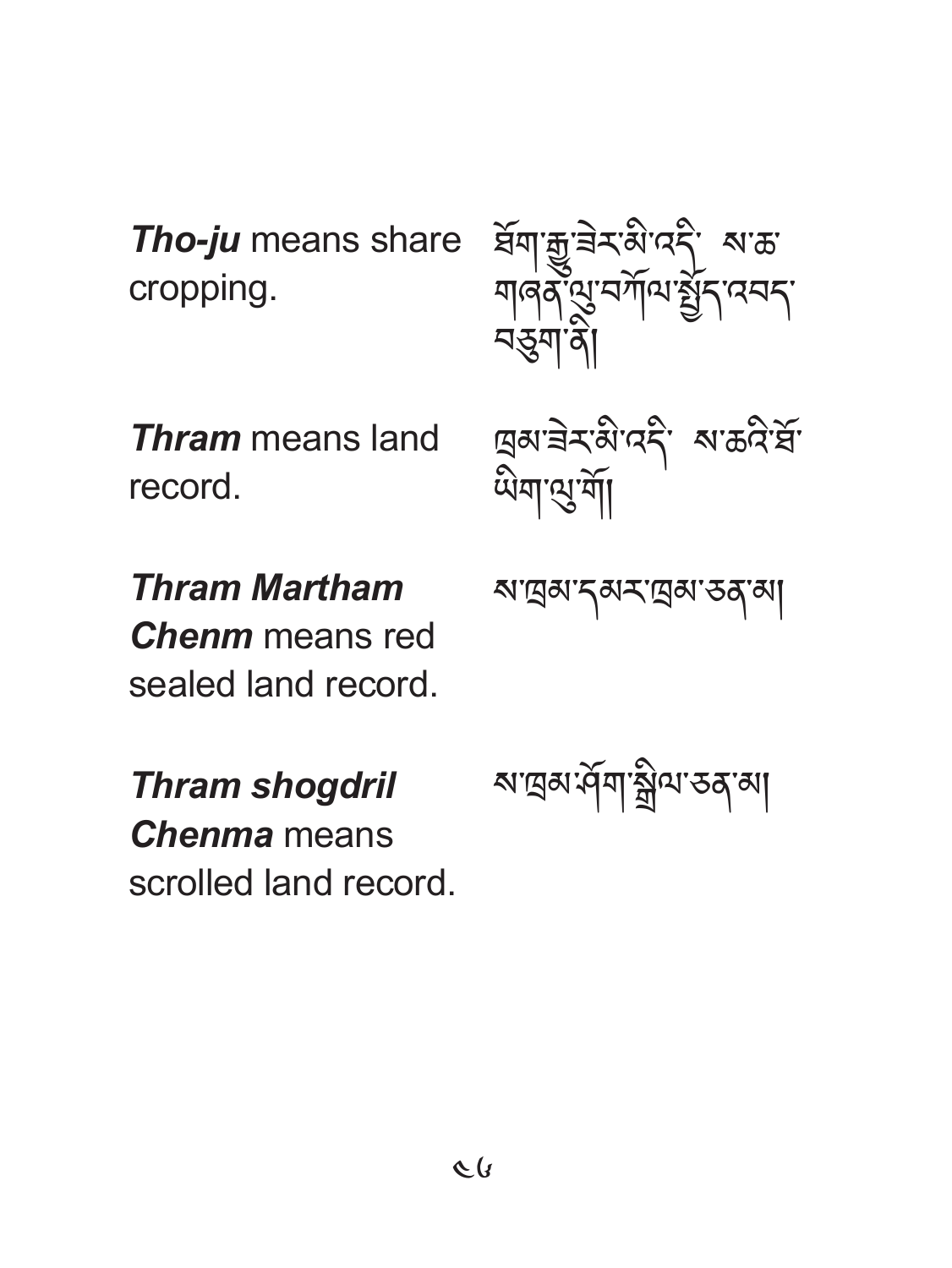*Threlrup* means joint tax.

*Tsalam* means trial for herds.

*Tsamdro* means grazing land.

ཁྲལ་རུབ་ ཟེར་མི་འདི་ སྤྱི་ རུབ་སྦེ་བཏབ་མི་ཁྲལ་ལུ་གོ།

 $3^{49}$   $\approx$   $3^{49}$   $\frac{1}{2}$ ཕྱུག་འགྱོ་བའི་ལམ་ལུ་གོ།

স্ত্ৰ'বৰ্ষ্ম

*Tsatong* means registered land which has come under dispossession due to absence of legal inheritor.

ङ्गङ्गेन्द्रु चेन्द्र में दर् <u>અંસુ</u>વ રાજ્ય મશુન અનુ જ સુ <u>าธุ์</u>จักรรม คราย อารา ཆ་ལ་གོ།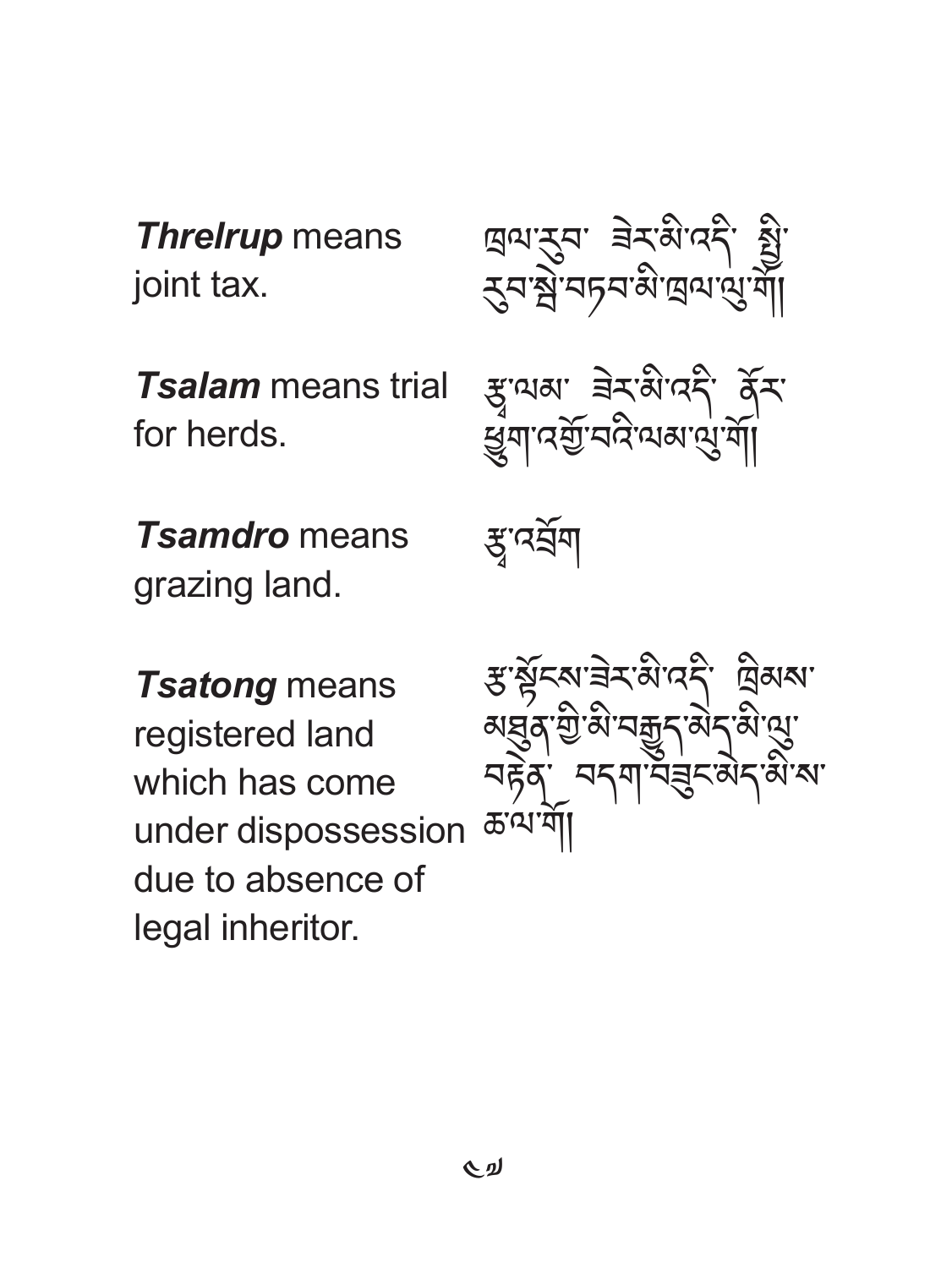<u>ଊୖ</u>ୄ୕୴୲୴ୖ୵ୡୖଽ୶<sub>୵୵୰</sub>ଌ୶୴ ্ষিষ<sub>্য</sub> থ্ৰু ধ্বীত্মুব্ৰী ༤༣༥.༦ ঈশানম*,* থ্ৰাজ্যামা ༢.༤༧༡ ཧེག་ཊར་༡ལུ་ མི་ཊར་གྲུ་བཞི་ ༡༠༠ শীশর্মজী'ন-মন্মু'নাৰী'<sub>?</sub> থ্র' ৯°ন-মুম্বৰ <sub>1000</sub> ୁ ଆଧ୍ୟ ଖୁବ୍ଦ ଜିଲ୍ଲା ጎ<sup>3</sup> ୴ୀ ଝୁଖ<sup>ୁ</sup>ଣ୍ଡା ক্তুৰীনম্ননৰ্মী<sub>য়</sub> থ্ৰা ৰ্মন্মীয় <u>ጏ</u>፦ ୁକ୍ଷି 'ଖୁ' ଶୁ' ଗୁ' ମୁଝ শব্যৰ কম্পুশ∥ Conversion table for land area ষ্য ক্ৰবিদ্ৰু ৰ্ক্তন'ষ্ট্ৰষ্ম মৰ্টিক'ষ কা 1 acre= 100 decimals 1 decimal =435.6 sq.ft 1 hectare=2.471 acre 1hectare=  $100m^2$  $1 \text{ km}^2 = 1000 \text{m}^2$ 1 acre= 3 langdos of Kamzhing or 4 Langdos of Chhuzhing 1 langdo of Chhuzhing =5 Soendre & 1 langdo of Kamzhing= 8 Soendre